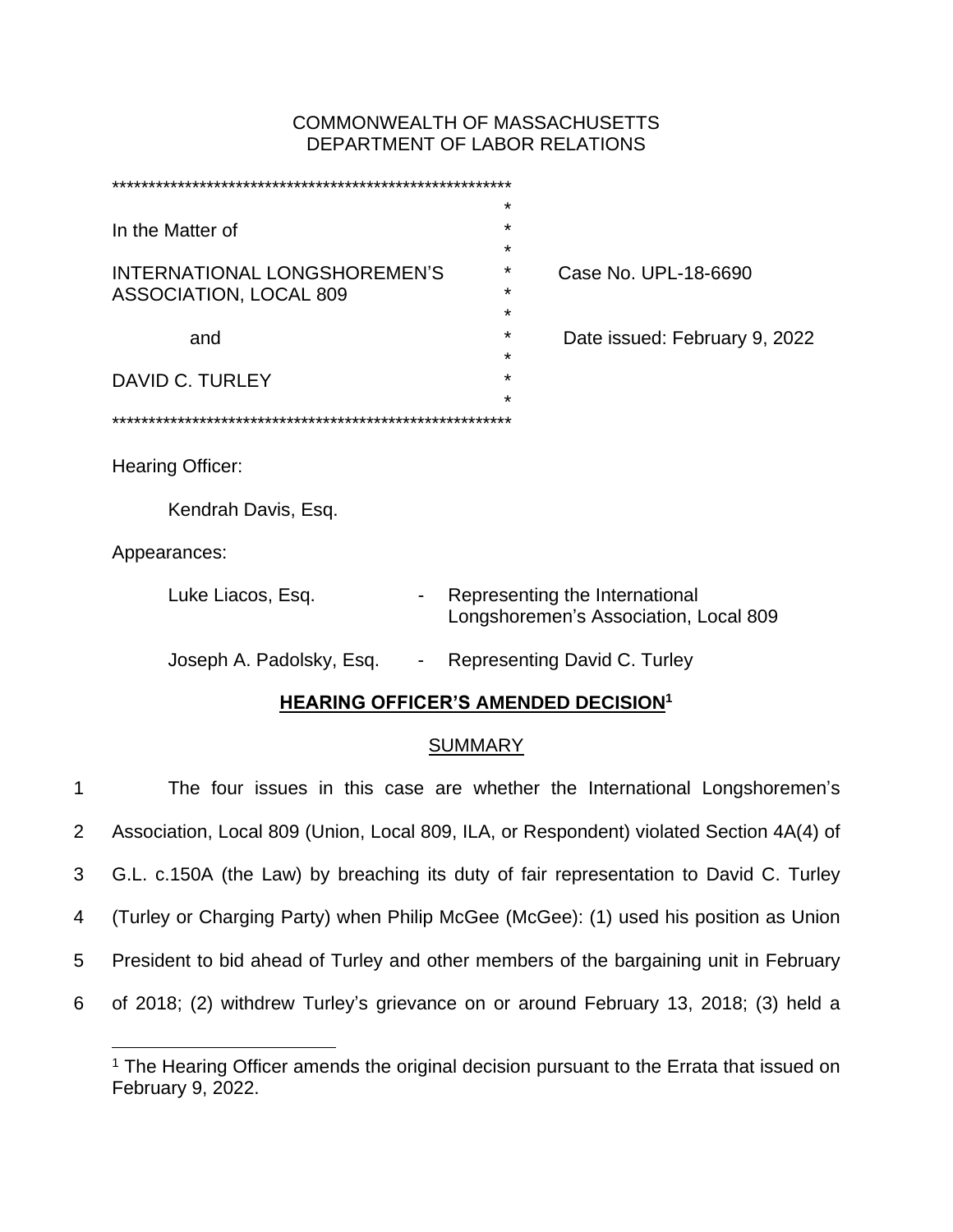#### H.O. Decision (cont'd) UPL-18-6690

 Union meeting and proposed a seniority amendment to the Union's constitution and bylaws to place himself permanently above Turley on the seniority list; and, (4) withdrew Turley's May of 2018 grievance at the first step of the grievance process before a response was issued by the Employer. For the reasons explained below, I find that the Union did not violate Section 4A(4) of the Law as alleged when McGee used his position as President to bid ahead of Turley and other members of the bargaining unit in February of 2018. However, I find that the Union did violate Section 4A(4) of the Law as alleged when it held a Union meeting and proposed a seniority amendment to its constitution and bylaws which placed McGee permanently above Turley on the seniority list. I also find that the Union violated Section 4A(4) of the Law as alleged when it withdrew Turley's grievances in February of 2018 and in May of 2018.

## 12 STATEMENT OF THE CASE

 On June 18, 2018, Turley filed a Charge of Prohibited Practice with the Department of Labor Relations (DLR), alleging erroneously that the Union had engaged in prohibited practices within the meaning of Sections 10(a)(1) and 10(b)(1) of General Laws Chapter 150E (G.L. c. 150E). On June 26, 2018, Turley filed an Amended Charge of Prohibited Practice (Amended Charge), alleging that the Union had engaged in prohibited practices within the meaning of Section 4A(4) of the Law. On September 13, 2018, a DLR Investigator conducted an investigation into the Amended Charge. On October 24, 2018, the Investigator issued a Complaint of Prohibited Practice (Complaint), alleging that the Union had violated Section 4A(4) of the Law by breaching its duty of fair representation to Turley when McGee: (1) used his position as Union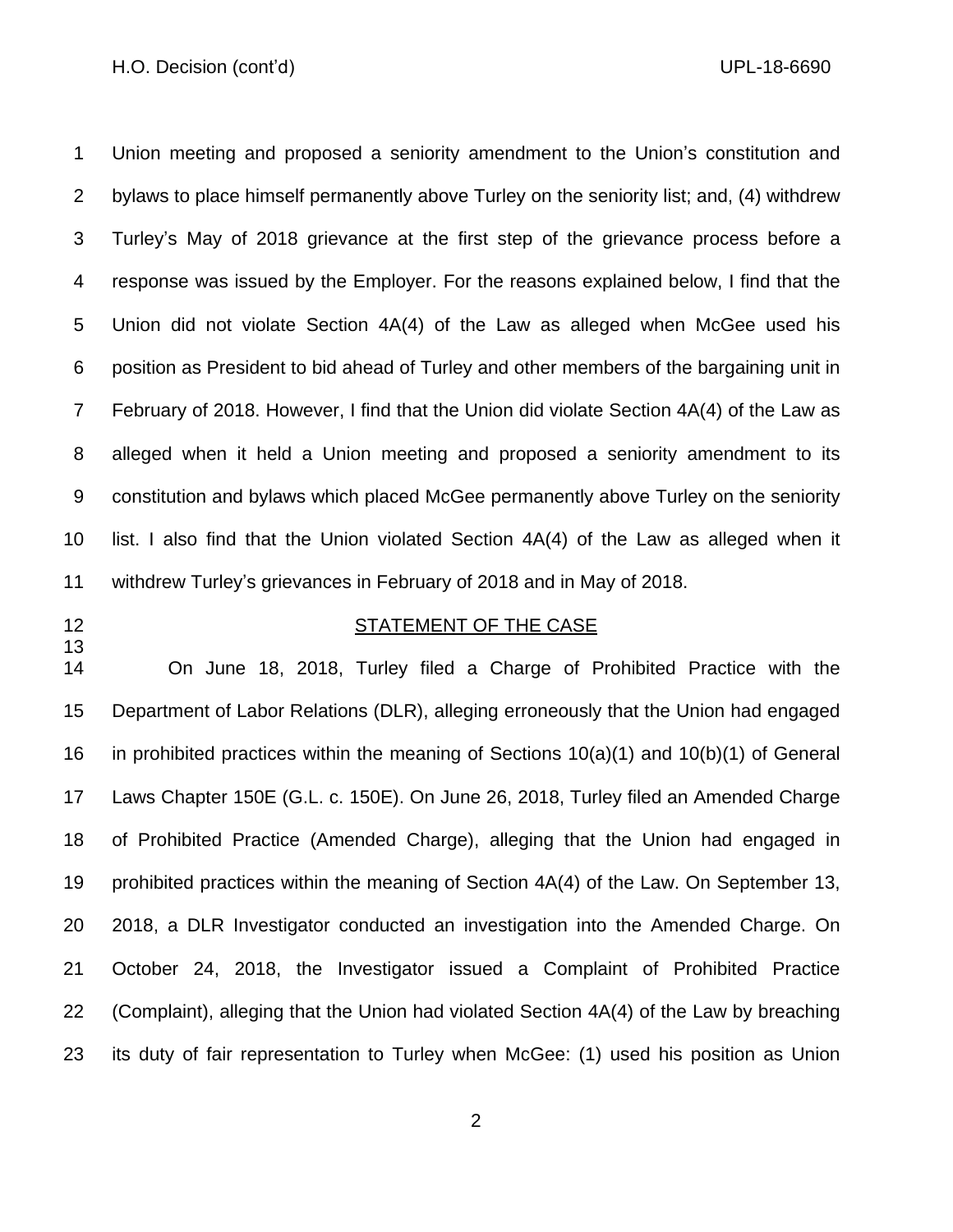President to bid ahead of Turley and other members of the bargaining unit in February of 2018; (2) withdrew Turley's grievance on or around February 13, 2018; (3) held a Union meeting and proposed a seniority amendment to the Union's constitution and bylaws to place himself permanently above Turley on the seniority list; and (4) withdrew Turley's second grievance at the first step of the grievance process before a response was issued by the Employer. On November 2, 2018, the Union filed its Answer to the Complaint.

 The DLR issued Notices of Hearing (Notices) on December 13, 2018, September 6 and 16, 2019, November 19, 2019, and January 21, 2020. Pursuant to those Notices, I conducted four days of hearing on November 5 and 15, 2019, January 14, 2020, and March 9, 2020. By letter dated March 27, 2020, the DLR notified the parties that it was cancelling all scheduled proceedings subject to its issuance of interim hearing procedures due to the Governor's declaration of a State of Emergency. On May 8, 2020, the DLR issued Interim Videoconference Hearing Procedures. On May 19, 2020, August 7, 2020, and September 2, 2020, the DLR issued additional Notices of Hearing. Pursuant to these additional Notices, I conducted two more days of hearing on June 22 and October 27, 2020.

18 Prior to the hearing, the Union elected not to bifurcate the proceeding.<sup>2</sup> At the hearing, I afforded the parties a full opportunity to be heard, to examine and cross-

 As part of its defense, a union has the right to bifurcate a hearing involving a duty of fair representation allegation and may present evidence regarding the merits of an underlying grievance at a subsequent proceeding, if necessary. See Quincy City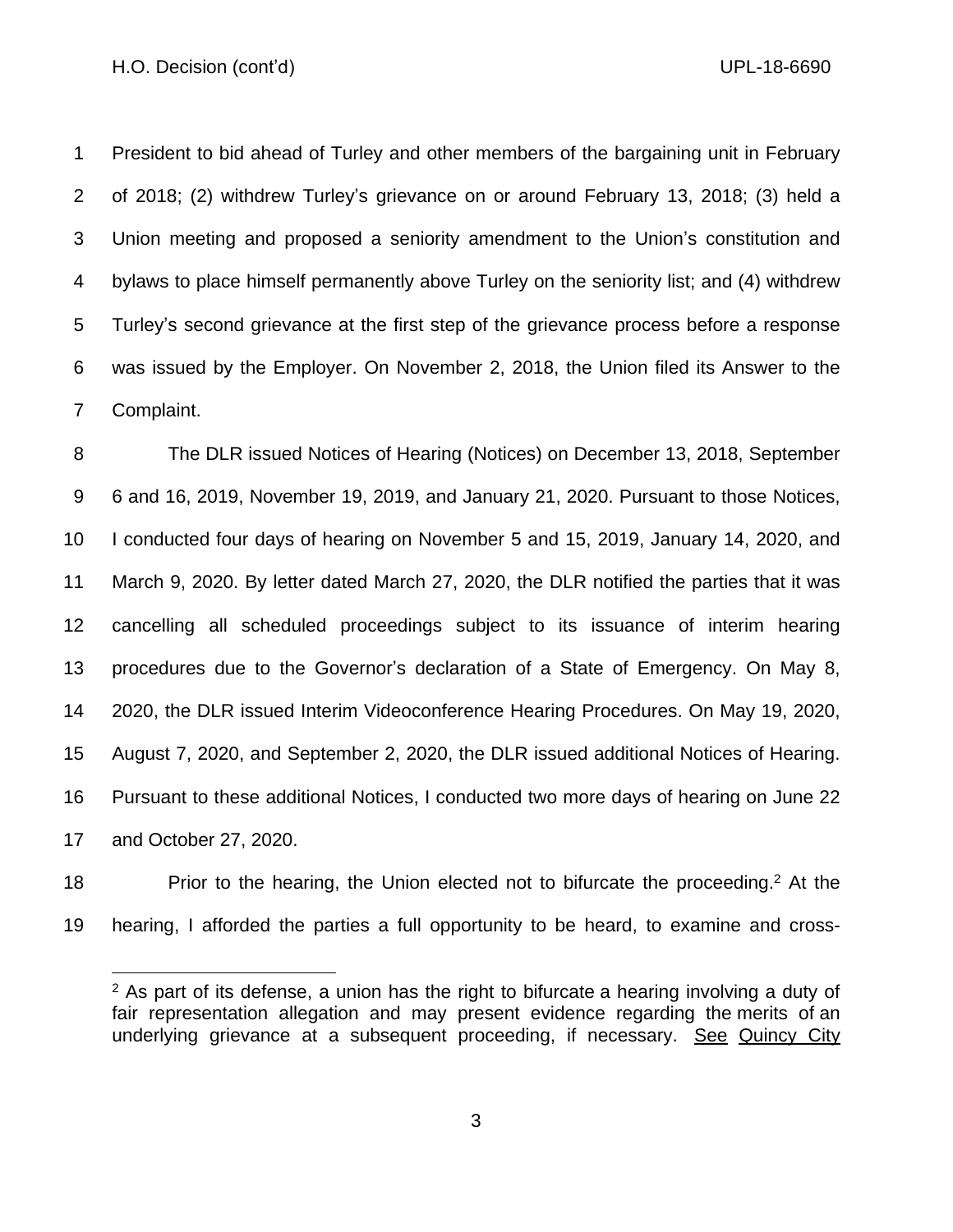examine witnesses, and to introduce evidence. Both parties filed their post-hearing briefs on January 22, 2021.

#### **Procedural Motions**

 At the first day of hearing on November 5, 2019, the Charging Party made a motion to sequester all witnesses prior to giving testimony (Motion I). Over the Respondent's objection, I granted Motion I but allowed each party to select one individual to assist in the presentation and management of their respective cases as an essential representative. The Charging Party selected Turley as its essential representative, and he remained present throughout all witness testimony. The Respondent selected McGee as its essential representative, and he also remained present throughout all witness testimony. As part of my sequestration order, I informed the parties that "until the hearing is closed…[n]o witness may discuss with other potential witnesses either the testimony that has been given or that is anticipated to be given." I also informed counsel that they must "inform any potential witnesses of their obligations under this order."

On November 5, 2018, the Respondent filed a Motion to Dismiss Complaint

(Motion II). On November 21, 2018, the Charging Party filed a Request for an Extension

Employees Union, H.L.P.E. and Nina Pattison, et al., 15 MLC 1340, 1355, MUPL-2883 and MUP-6037 (Jan. 24, 1989), aff'd sub nom., Pattison v. Labor Relations Commission, [30 Mass. App. Ct. 9](http://sll.gvpi.net/document.php?field=jd&value=sjcapp:30_mass._app._ct._9) (1991), further rev. den'd, 409 Mass. 1104 (1991) (where there exists a realistic possibility that an employer may consider a grievance on the merits if the Commonwealth Employment Relations Board (CERB) orders a union to process it, the CERB gives that union the option of litigating the merits of the grievance at either the unfair labor practice hearing or at a subsequent compliance proceeding).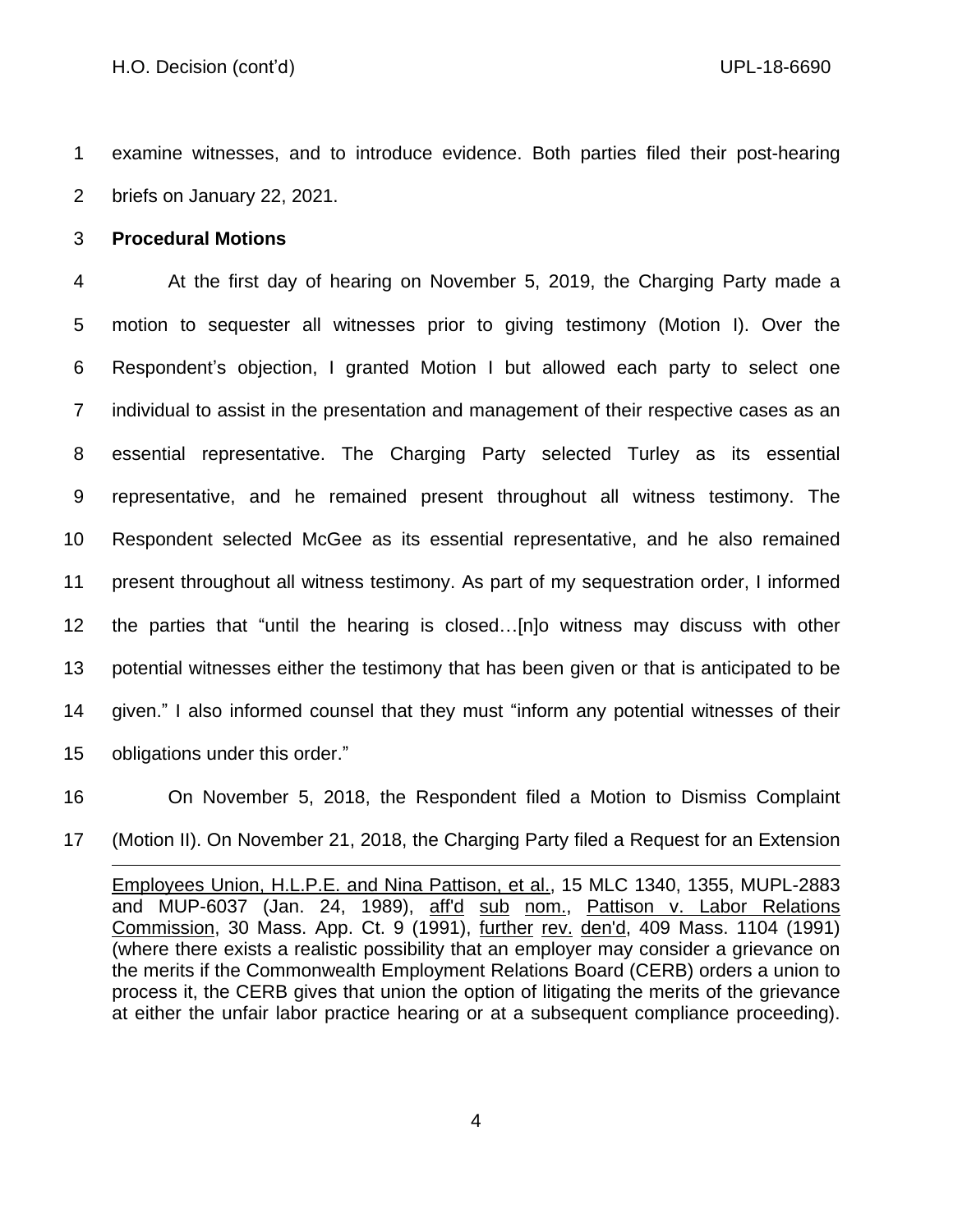#### H.O. Decision (cont'd) UPL-18-6690

 of Time to Respond to Motion II (Request) and, later that day, the Respondent filed its opposition to the Request. By administrative ruling on November 21, 2018, the DLR allowed the Request; and the Charging Party filed his Opposition to Motion II on December 10, 2018. On December 11, 2018, the DLR administratively denied Motion II.

 On April 4, 2019, the Charging Party filed a Motion for Permission to Conduct Limited Written Discovery and Take Depositions (Motion III). On April 5, 2019, the Respondent filed its Opposition to Motion III. By ruling issued on April 9, 2019, the 8 hearing officer<sup>3</sup> denied Motion III. On August 19, 2019, the Respondent filed another Motion to Dismiss Complaint (Motion IV). By e-mail on August 19, 2019, the Charging Party stated his reasons for opposing Motion IV. By ruling on August 23, 2019, I denied Motion IV. On September 13, 2019, the Respondent filed an Emergency Motion to Postpone Hearing (Motion V). The Charging Party filed his Opposition to Motion V on that same day. By ruling dated September 16, 2019, I denied Motion V; however, later that day, I allowed Motion V on reconsideration after receiving additional information from the Respondent.

 On October 28, 2019, the Respondent filed a Motion in Limine to Exclude Evidence of Post-Complaint Grievances (Motion VI). On November 4, 2019, the Charging Party filed his Opposition to Motion VI (Opposition). I issued a ruling on November 14, 2019, denying Motion VI. On January 23, 2020, the Charging Party filed a Motion to Continue Hearing Date (Motion VII). On January 24, 2020, the Respondent

<sup>&</sup>lt;sup>3</sup> At that time, Kerry Bonner, Esq. was the assigned hearing officer to this case.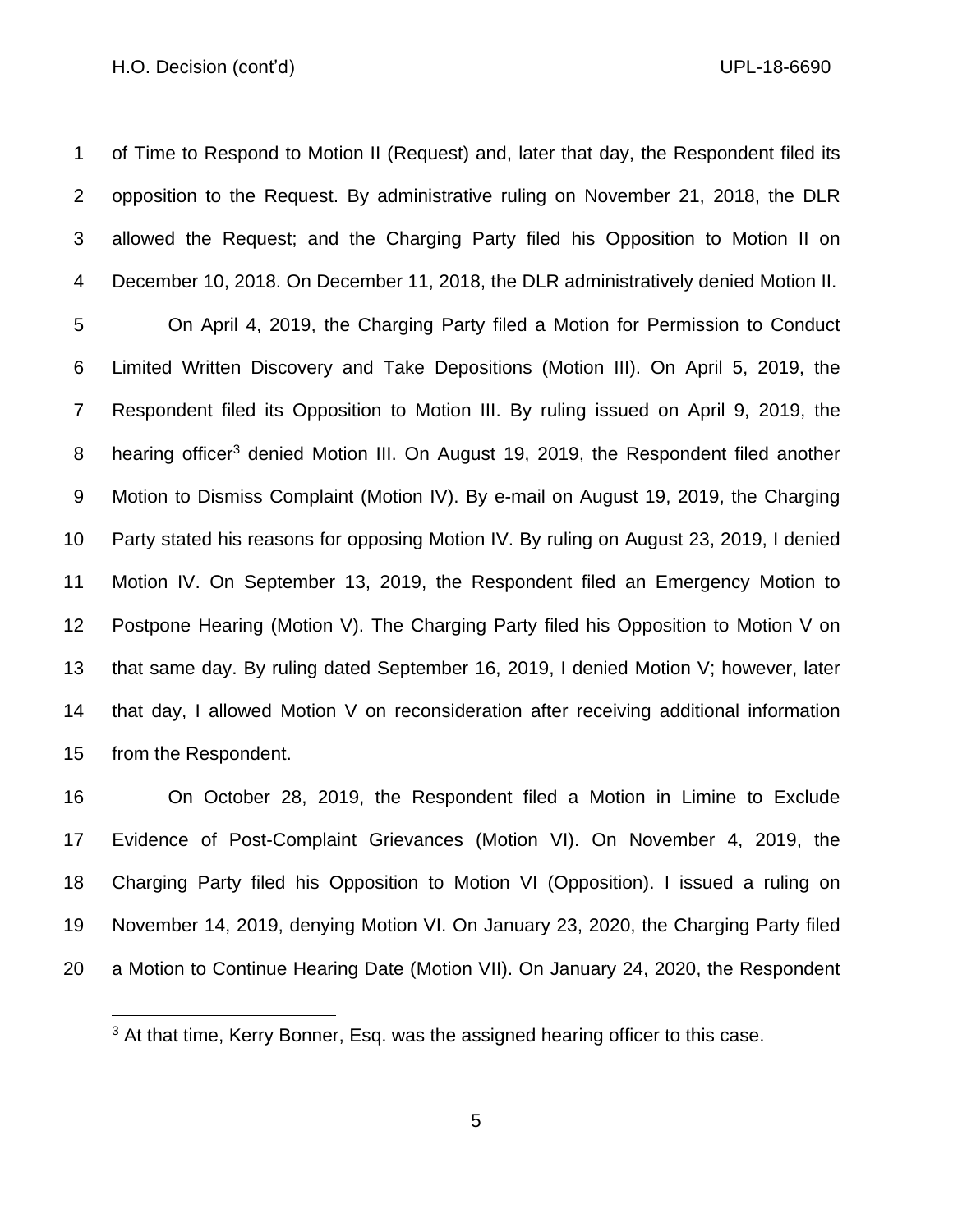filed its Opposition to Motion VII. By ruling issued on January 24, 2020, I allowed Motion VII. On June 5, 2020, the Respondent filed a Motion for Permission to Submit Sworn Statement from Union Members (Motion VIII). The Charging Party filed his Opposition to Motion VIII on June 17, 2020. The Respondent withdrew Motion VIII on June 19, 2020. On June 22, 2020, the Respondent filed a Motion For Permission to Submit

6 Affidavits (Motion IX).<sup>4</sup> Also, on June 22, 2020, the Charging Party stated on the hearing

With the exception of individual job titles, dates of Union membership, and dates of hire by Massport, the relevant portions of all seven affidavits comprised the following identical language:

The facts stated in this Affidavit are based on my personal knowledge and information. I submit this Affidavit in connection to the charge of prohibited practice filed by David Turley against [the Union].

In May 2018, the Union called an emergency membership meeting to discuss and vote on whether to pursue a grievance filed on behalf of David Turley in which he challenged his place in the bidding order for primary work location, shift hours and days off.

I was present at the emergency membership meeting in May 2018.

<sup>4</sup> The Affidavits were signed and dated by the following affiants: Russell J. Hatch (Hatch), "presently" a Terminal Operator with both date of hire and Union membership "since 1996;" Kenneth R. McNeill (McNeill), "currently retired" and "previously employed by [Massport] from 1998 to 2019 as a Terminal Operator" with Union membership "from 1998 to 2019;" Stephen G. Morrissey (Morrissey), date of hire "since 1997," "presently" a Terminal Operator with Union membership "since 2000;" Kathy A. Mulcahy (Mulcahy), "presently" a Pier Clerk with date of hire "since 2007" and Union membership "since 2011;" William O'Connor (O'Connor) "presently" a Terminal Operator with both date of hire and Union membership "since 1996;" Thomas O'Leary (O'Leary) "presently" a Terminal Operator with date of hire "since 1998" and Union membership "[i]n 2011;" and Michael R. Szloch (Szloch) "currently" a Terminal Operator with a date of hire "in October 2013" and Union membership "in February 2014."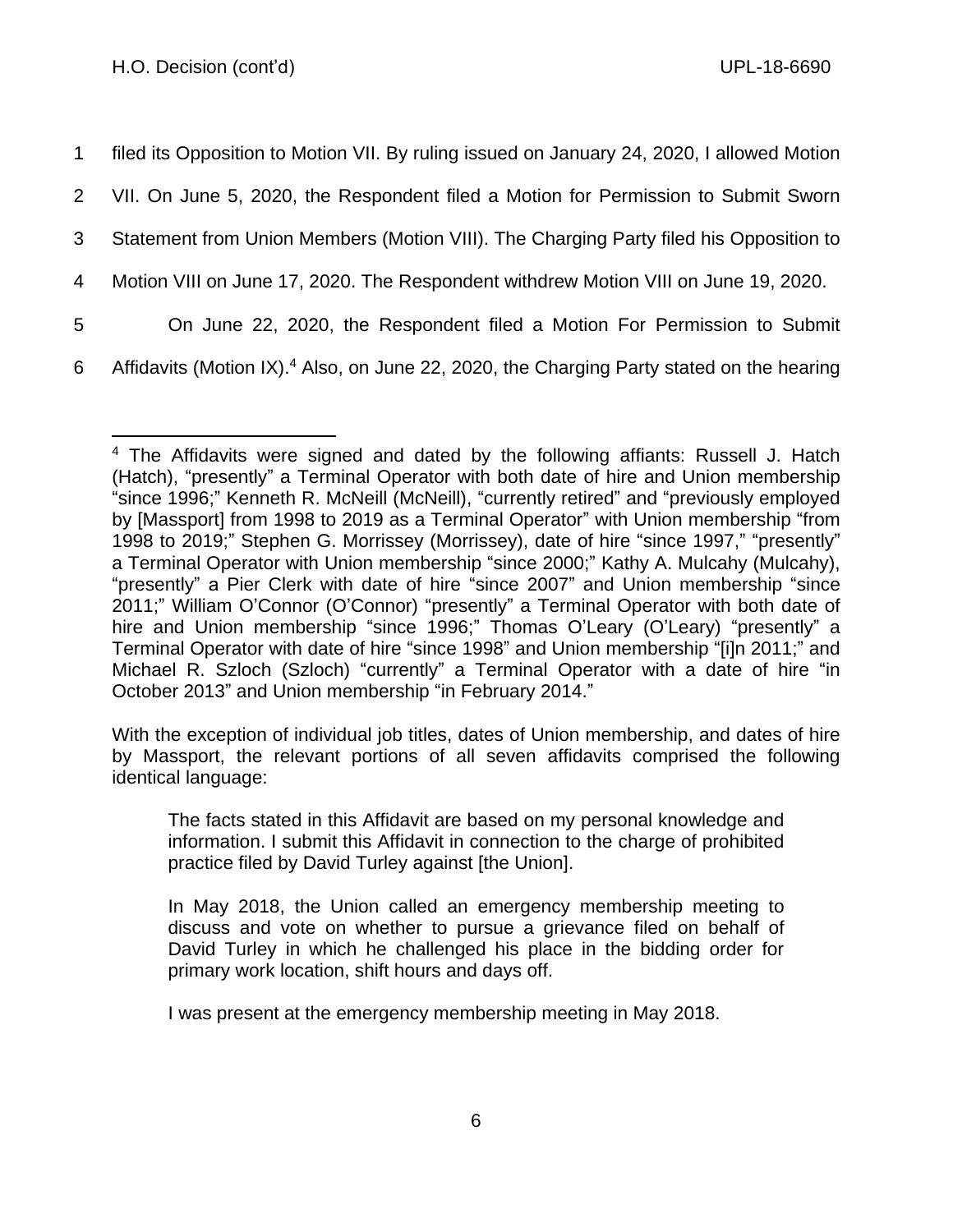#### H.O. Decision (cont'd) UPL-18-6690

 record that he did not object to the formal admissibility of the affidavits sought by Motion IX, but disagreed with the statements contained in those affidavits and disputed their substantive contents. On July 6, 2020, I issued a ruling that allowed Motion IX. On July 15, 2020, the Charging Party filed a Motion for Permission to Submit Sworn Statements from Jean Chervil (Chervil) and Jennifer Bremberg (Bremberg), and to submit a letter dated September 13, 2018 (Motion X). The Respondent filed its opposition to Motion X on July 21, 2020. On August 10, 2020, I issued a ruling that denied Motion X.

 By email on August 10, 2020, the Charging Party filed a Motion to Postpone Hearing (Motion XI). The Respondent filed its Opposition to Motion XI on August 10, 2020; and, later that same day, the DLR issued an administrative ruling granting Motion XI. By letter dated August 14, 2020, I directed the Charging Party to show cause for why I should not close the hearing record and conclude the case. On August 21, 2020, the Charging Party filed his response to the show cause letter without serving a copy of that response on the Respondent. On August 21, 2020, the Respondent filed a Motion to Close Record and Conclude the Hearing (Motion XII) based, in part, on the Charging Party's failure to serve a copy of his show cause response on the Respondent. On August 25, 2020, I issued a ruling that denied Motion XII because I found cause to keep

> After discussing the merits of the grievance, by show of hands the membership voted overwhelmingly against processing the grievance any further.

> To the best of my recollection, thirteen (13) members, including myself, voted against processing the grievance any further and only three (3) members, including Brother Turley, voted in favor of pursuing the grievance.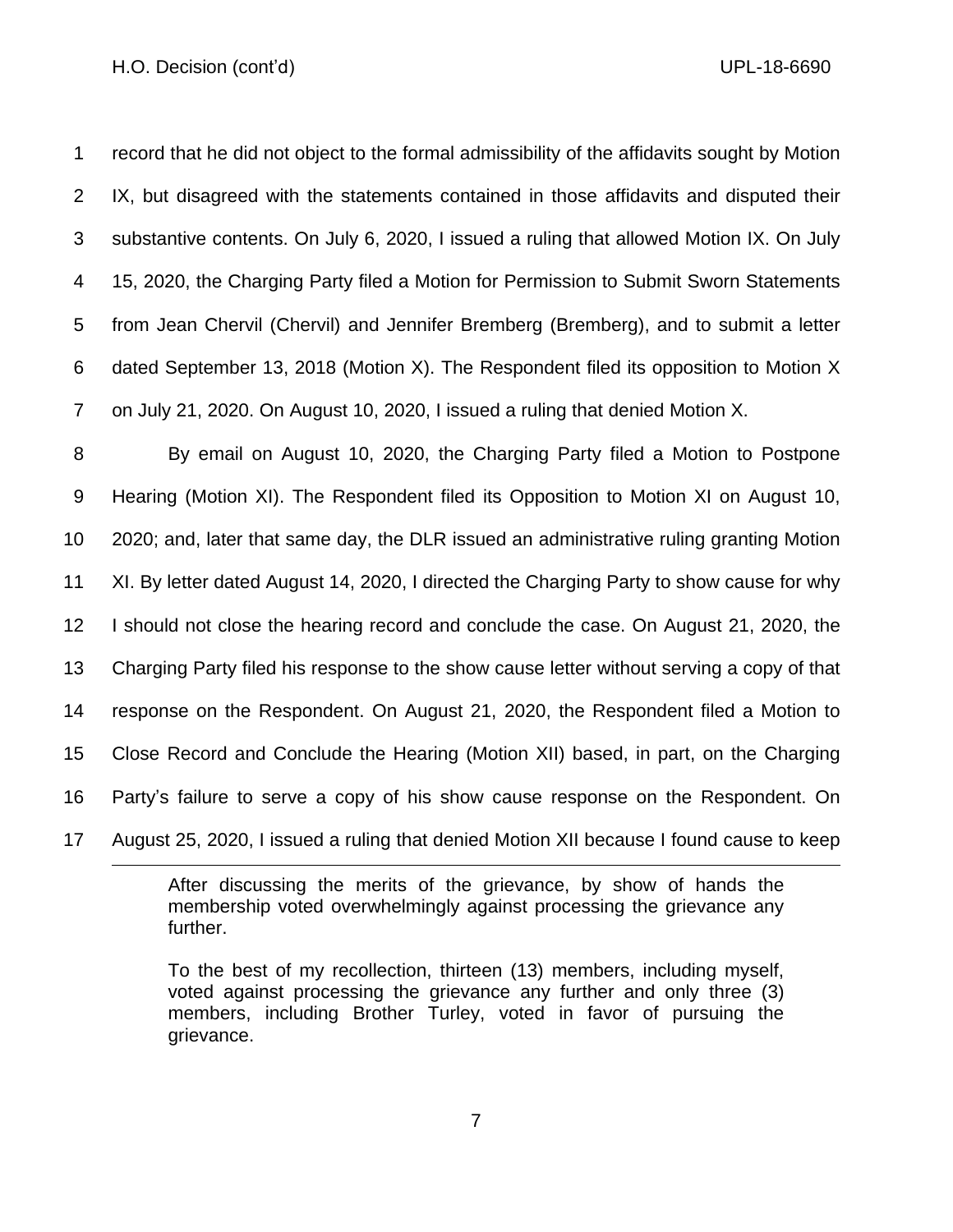#### H.O. Decision (cont'd) UPL-18-6690

 open the record. On August 25, 2020, the Respondent filed a Motion to Reconsider my ruling on Motion XII (Motion XIII), which it withdrew on August 28, 2020. In lieu of Motion XIII, the Respondent filed a request for review of my ruling on Motion XII with the CERB on September 4, 2020. The Charging Party filed his response to the Respondent's request for review on September 15, 2020. The CERB issued a ruling on 6 the interlocutory appeal on October 6, 2020,<sup>5</sup> which upheld my ruling on Motion XII.

 On September 21, 2020, the Massachusetts Port Authority (Massport, Authority, MPA, or Employer) filed a Motion to Quash a subpoena that I had issued for Bremberg on September 2, 2020 (Motion XIV). At the subpoena hearing on October 15, 2020, Massport amended Motion XIV by requesting that I "revoke the subpoena *in toto*." [Emphasis in original.] The Respondent filed a separate Motion to Vacate and Revoke the Bremberg subpoena on September 28, 2020 (Motion XV). The Charging Party did not file written oppositions to Motion XIV or Motion XV, but made an offer of proof against those Motions on the record at the subpoena hearing. On October 20, 2020, I issued a ruling that allowed both Motion XIV and Motion XV. On October 22, 2020, the Charging Party filed a request for review of my rulings on Motions XIV and XV with the CERB. On October 29, 2020, the Respondent filed its Opposition to the Charging Party's request for review. On December 14, 2020, the CERB issued a ruling on interlocutory appeal which upheld my rulings on Motion XIV and Motion XV.

## ADMISSIONS OF FACT

The CERB also issued an amended ruling on interlocutory appeal that same day.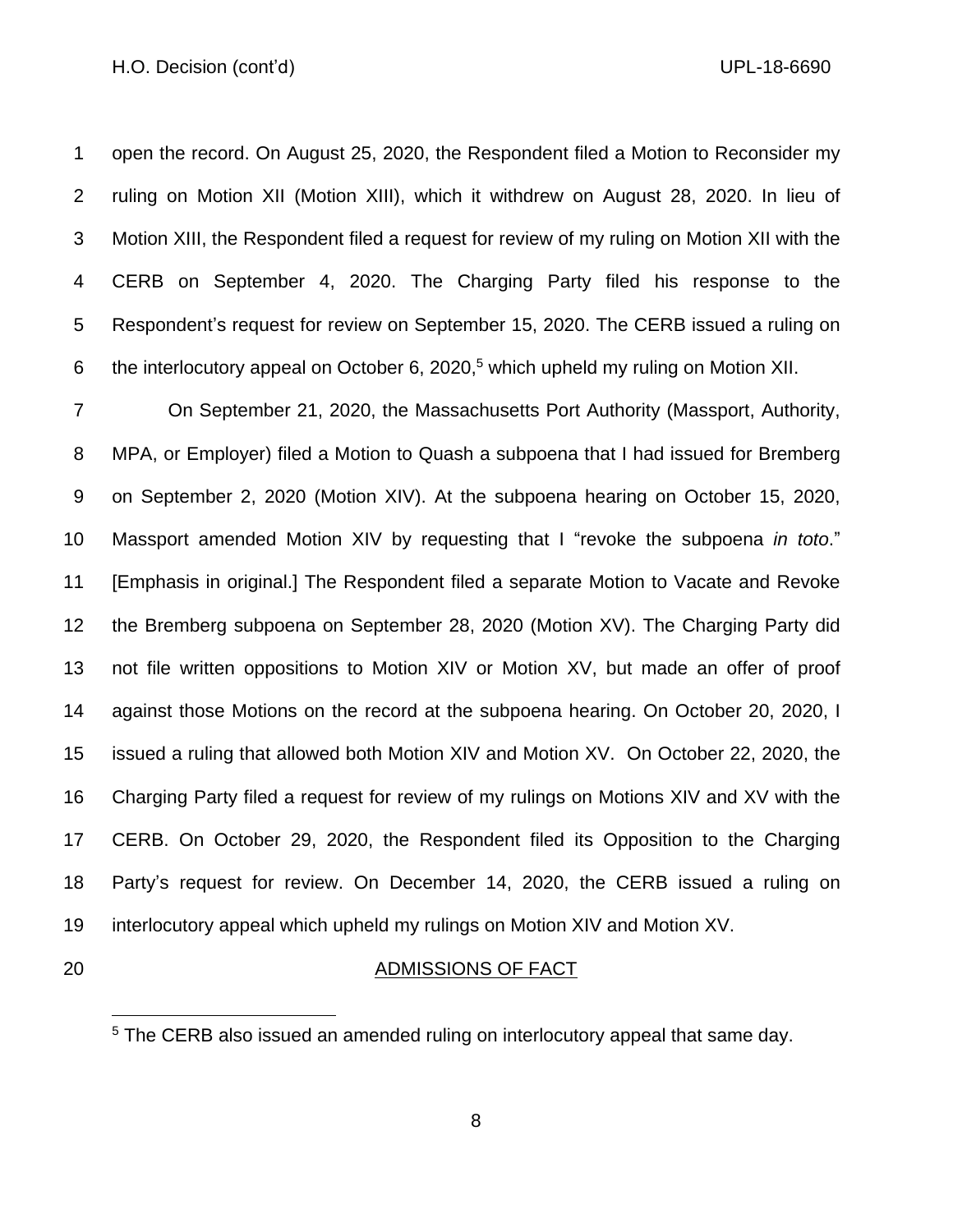1 The Union admitted to the following facts: 1. The Massachusetts Port Authority (Employer or Massport) is a public employer within the meaning of Section 2 of the Law. 2. The Union is a labor organization within the meaning of Section 2 of the Law. 3. The Union is the exclusive bargaining representative for all employees of Massport working at various locations across the Commonwealth in the following classifications: Car Loaders, Freight Handlers, Pier Clerk Foremen, Pier Clerks, Terminal Operator Foremen, Terminal Operators, and excluding executive supervisors. 4. The Employer and the Union [we]re parties to an Agreement dated February 1, 2016 to January 31, 2019 (CBA). 5. In or around February of 2018, the Employer issued to the Union a quarterly shift bid sheet for Terminal Operators (Bid Sheet) to bid on primary work location, shifts hours, and days off. STIPULATIONS OF FACT The parties stipulated to the following facts: 1. McGee was hired by Massport on June 18, 2007. 2. Turley was hired by Massport on May 19, 2008. 28 FINDINGS OF FACT **Background 1. Massport** Massport comprises multiple facilities including Black Falcon Terminal (Black Falcon), Conley Terminal (Conley), and East Boston Parks Terminal (East Boston). Massport assigns bargaining unit members employed in the classifications of Terminal

 In its Answer, the Union made full and partial admissions of fact. This part of my decision reflects only the Union's full admissions of fact.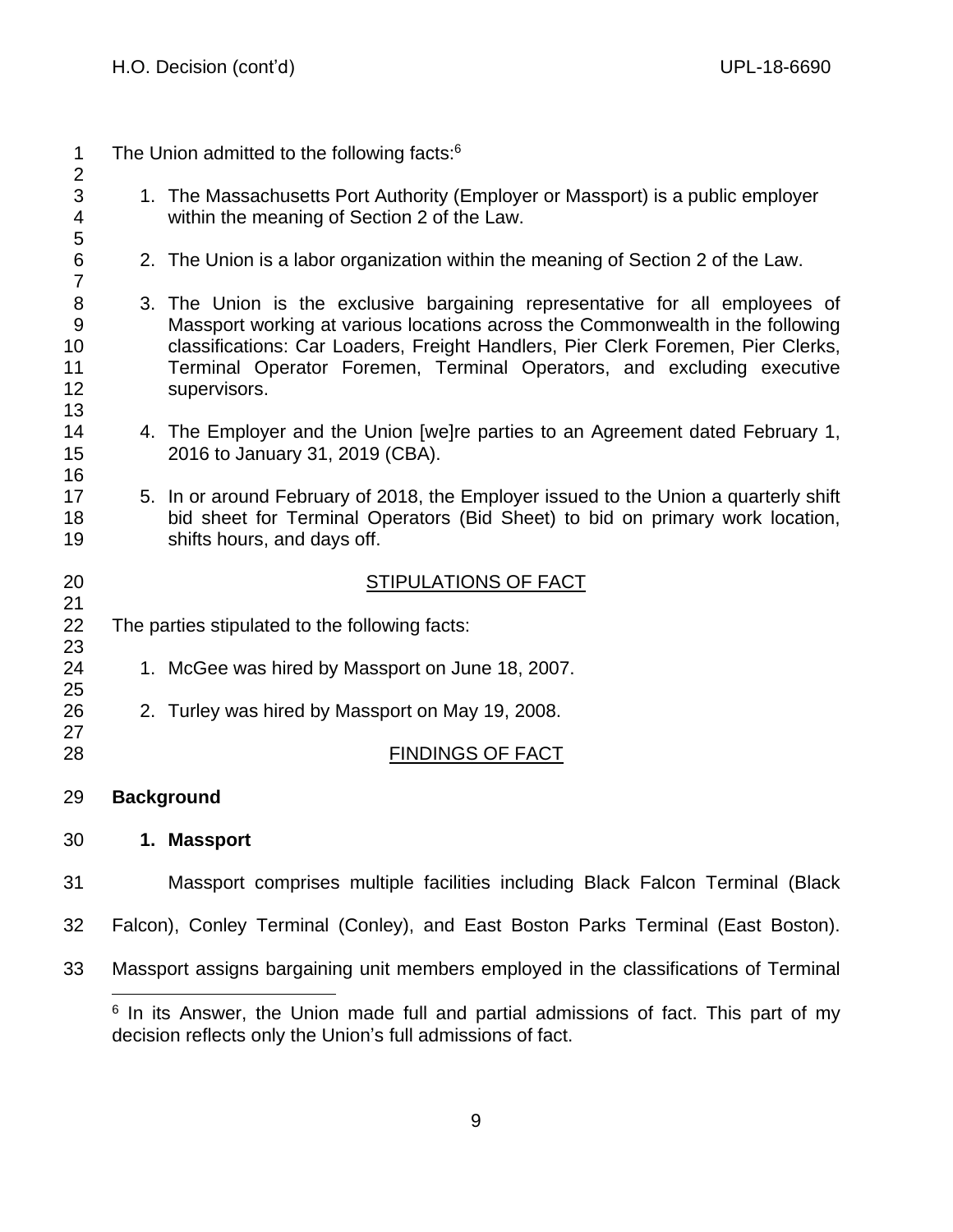#### H.O. Decision (cont'd) UPL-18-6690

 Operators, Terminal Operator Foreman, Pier Clerks, and Pier Clerk Foremen to perform various job duties at those facilities. Terminal Operators and Terminal Operator Foreman perform similar duties except the foremen also perform supervisory duties. Likewise, Pier Clerks and Pier Clerk Foreman perform similar duties except the foremen also perform supervisory duties. Pier Clerk Foremen receive a higher rate of pay than Pier Clerks; Terminal Operator Foremen receive a higher rate of pay than Terminal Operators; and Pier Clerks receive a higher rate of pay than Terminal Operators.

## **2. Massport Employees**

 On May 19, 2008, Massport hired Turley as a Terminal Operator, and he has remained in that position at all relevant times. Approximately 90 days after his initial hire date and continuing to present, Turley has been a member of Local 809. On February 11, 2013, Massport hired Lou Steriti (Steriti) as a Terminal Operator, and he has remained in that position at all relevant times. Steriti became a member of the Union "90 days after [his] date of hire." In July of 2013, Massport also hired Jean Chervil (Chervil) as a Terminal Operator, and he has remained in that position at all relevant times. On or about December 28, 2014, Massport hired Rashard Humphrey (Humphrey) as a Terminal Operator, and he has remained in that position at all relevant times. Both Humphrey and Chervil have been members of the Union at all relevant times.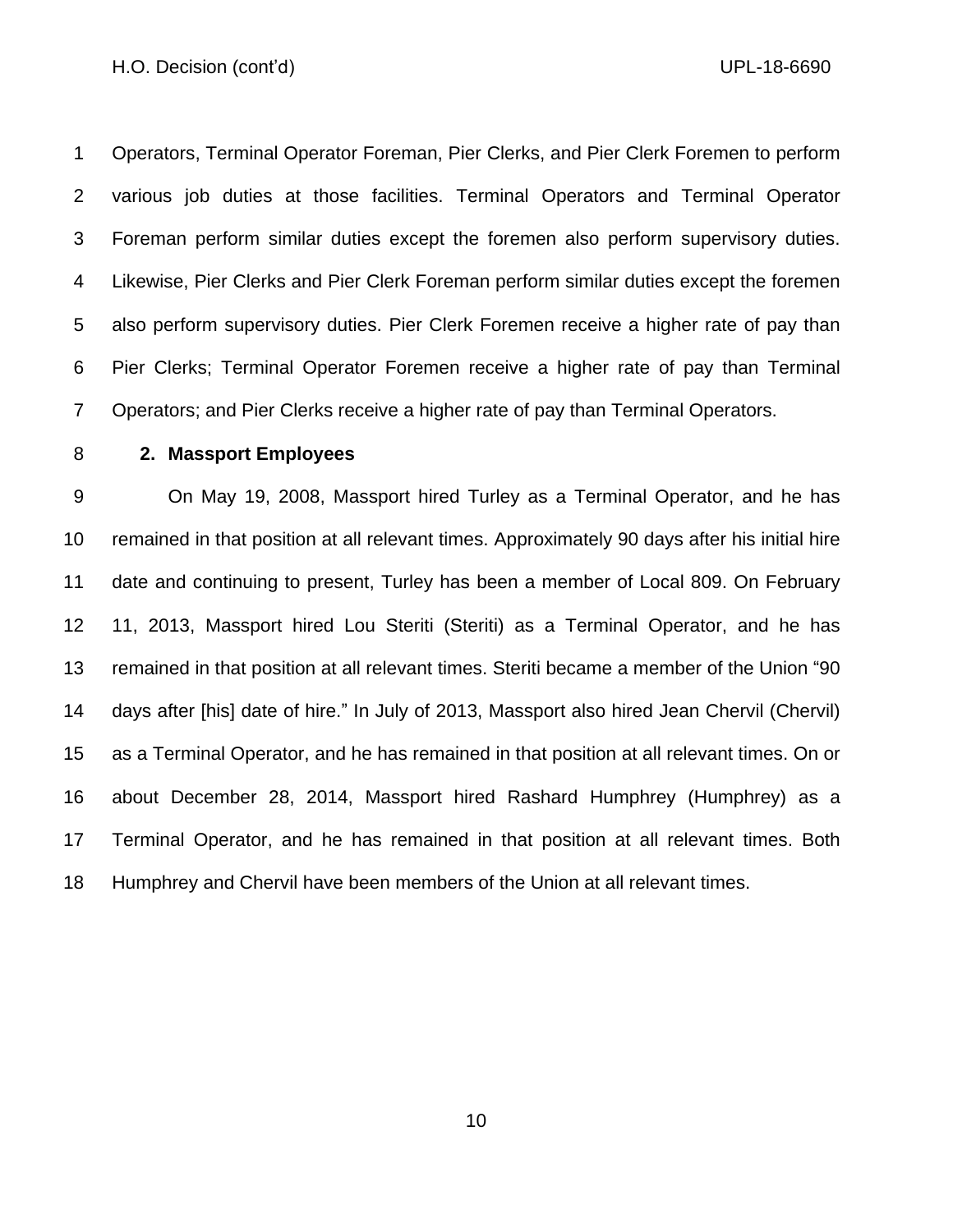## H.O. Decision (cont'd) UPL-18-6690

| 1              | At some point in 1979, Massport hired William Kelly (Kelly) as a "Messenger."7                 |
|----------------|------------------------------------------------------------------------------------------------|
| $\overline{2}$ | Approximately, "six months" after his hire date, Kelly became a member of Local 809. At        |
| 3              | some point after 1979, Kelly became a Massport "Guard." <sup>8</sup> In or about 1999 or 2000, |
| 4              | Kelly became a Terminal Operator and later became a Terminal Operator Foreman.                 |
| 5              | When Kelly retired from Massport on September 1, 2019, he was a Terminal Operator              |
| 6              | Foreman. On June 18, 2007, Massport hired McGee as a Terminal Operator. "About                 |
| $\overline{7}$ | four months" later, McGee bid successfully for a vacant Pier Clerk position. McGee             |
| 8              | works as a Pier Clerk for over ten years until December 31, 2017, when he bid                  |
| 9              | successfully into a vacant Terminal Operator position.                                         |
| 10             | At some point in 2006, Massport hired Brian Day (Day) as Manager of Labor                      |

 Relations. In 2008, Massport promoted Day to Deputy Director of Labor Relations, and later promoted him to Director of Labor Relations around August of 2018.

# **3. The Union E-board**

 Kelly became Union Steward at some point in the "[l]ate [19]90's" and was President for six years beginning around the early 2000s. When Kelly retired from Massport in 2019, he did not hold any position with the Union. McGee was Union 17 Steward<sup>9</sup> for two years beginning in 2009; and from 2013 to 2015, he was the Union

 $<sup>7</sup>$  At all times relevant to this case, the Messenger position was not in the bargaining</sup> unit.

<sup>&</sup>lt;sup>8</sup> At all times relevant to this case, the Guard position was not in the bargaining unit.

<sup>&</sup>lt;sup>9</sup> McGee gave unrebutted testimony that "[a]t the time" the Steward "was [an] appointed" position, and that "[t]he E-board appointed [him]" as Steward in 2009 which comprised "Billy Kelly, Tony Struppa, and…Steve Morrissey." He also testified that in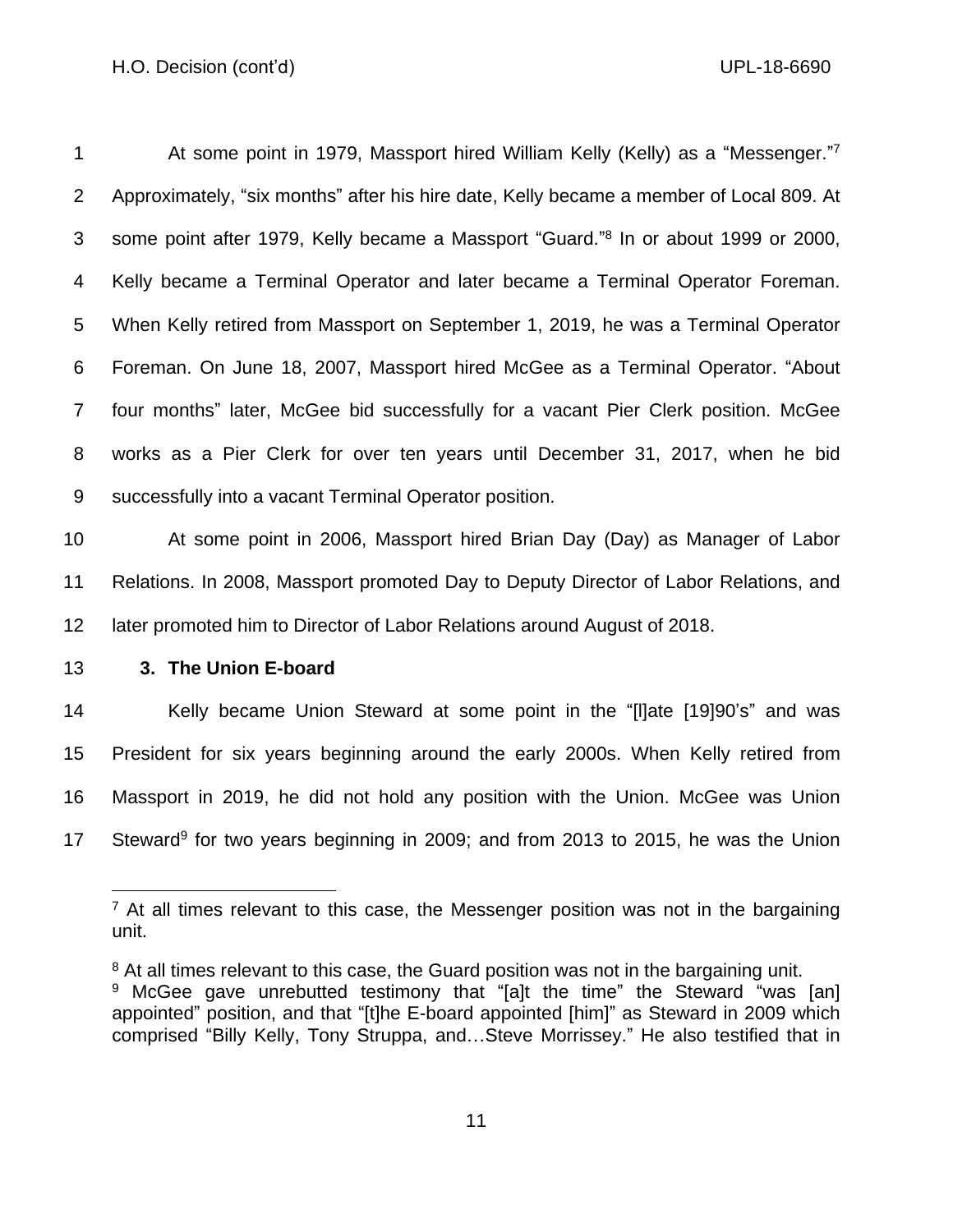Vice President. Beginning in 2015 and continuing to present, McGee has served as Union President. During McGee's early tenure as President around 2015, Stephen Morrissey (Morrissey) was Vice President and Thomas Moakley (Moakley) was Treasurer. At all relevant times between 2017 and October of 2018, Dennis LaColla (LaColla) was Union Vice President, Kathy Mulcahy (Mulcahy) was Union Treasurer, and Steriti was Union Steward. After a Union meeting in October of 2018, the Union combined the positions of Vice President and Steward to create the new position of "Vice President/Steward." Pursuant to that change, Steriti no longer served as Steward, and LaColla assumed his new role as Vice President/Steward. At that meeting, the Union also elected Mike Szloch (Szloch) to replace Mulcahy as Treasurer.

 At all relevant times, incumbents in the positions of Union President, Vice President, and Treasurer referred to each other as Executive Board (E-board) members. At no time prior to February of 2018, did the Steward or the general membership refer collectively to the President, Vice President, and Treasurer as an E- board. Similarly, prior to that time, neither the Steward nor the general membership 16 referred individually to those Union officials as E-board members.<sup>10</sup>

2009, the Steward position was "unpaid" and was not a member of the E-board; but rather, the E-board members were "[p]resident, vice president, secretary, treasurer." However, "[w]hen [Morrissey] became president" in or around 2013 and with the "[i]ntroduction of the bylaws at the International," the Steward position became part of the E-board and was a paid position.

 Steriti gave unrebutted testimony that he served as shop steward for "about one year, maybe a year and a half" before the October 2018 meeting. During that time, he testified that he never referred to Union officials as E-board members, and that he was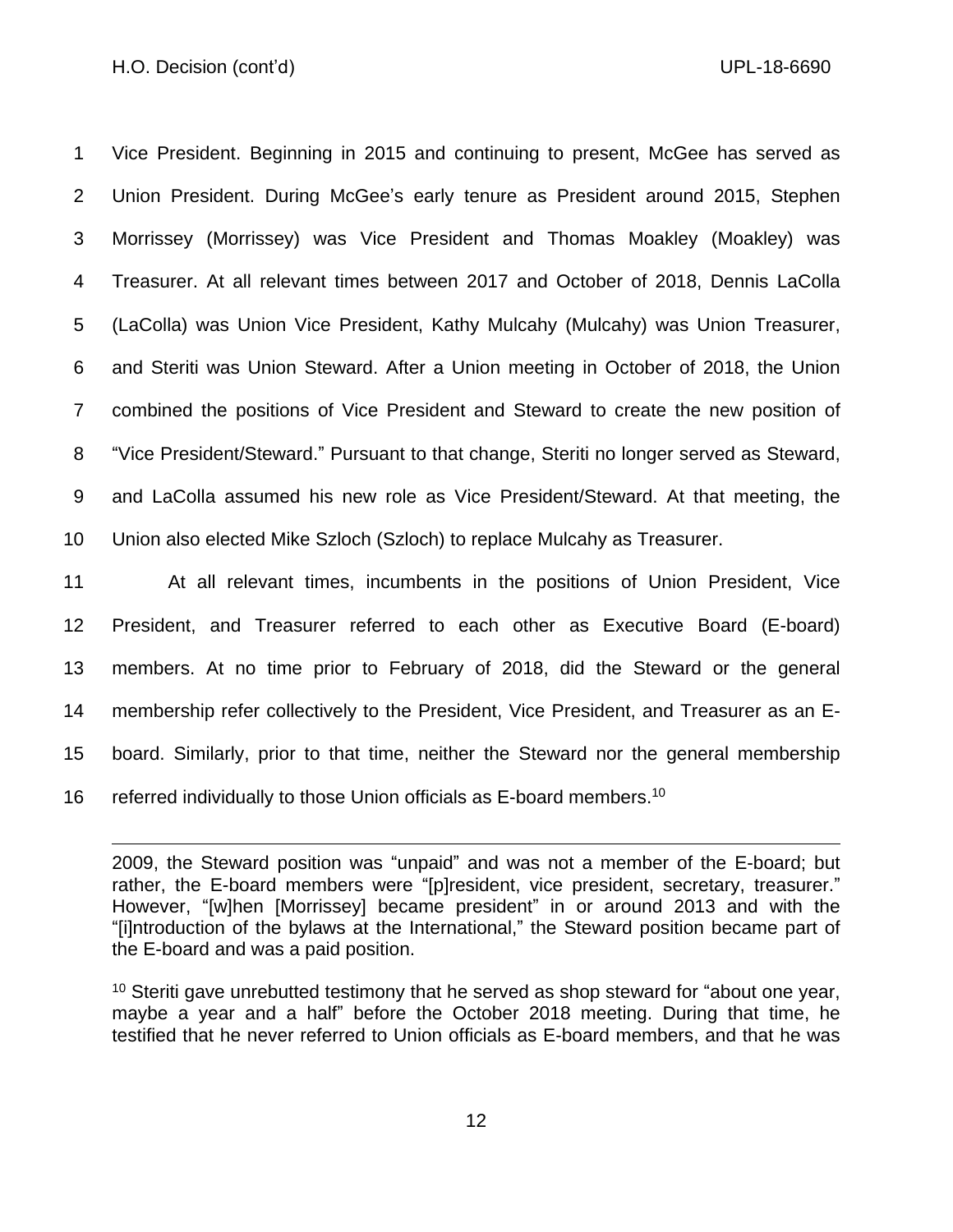1 Prior to February of 2018, the Union usually held general membership meetings

- 2 once a year.<sup>11</sup> Also, prior to February of 2018, the Union held E-board meetings on an
- 3 infrequent basis.<sup>12</sup> At no time prior to February of 2018, did the E-board ever meet to
- 4 vote on whether to withdraw a grievance.<sup>13</sup>

unaware that a Union E-board existed prior to February of 2018. Similarly, Humphrey testified that it never occurred to him that President McGee, Vice President LaColla, and Treasurer Mulcahy were a formal E-board prior to 2018 because he had "never heard of the E-board. It was never brought up."

<sup>11</sup> Steriti gave unrebutted testimony that "on an average," the Union held meetings "maybe once a year" and that he attended them "if we had them, yes." Steriti also testified that the purpose of those meetings was for "general stuff" but "[t]he closer you came to Union contracts," it was common to have more than one Union meeting a year. Similarly, Humphrey testified that, generally, "when we do have meetings, it's about contracts and basically different issues someone might have if someone wanted to bring something up."

<sup>12</sup> McGee testified that he was "involved in E-board meetings" even though they occurred "[v]ery infrequently" and "only when a major issue arises." He also testified that "there weren't any [E-board meetings] when [he] was the [V]ice [P]resident," and that he was "definitely not" involved in any E-board meetings while he was Steward. During his tenure as President, McGee testified that E-board meetings occurred "[f]our, maybe five times" but only "two" of them related to Turley. Both Turley and Steriti testified that the Union never had an E-board prior to 2018. However, Turley conceded on crossexamination that he "never held a position on the E-board." Similarly, Humphrey testified that the first time he "ever heard about an E-board meeting was…after [Turley] was told that the E-board decided to pull his grievance after it was submitted." Based on the totality of this evidence, including McGee's experience as an E-board member, I credit his testimony that the E-board has existed at all relevant times and that prior to February of 2018, E-board meetings occurred very infrequently.

<sup>13</sup> McGee testified that as President, he was involved in a "few" grievances outside of Turley's 2018 grievances, which included a grievance that went to arbitration and another grievance that involved a termination hearing for Kelly's brother "Johnny Kelly" who later "retired." As Steward, McGee testified that he was involved in "[o]ne grievance" concerning holiday leave for another employee. McGee also testified that he did not "recall" other grievances. On cross examination, McGee admitted that prior to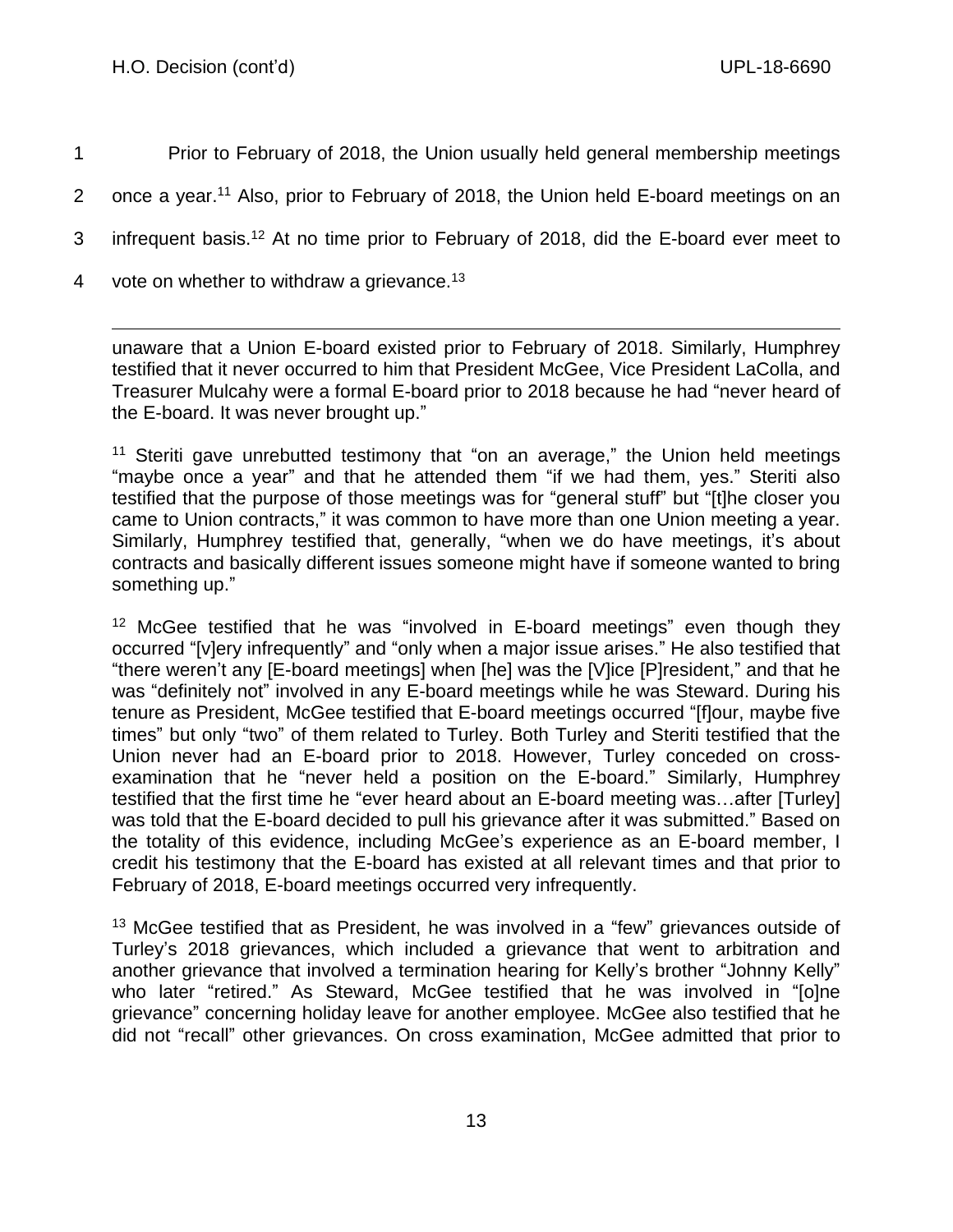## 1 **4. The Union Bylaws**

2 In or about "[I]ate 2014," the Union adopted a constitution and bylaws (bylaws).<sup>14</sup> On or about March 25, 2015, the Union revised certain sections of its bylaws. Article I, Section 3(a) of the revised bylaws pertained to "Officers" and stated in full, "the Executive Board shall consist of (4) members: President; Secretary-Treasurer; Vice President; Steward." Article II of the revised bylaws pertained to "Meetings" and stated in pertinent part:

- 8 Section 1. Regular meetings of the Local shall be held quarterly. Special 9 meetings may be called by the President or by a majority vote of the
- 10 Executive Board. Notice to the members for all meetings will be place[d] in

Turley's case, he was never involved in an E-board meeting where he voted not to proceed with a grievance. Moreover, Day testified that "[s]ince 2006" the number of grievances of which he has been aware is "minimal" and "[p]robably five or less" during his tenure. Day also testified that "there hasn't been many" grievances from Local 809 and that "[p]robably a couple of them" proceeded to a two-on-two (2+2) meeting with Massport; but he does not recall whether he granted or denied any 2+2 hearings during his tenure. Turley testified that between 2008 and February of 2018 he had filed two grievances, but his February 2018 grievance "was the first time there was a[n E-board] vote regarding grievances." Turley also testified that in the "12 years…since my whole time…[t]hey never had a vote to decide whether or not a grievance moves forward until this day." Based on the totality of this evidence, I credit the testimonies of McGee and Day that the Union had filed only a few grievances between 2006 and 2018. However, based partly on McGee's admission that he was never involved in an E-board vote concerning a grievance prior to February of 2018, I find that prior to that time, the Eboard had never met to vote on whether to withdraw a grievance.

<sup>14</sup> McGee gave unrebutted testimony that he first contacted International Vice President Bernie O'Donnell (O'Donnell) and asked him for a copy of a set of [b]ylaws from a Boston local because [McGee] wanted to use a template [and]…didn't have any idea how to write up [b]ylaws." O'Donnell provided McGee with "a copy of [Local] 805's bylaws" and along with "Tommy [Moakley]…went through them and…deleted any section that was not relevant to...Local [809]." McGee "brought [a final draft of the bylaws] to a Union meeting for a vote...[in] late 2014" which "passed unanimously as the [b]ylaws of 809." O'Donnell did not testify.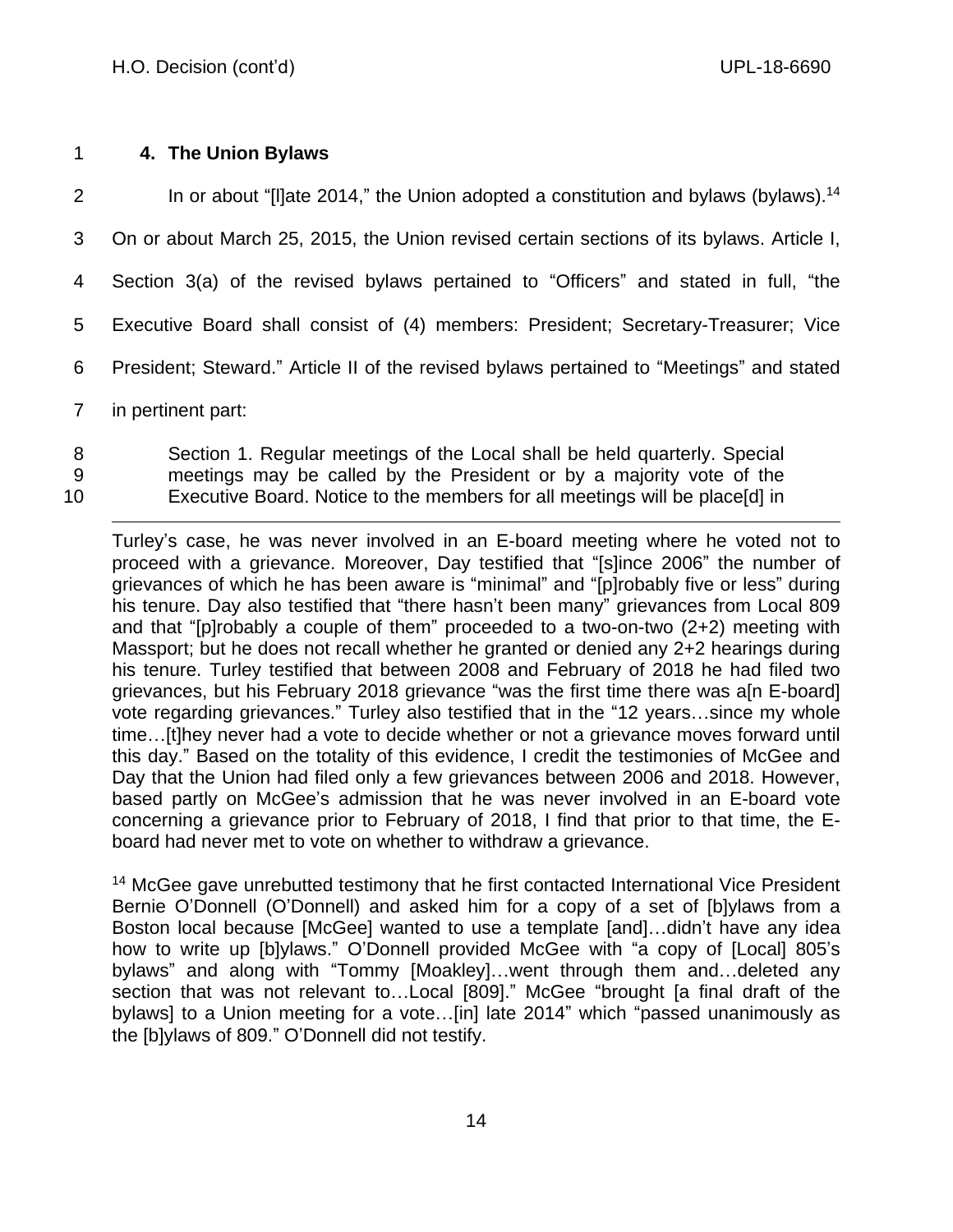all work locations as well as mailed to each member for time and date of meetings. …. Section 3. When a special meeting is called, the Secretary-Treasurer shall send a proper notice thereof to every member giving at least twenty-four (24) hours['] notice of such meeting. No other business shall be transacted except that for which the meeting was called. …. Article IV of the revised bylaws pertained to "Membership" and stated in pertinent part: …. Section 2. Every member of this Local shall, upon request, obtain from the President or Secretary-Treasurer a copy of the Constitution and By-Laws of this Local. …. Article V of the revised bylaws pertained to "Discipline" and stated in pertinent part: Section 1. Charges against a member, officer or employee may be initiated by any member by filing written charges with the President or Secretary-Treasurer of the Local Union setting forth the offense, when and where committed [and] the names and addresses of any and all witnesses. …. Section 3. Hearings on charges shall be held by the Executive Board of the Local….In any case where the accused or the accuser is a member of the Executive Board, the accused or accuser shall not sit on such Board, and the remaining Board shall have the power to act. …. Section 6. The basis for charges against members, officers, or employees shall consist of, but not limited to, the following[:] ….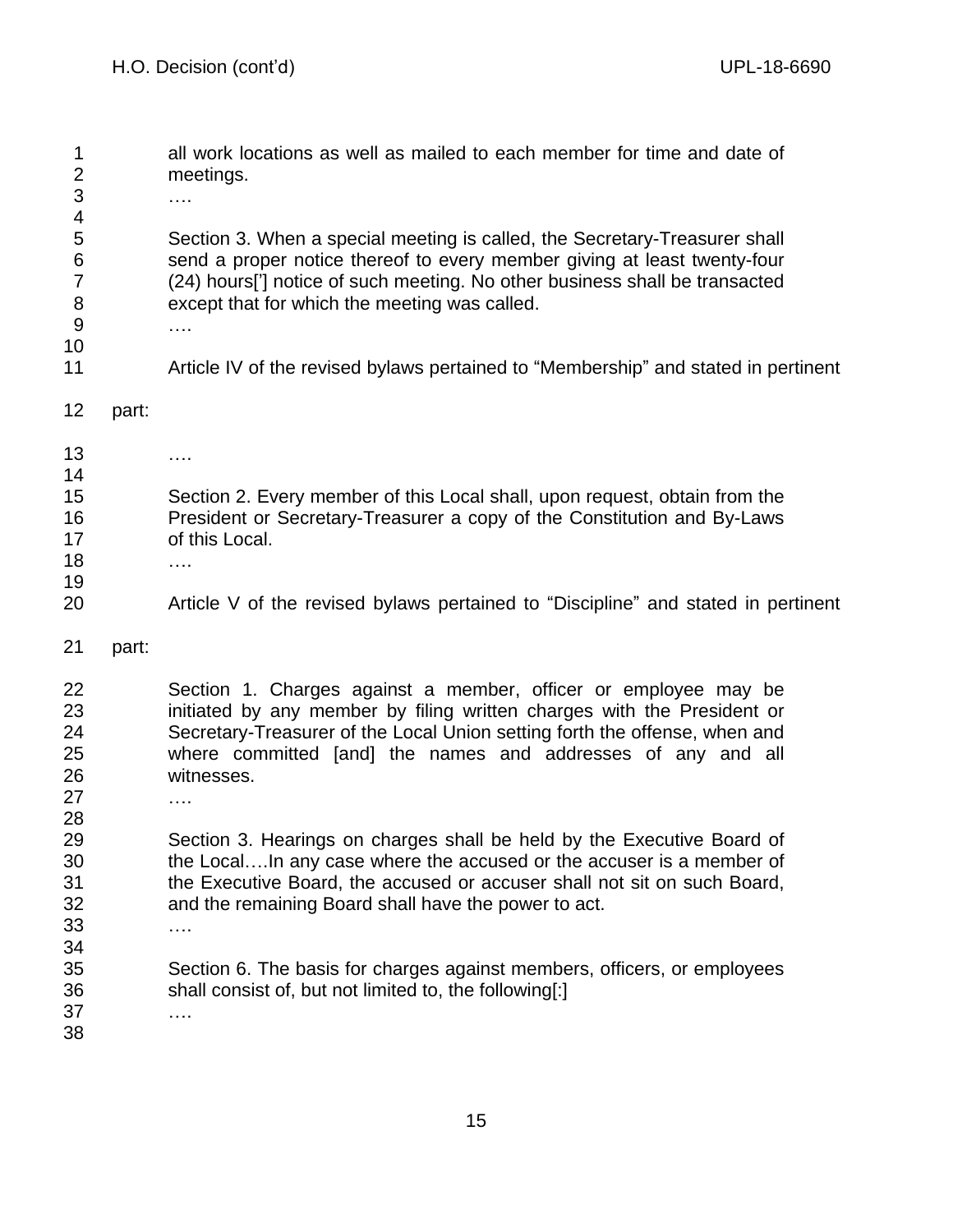4. Any attempt to prevent a member from exercising the rights provided to him or her under the Local Constitution and By-Laws, the International Constitution and By-Laws, and any applicable provisions 4 of the Law....<sup>15</sup>

- Article VIII of the revised bylaws pertained to "Powers and Duties of the Local
- Union Executive Board" and stated in pertinent part:

 Between membership meetings[,] the Executive Board is the highest 9 30 9 30 authority of the Local Union....<sup>16</sup> The Local Union Executive Board, in addition to such other general powers conferred by these By-laws, is here by empowered to:

- ….
- 14 4. Call a special meeting of the Executive Board;
- 5. Call special meeting of the General Membership;
- ….

- The Union's revised bylaws contain no reference to seniority, seniority list or
- seniority roster, or date of hire.

# **The CBA**

The Employer and the Union were parties to an Agreement dated February 1,

2016 to January 31, 2019 (CBA). Both parties signed the CBA on November 18, 2016

with McGee, LaColla, and O'Donnell signing for the Union, and with CEO/Executive

Thomas P. Glynn and Director Labor Relations/Labor Counsel Kelly B. Strong (Strong)

signing for Massport.

<sup>&</sup>lt;sup>15</sup> The record is unclear about whether reference to "the Law" in Article V, Section 6 of the revised bylaws referred specifically to G.L. c. 150A or to another law.

 Article X of the revised bylaws pertained to "General Provisions" and stated in pertinent part that "[t]he general membership is the highest authority of the Local Union."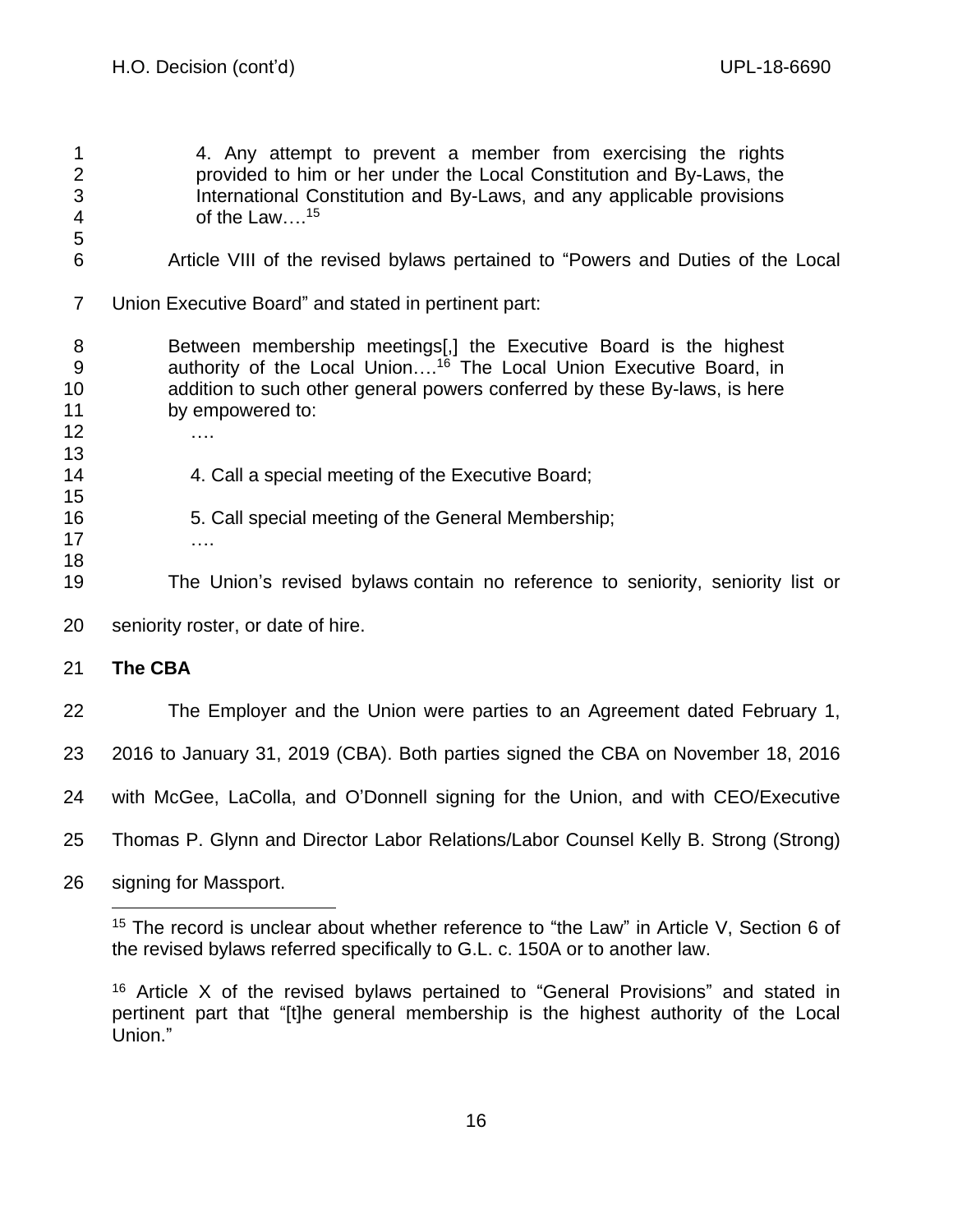Article IV, Section 1 of the CBA listed the separate classifications for Terminal Operator, Terminal Operator Foreman, Pier Clerk, and Pier Clerk Foreman, along with 3 the corresponding job duties which stated, in pertinent part:<sup>17</sup> Section 1. Union Security …. Bargaining unit work is defined by way of example and not limitation for current job classifications within the bargaining unit as follows: Terminal Operators and Terminal Workers Housekeeping duties relative to all MPA operated facilities including but not limited to general upkeep of buildings, security fencing and yard areas; 12 the supplying of potable water to vessels and all other functions as assigned by the management that are within the working capabilities of 14 bargaining unit employees; loading and unloading rail freight cars other than work relating to containerized cargoes, cargoes loaded on or discharged from a full container barge or vessel or cargoes for all vessels and cargoes at Moran Terminal and Mystic Pier. Pier Clerks: Performance of clerical duties with respect to Port of Boston Marine Terminal Tariffs (dockage, wharfage, and demurrage) and such other clerical duties with respect to MPA functions as required by management. All duties within this "Pier Clerk" classification shall be performed only by employees classified as Pier Clerks under this Agreement, provided however that nothing herein shall alter the past and current practice of certain clerical duties being performed by managerial or non-bargaining unit employees. Foremen: The direction and supervision of either Terminal Operators or Pier Clerks.

….

All emphases in original.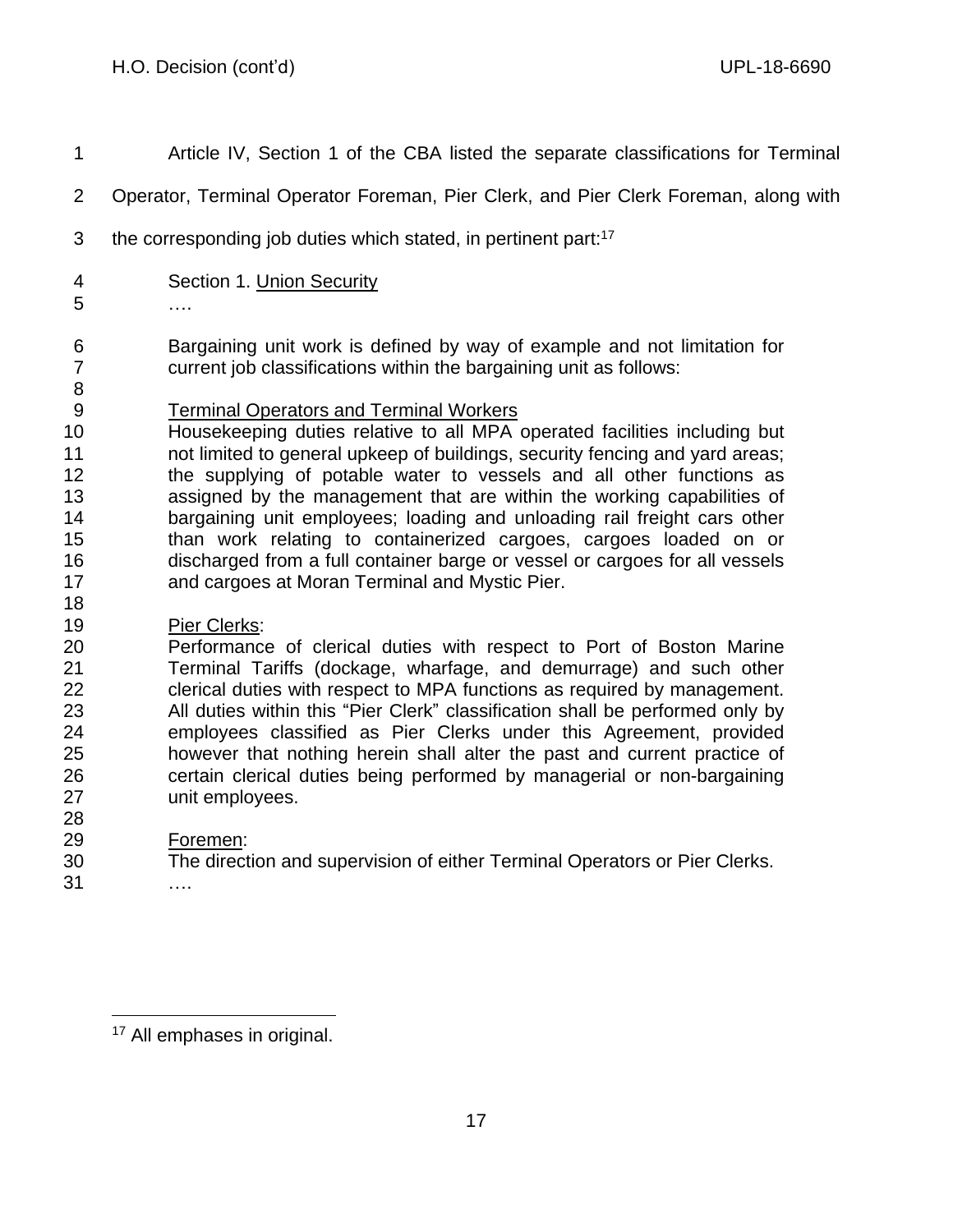- Article IV, Section 1 also included language requiring all persons to become
- members of the Union by their 91st day of employment or risk termination, stating in
- 3 pertinent part:<sup>18</sup>

 It shall be a condition of employment that all employees of the Authority covered by this Agreement who are members of the Union in good standing and those who are not members on the effective date of this Agreement shall, on the thirty-first (31st) day following the effective date of this Agreement, become and remain members in good standing in the Union. It shall be a condition of employment that all employees covered by this Agreement and hired on or after its effective date, shall, on the ninety- first (91st) day following the beginning of such employment become and 12 remain members in good standing in the Union. 

- The failure of any person covered by this Agreement to become a member of the Union at the required time shall obligate the Authority upon written notice from the Union to such effect and to the further effect that Union membership was available to such person on the same terms and conditions generally available to other like members, to forthwith discharge such person. Further, the failure of any person to maintain his Union membership in good standing as required, herein, shall, upon written notice to the Authority by the Union to such effect, obligate the Authority to discharge such person.
- Article IV, Sections 6 and 7 of the CBA covered procedures for bidding on shifts,
- hours, and work locations, stating in pertinent part:
- Section 6. Bid Procedure Procedure in Employment Opportunity for 27 Regular Employees
- It is mutually agreed and made a condition of this Agreement that a procedure is hereby established to provide employment opportunity for employees (except temporary) covered by this Agreement and herein referred to as "Bid Procedure."

 The parties did not address—and, therefore, I need not discuss—whether this contractual provision violates Section 3 of the Law.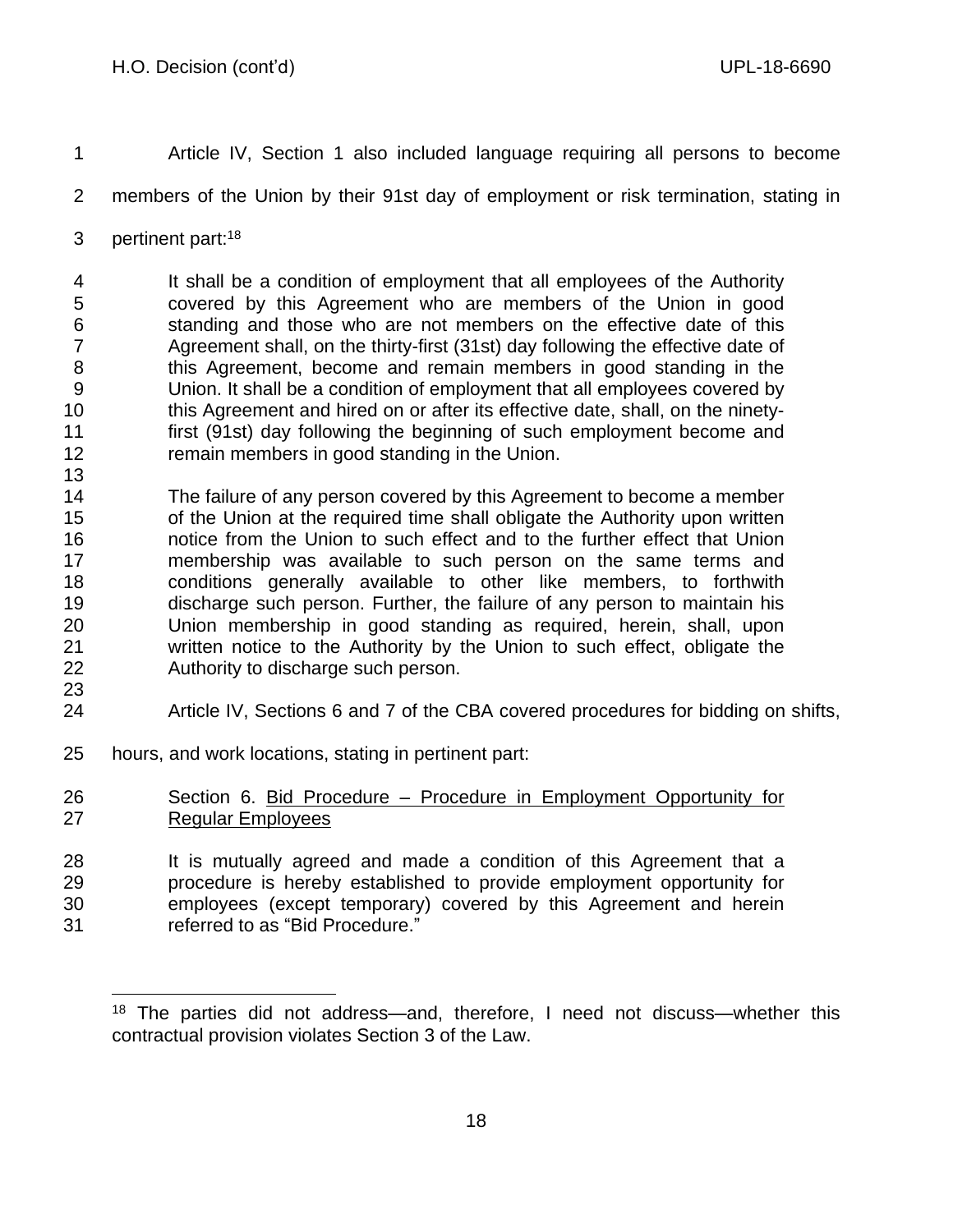The Authority shall post at each Division notice of additional permanent positions established at any facility as a result of increases in work force covered by this Agreement or any vacancy therein. Such posting shall notify the employees of the employment opportunities in the classification and shall contain the job qualifications and requirements, and, as hereinafter defined, any regular employee or regular part-time employee covered by this Agreement may bid thereon. Preference first shall be given to regular employees within the [D]ivision in which the position is available and consideration will be in order of seniority standing and hence to regular part-time employees. However, the Authority shall be the judge 11 of the qualification of the applicant through its employing Division Director or Manager, subject to the approval of the Executive Director or his designee. Applicants for higher rated positions will be interviewed and the right of selection by the Authority will not be exercised in an arbitrary manner. Vacancies subject to the posting and bidding procedure are those resulting from openings in current unit positions and from the creation of new jobs within the work jurisdictional confines of the unit. Provision shall be made for lateral as well as vertical job movement by way of posting and bidding. Disputes arising from the interpretation or application of the provisions of this section may be subject to the Grievance Procedures of Article XII.

 Current professional system for maintenance positions to be retained. Any unit employee retains the right to apply for and use his seniority to gain entry to an entry level position in another classification. The right to bid into an entry level position in another classification and to later return to an employee's former classification applies only to employees employed in bargaining unit positions as of the date of the signing of the collective bargaining Agreement (8/95). 

Section 7. Work Shift Bid-Procedure

 Once every three (3) months employees, by their employee job classification, shall be permitted, on a seniority basis, to bid a primary work location, shift hours and days off. The Authority shall determine the work locations, shift hours, days off and number of employees within each classification needed for each shift and at each location.

 …. Notwithstanding the foregoing primary work location selection, the Authority reserves the right to temporarily transfer an employee from his primary work location to another work location for a period not to exceed fifteen (15) business days per transfer….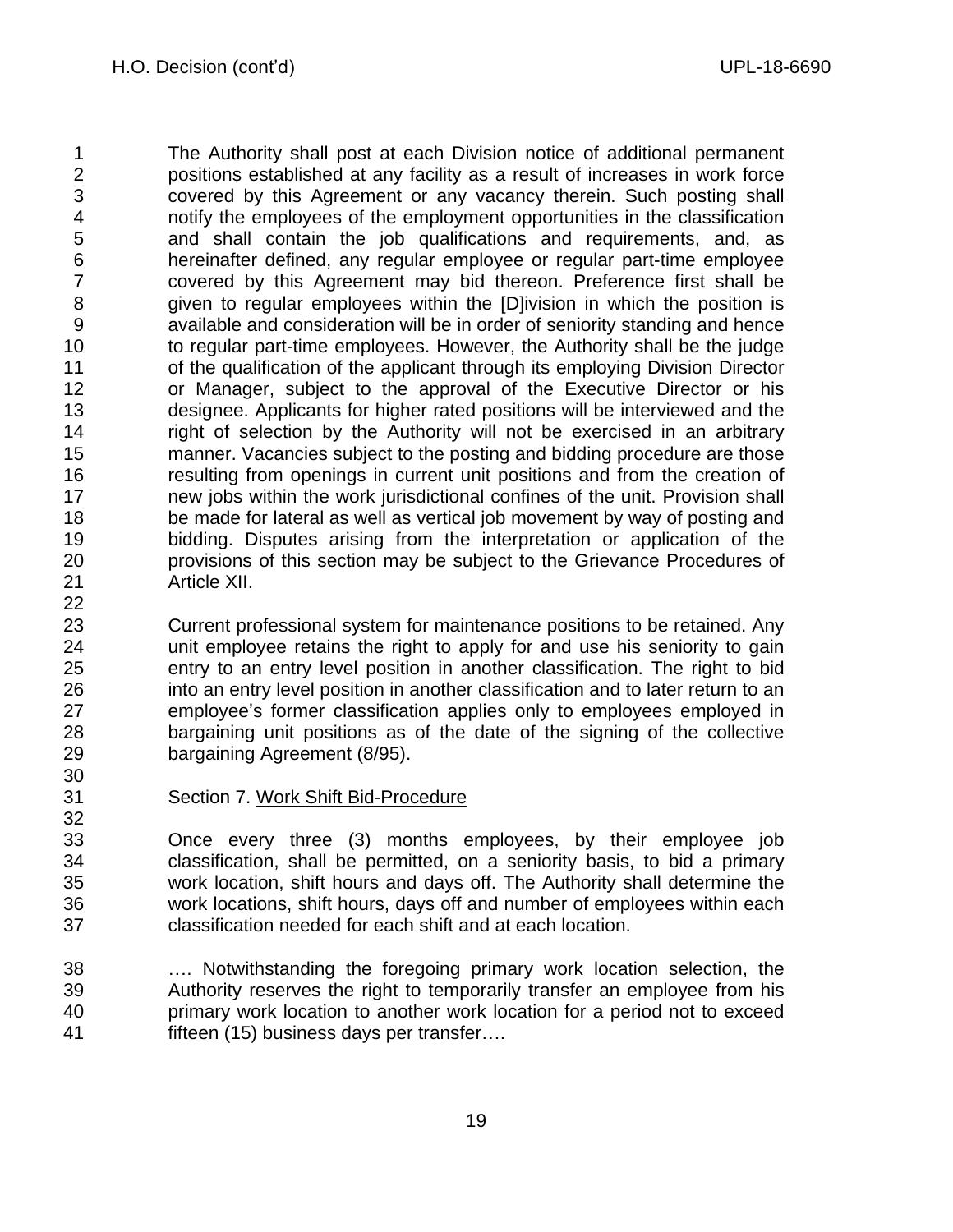Upon notification by the Authority, the Union shall poll in seniority order, the employees within the particular classification at the primary work location from which the transfer shall take place, to afford said employees an opportunity to voluntarily elect to be transferred to the work location identified by the Authority. If no employee voluntarily elects the transfer, the most junior employee available within the particular classification at the primary location from which the transfer shall take place will be transferred to the identified work location.

Article XII of the CBA pertained to "Grievance Procedure" and stated, in pertinent

part:

 Disputes or controversies which may arise out of the interpretation or application of the terms of this Agreement…and the aggrieved employee or employees involved shall present the dispute or controversy to their [S]teward who, in turn, will bring it to the attention of his Section Head, the name of whom shall be furnished to the Union Steward by the Division Director or Manager….The [g]rievance must be presented to the Manager by the Union Steward within seven (7) days of the date the aggrieved employee is aware of the fact that his rights under the terms of this Agreement have been violated. In any case, where the Authority has given a negative answer to a grievance[,] the Union must request the next step within seven (7) days from time of the answer or waive all rights to further consideration. 

 The next step referenced above shall be written notification to the Director of Labor Relations or his designee that the first step answer of the Manager is not acceptable and the Union requests to convene a 2+2 hearing. The 2+2 hearing shall consist of two (2) representatives of the Union and two (2) representatives of the Authority….

- ….
- Article XV, Section 1 of the CBA pertained to "Seniority" and stated, in pertinent part:
- Section 1. General Seniority Provisions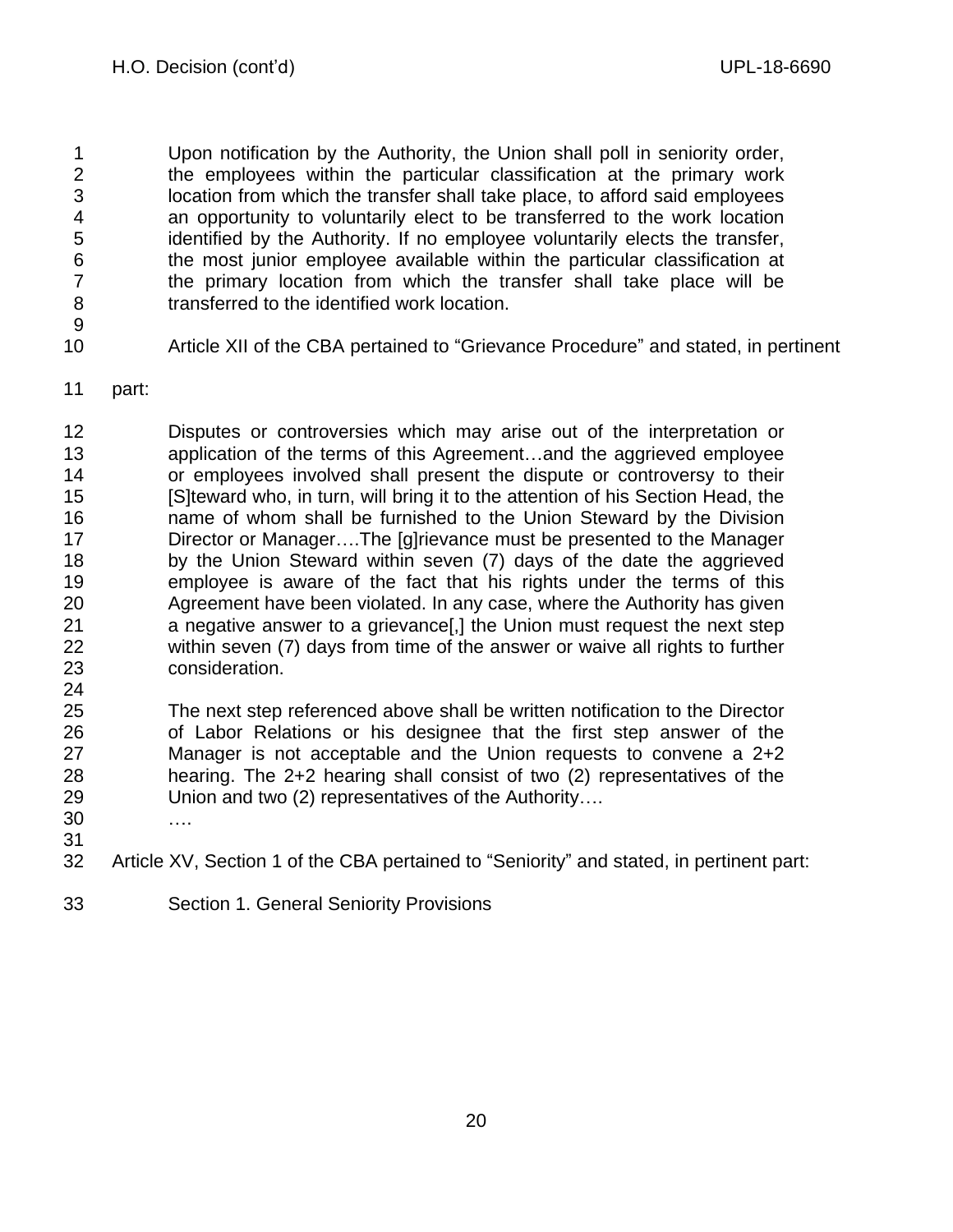- The following general provisions will apply except where the Authority and the Union agree otherwise. Such exception to the provisions herein will be 3 written out and attached to this Agreement.<sup>19</sup>
- Seniority for purposes of bidding on lateral and promotional vacancies shall be defined as date of hire by the Authority.
- Seniority as referred to in this Article shall for the purpose of decreasing the work force, mean the length of service accumulated in a classification of work from date of hire or seniority date as hereinafter established. An employee will simultaneously accumulate seniority rights as well as in the classifications in which he is working. When an employee is transferred from one classification of work to another, except under lack of work conditions, he shall retain the seniority that was acquired in the former class of work for a period of ninety (90) days during which period the transfer shall be considered temporary. If he is retained in the new class of work for more than ninety (90) calendar days, his seniority in the new classification shall then be based on the date of his transfer. An employee, who under lack of work conditions, is unable to exercise his seniority rights in any classification in which he has previously worked, will be permitted to use his full seniority with the Authority to displace the least senior employee in any lower rated classification in which he can, in the 22 judgment of the Authority, perform the work available.
- ….

Section 2.

….

 The list of employees' rates according to seniority is attached hereto and made a part of this Agreement. The Authority will supply the Union Office on request with a list of all additions or deletions, if any, from the seniority list. The official seniority control list, certified by the Union, will be the list which is on file in the Authority's Personnel Department.

- 33 1) Seniority shall terminate:
- a. When an employee is discharged;
- b. When an employee voluntarily quits his employment;
- c. When an employee obtains a Withdrawal Card from the Union;

 There is no evidence in the record that the parties attached a seniority "exception" to the CBA. Further, McGee gave unrebutted testimony that he was not aware of any writings that have been attached to the CBA that relate to seniority.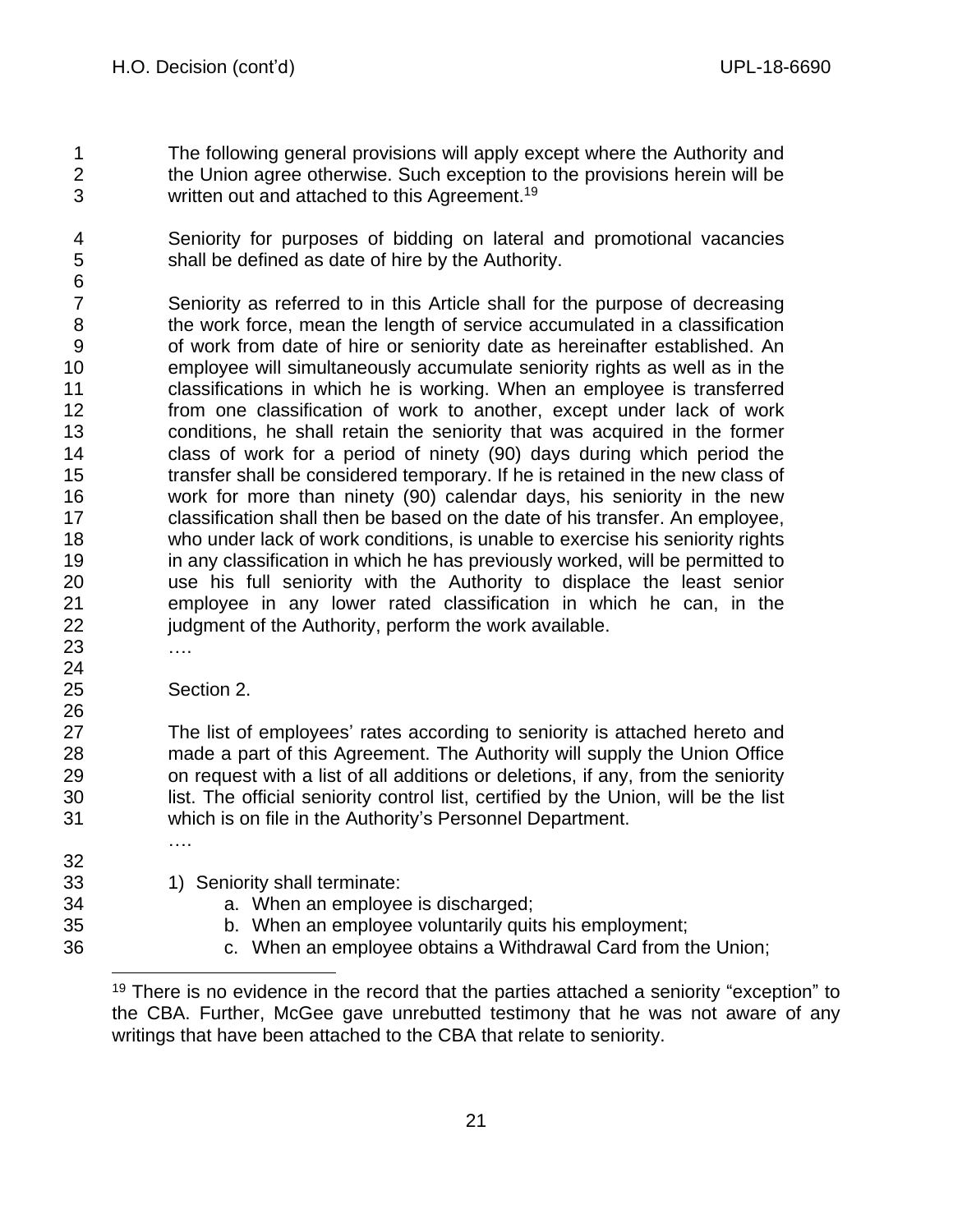d. When an employee does not return on or before the expiration date of his or her authorized leave of absence; e. When an employee laid off for lack of work does not report to work within five (5) calendar days from call date. He will not be passed for that job and the next senior employee on the spare **induced in the state of the employee** so passed however, will not lose his place upon the spare list and will be called for the 8 next job open. 2) When an employee is promoted to a supervisory position and it is subsequently necessary for him to return to Union status, he may do so under the following conditions: **13 a.** He will be returned to the Union job he left with his full seniority **if he returns within a period of one (1)** year from the date he became a supervisor; b. He will be returned to the lowest job in the department with his full seniority if he returns any time after one (1) year from the 18 date he became a supervisor; c. This Agreement will affect only employees promoted to supervisory positions after January 1, 1968. Article XVII, Section 5 of the CBA pertained to "Non-Discrimination and Affirmative Action" in relation to "Recognition/Seniority," and stated in full: "Nothing herein is to contravene or supersede the provisions of the relevant Articles pertaining to 'Recognition' or 'Seniority'." Article XVIII covered "Definitions" and stated in pertinent part: Section 1. Regular Employees Regular employees, as defined herein, are those employed in permanent positions as of the signing of this Agreement and those who after five (5) months of employment have qualified for regular employment and as of the qualifying date their name is placed on the seniority list of regular employees with seniority date effective as of the first day of employment. Section 2. Anniversary Date of Employment Rate of pay entitlement and such other beneficial rights as related to qualifying periods of employment shall be computed from the first day of employment of each employee and the subsequent date each year is designated as the anniversary date of employment, except however,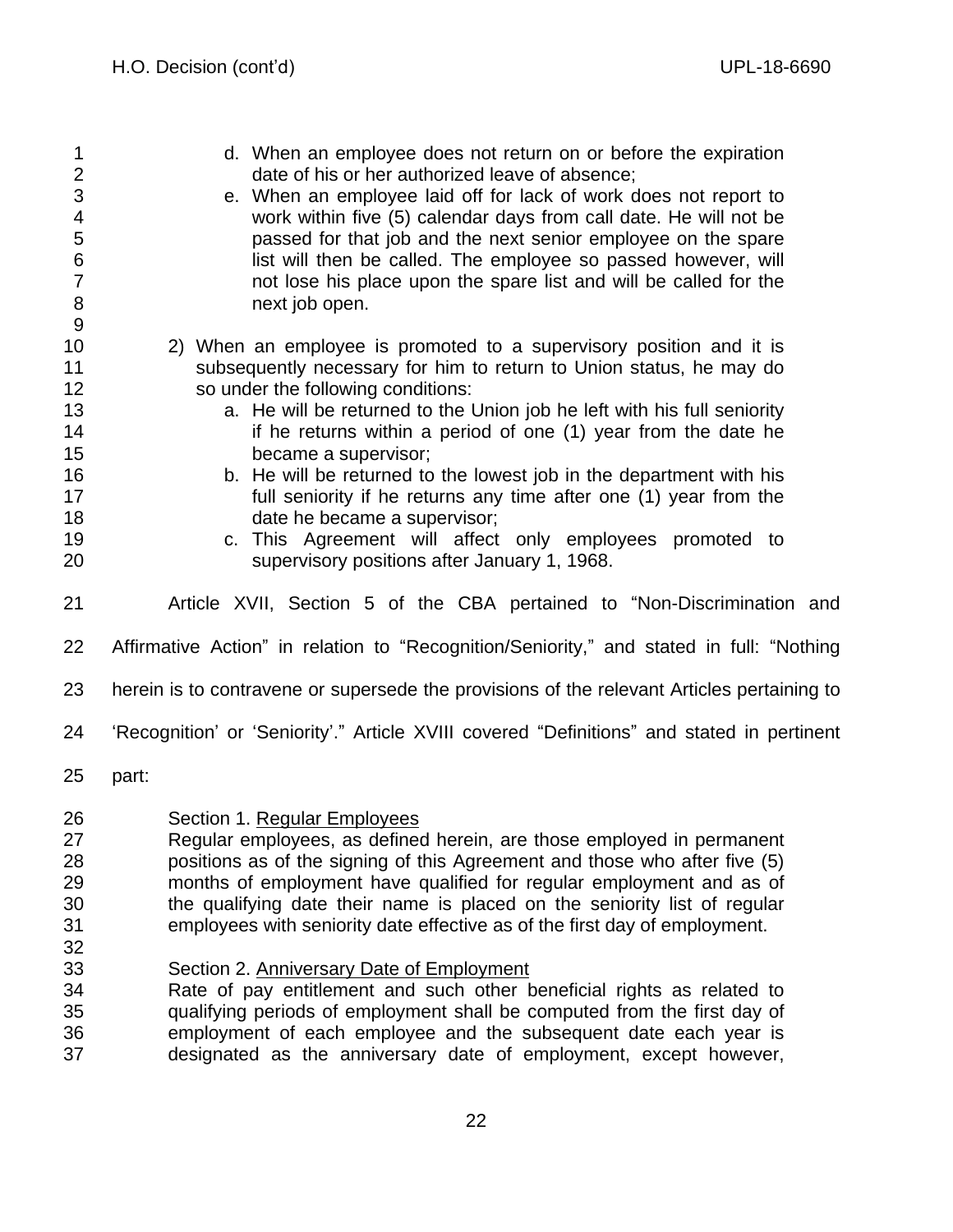- employees terminated for any reason and thereafter re-employed shall in such instance be termed "new employees".
- Section 3. Duration

 The "Authority" as defined refers to the Massachusetts Port Authority, its Executive Director, Division Director or Managers and/or their respective designees.

 …. 

# **The 2017 Terminal Operator Vacancy**

11 In or around the summer of 2017, Moakley who was a Terminal Operator,

informed Turley, Kelly, McGee, and other bargaining unit members about his upcoming

retirement. Around that time, Turley learned that McGee wanted to become a Terminal

Operator and planned to bid on the anticipated vacancy caused by Moakley's

retirement. Also, around that time, McGee contacted Union counsel Michael Feinberg

- (Feinberg) for legal advice on whether seniority is determined by date of hire or by
- length of time spent working in a classification. By letter dated July 20, 2017, Feinberg
- informed McGee of the following:
- This letter is in response to Local 809's request for my opinion as to whether bidding on "primary work location, shift hours and days off" as referenced in Article IV Section 7, is determined by seniority based upon date of hire by Massport or by length of time spent working in the job classification.
- Article IV, Section 7, provides, in part, "Once every three (3) months employees, by their employee job classification, shall be permitted, *on a seniority basis*, to bid a primary work location, shift hours and days off." [Emphases in original.]
- After reviewing the collective bargaining agreement, it appears that the only place where "seniority" is defined is in Article XV, Section 1, wherein it states, "*Seniority for purposes of bidding on lateral and promotional vacancies shall be defined as date of hire by the Authority."* Further, it states, "*Seniority as referred to in this Article shall for the purpose of*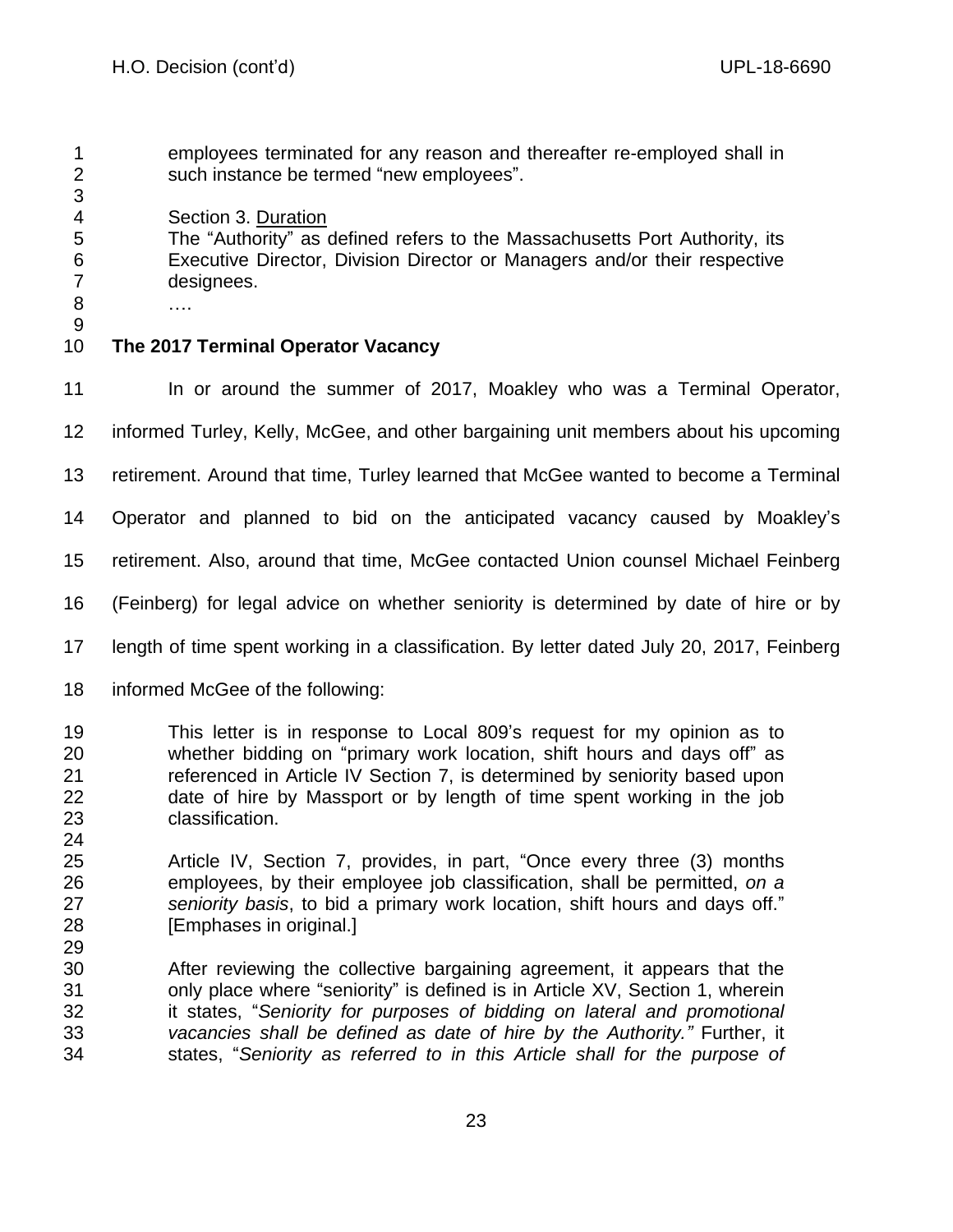*decreasing the work force, mean the length of service accumulated in a classification of work from date of hire or seniority date as hereinafter established [for transfers of more than 90 days] <sup>20</sup>…*" [Emphases in original.]

 Therefore, only when a decrease in a classification is about to take place does time spent in that classification apply. In all other instances, date of hire by Massport defines an employee's seniority date. With respect to bidding "a primary work location, shift hours and days off" the contract (and past practice) requires that bidding will be in the order of those employed longest by Massport.

 At some point after receiving Feinberg's July 20, 2017 letter, McGee distributed copies of that letter to certain unit members, including Turley. Based on his review of both Feinberg's letter and the CBA, Turley, along with Terminal Operators Steriti, Humphrey, Szloch, and Terminal Operator Foreman Hatch met with McGee in the Conley break room to discuss their concerns about seniority and the Terminal Operator 18 bidding order.<sup>21</sup> At that meeting, Turley expressed his concerns about how McGee's potential move into the Terminal Operator classification would affect the bidding order among current Terminal Operators, how McGee's seniority did not permit him to bid over Turley pursuant to the CBA, and that Feinberg's July 20, 2017 letter failed to 22 reference all relevant provisions in the CBA.<sup>22</sup> Turley also informed McGee that he

Brackets in original.

<sup>&</sup>lt;sup>21</sup> Hatch and Szloch did not testify.

<sup>&</sup>lt;sup>22</sup> Turley gave unrebutted testimony that Feinberg's letter "left out...a big piece of...a paragraph above" Article IV, Section 7. He also testified that McGee stated at the Conley break room meeting that the Union doesn't "acknowledge that part of the [CBA]."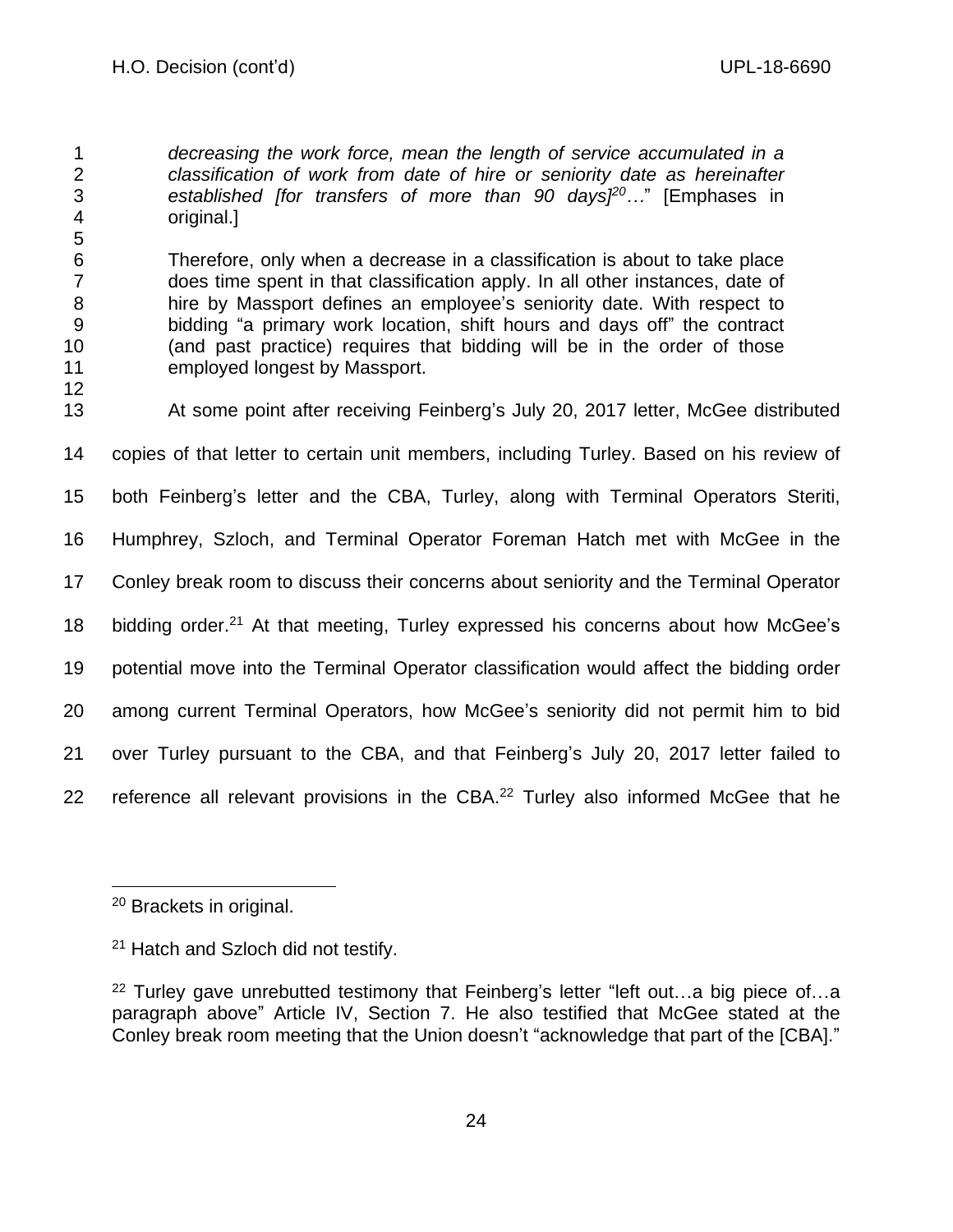- 1 would file a grievance if McGee attempted to bid ahead of him as a Terminal Operator.
- 2 McGee acknowledged Turley's right to file a grievance and ended the meeting.  $23$
- 3 At some point between the Conley break room meeting and December 31, 2017,
- 4 Moakley retired. On December 31, 2017, McGee bid successfully and moved into the
- 5 Terminal Operator position left vacant by Moakley's retirement.<sup>24</sup>

 $23$  Turley testified that he met with McGee in the Conley break room in or around the summer of 2017 to discuss concerns about seniority and the bidding order for Terminal Operators. Steriti and Humphrey both testified that they were also at that 2017 break room meeting with McGee. Turley testified further that he told McGee that he would file a grievance if McGee bid over him as a Terminal Operator, and that he "specifically recall[ed] talking about this matter with [McGee and it was] all of us, it wasn't just me. There was all of us…in that room. We all addressed…where [McGee's] going to fall and I read this article to him. Lou Steriti also read it. And [McGee] stated that 'we don't acknowledge that part of the book.'" Additionally, Turley testified that he told McGee that "'I'm going to file a grievance,'" and that McGee replied "'that's your right[;] you have every right to file a grievance.'"

McGee testified that he did not "remember" his conversation with Turley during the 2017 break room meeting, and that he did not "remember" Turley telling him that he would file a grievance if McGee bid over him. While McGee recalled telling Turley that he has a "right as a member of the Union" to file a grievance, he testified to making that statement at a meeting "in the winter of 2018." McGee also testified that Turley "never said to me" that he would file a grievance if McGee bid over him. Instead, McGee testified that Turley stated "that he was going to pursue it" but never said the word "grievance; he said 'pursue it.'" Based on the totality of this evidence, including Turley's specific recollection and McGee's misbelief that the break room meeting occurred in the winter of 2018, I credit Turley's testimony that he informed McGee at the Conley break room meeting in 2017 that he would file a grievance if McGee bid over him as a Terminal Operator. I also credit Turley's testimony that McGee told Turley that he had a "right" to file a grievance.

<sup>&</sup>lt;sup>24</sup> Turley testified generally that McGee's move into the Terminal Operator position was a "transfer." Day testified specifically that he did not consider McGee's move to be a transfer based on "language in the contract where for a period of like 15 days employees could be transferred from one location to another." Also, Day testified that transfers are different from "a vacant position" and that he distinguishes between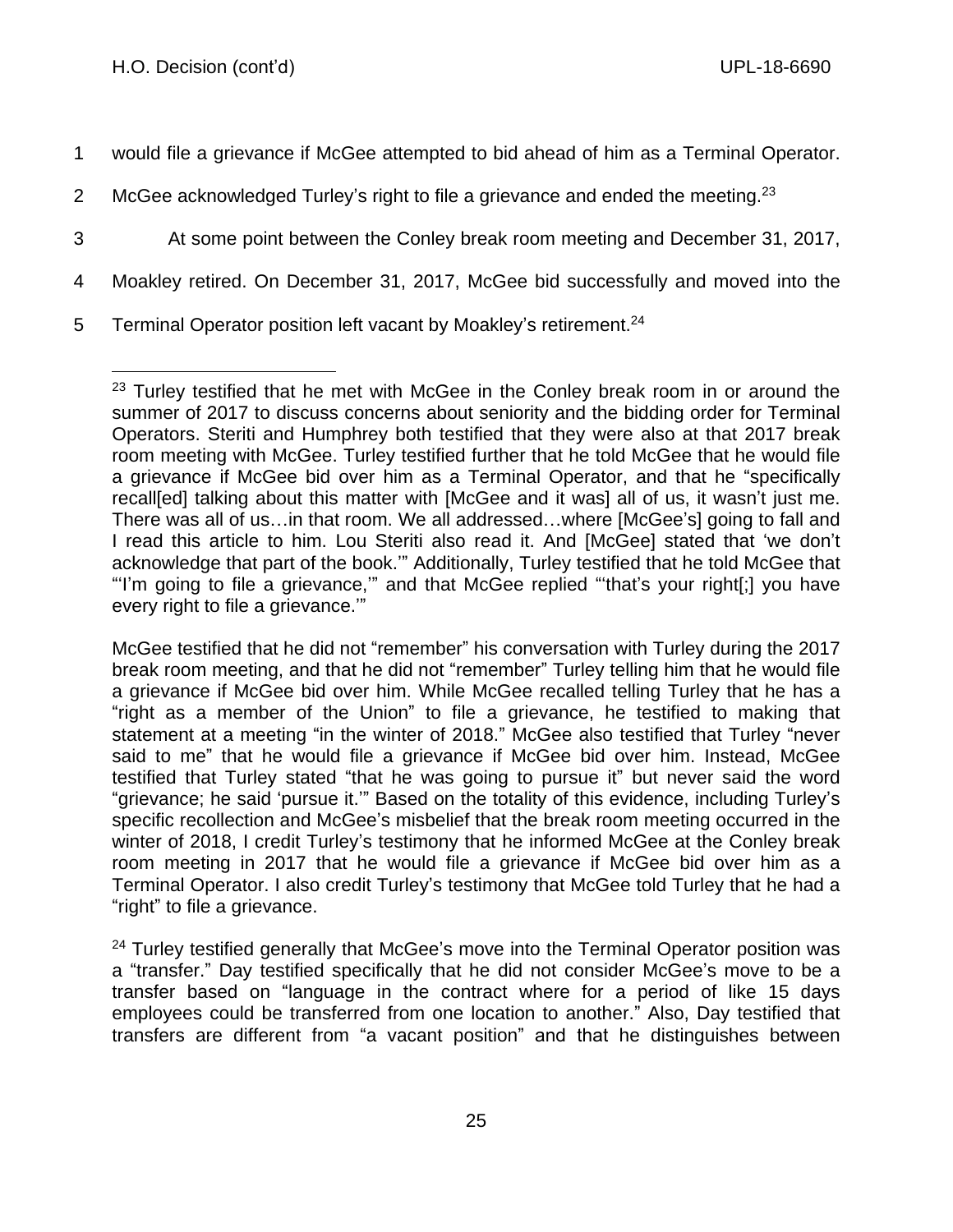# 1 **The 2017 Seniority Roster**

- 2 Every three months Massport generates a seniority roster<sup>25</sup> pursuant to Article 3 IV, Section 7 and Article XV, Section 2 of the CBA to determine the order by which
- 4 employees may bid on shift hours, days off, and primary location.<sup>26</sup> There is one

transferring and bidding because "[t]hey can be distinct issues; distinct ideas" and that "in general, in a lot of contracts we have temporary transfer language and in this one….if managers need to move people around they have the ability to transfer people." Day testified further that when McGee "moved from the pier clerk to the [terminal operator position]…it would have a been a result of a posting going up" and he does not "view that as a transfer." Further, at no point during McGee's testimony did he refer to his move into the Terminal Operator classification as a "transfer." Based on this evidence, I credit Day's specific testimony that McGee's move into the Terminal Operator position on December 31, 2017 was not a transfer.

 $25$  Day gave unrebutted testimony that "[t]he labor relations administrator in our office puts [the seniority roster] together" but he does not "know what [the Union] do[es] with it [because] [i]t's more of just a passing on of information" by Massport. He also testified that while he does not formulate the seniority rosters, "people from our office put those together" which are "based on information that is contained in…an HR system."

 $26$  Turley gave unrebutted testimony that Massport also uses the seniority roster to determine temporary foreman duties. For example, if a Terminal Operator Foreman is out on leave, Massport will assign the next most senior Terminal Operator to perform temporary Terminal Operator foreman duties which includes a higher rate of pay. Turley also gave unrebutted testimony that Massport has separate overtime lists for bargaining unit members at each facility (e.g., Black Falcon, Conley, and East Boston), and that some facilities generate more overtime work than other facilities. For example, Black Falcon generates "the most overtime" work during "cruise ship season" but typically doesn't have any overtime opportunities during the winter season. At Conley, overtime work varies because it has been as much as 20 - 40 hours of extra work during the past winters and around once bi-weekly during the summer of 2018.

Turley gave unrebutted testimony that he lost opportunities to perform temporary overtime work due to McGee bidding ahead of him in 2018. Specifically, he testified that he was "harmed…monetary[ily]" by McGee bidding ahead of him because Massport had assigned Turley to work on the "9:00 [a.m.] to 5:00 [p.m.]" shift "when [he] was always on 7:00 [a.m.] to 3:00 [p.m.]." Specifically, Turley testified that his preferred bid was 7:00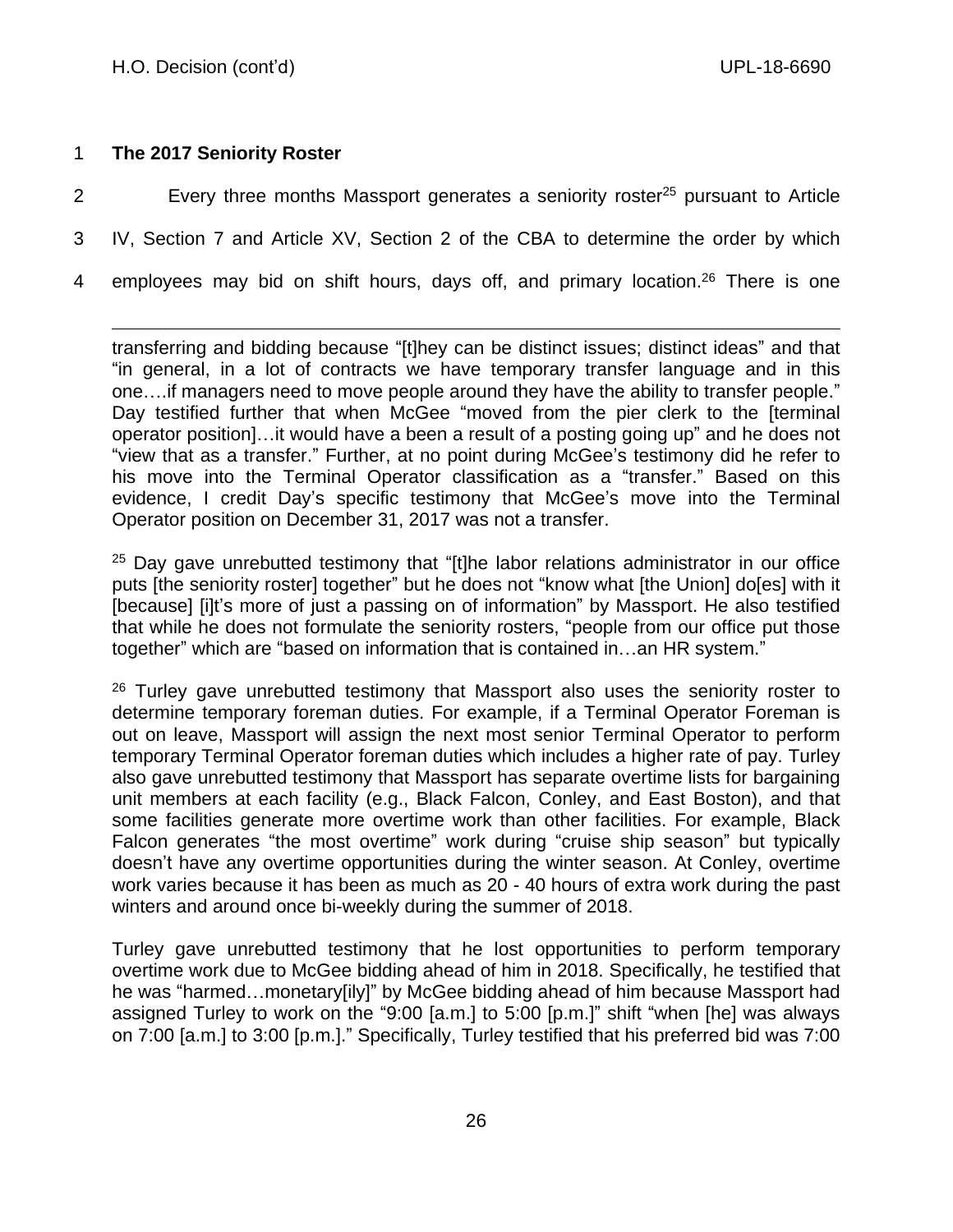combined roster for Terminal Operators, Terminal Operator Foremen, Pier Clerks, and Pier Clerk Foreman. The roster includes various information including an employee's "Hire Date" which refers to when Massport hired that employee, a "Union FT Date" which refers to when an employee became a member of the Union, and the "In Position Date" which refers to when an employee moved into their relevant classification. Once

a.m. to 3:00 p.m., Monday through Friday at Conley, but once McGee began bidding ahead of him, there was one occasion "[t]hat summer" when Turley had to work on "the 9:00 [a.m.] to 5:00 [p.m]" and "got less overtime because of that…shift for that bid." Turley testified further that "[u]sually, the overtime is called out at Conley Terminal from like 3:00 to 9:00" and is "determined by [Massport]…by seniority." He also testified that McGee received priority on available overtime, and "was able to take the bid that had more overtime over the bid that [Turley] had gotten." Turley conceded that he is currently working the preferred shift and location of 7:00 a.m. to 3:00 p.m., Monday through Friday at Conley Terminal.

Turley also gave unrebutted testimony that that the amount of available overtime work "varies" and that it is "sporadic….some days it could be…four hours," while in the "[w]intertime, if it's snowing, we could be working 40 hours overtime, 20 hours overtime. It's just sporadic." He testified that "[h]istorically, yes" Black Falcon has the most overtime, generally. He testified further, that since the summer of 2018, "the overtime has dropped significantly since...the last couple of years," and that "[w]e've had more overtime in the past," and that he would "like more overtime." Additionally, Turley testified that he is "locked into Conley right now because of [his] seniority, but [he] would like to move forward and be able to have that opportunity to go…for more overtime if another facility is calling for it." Specifically, "some facilities have more overtime than…other facilities," and while he bid on Conley, his "other choice would have been East Boston" and he "didn't have the choice to bid over to the [Black] Falcon."

Moreover, Turley gave unrebutted testimony that he lost opportunities to perform temporary Terminal Operator Foremen duties. Specifically, he testified that Massport assigned McGee to work as a temporary Terminal Operator Foreman and received the temporary Terminal Operator Foreman rate because of his bids ahead of Turley. He testified also that "if a foreman needs the day off or if he's out for a period of time, then [the] next senior [Terminal Operator] will become foreman" but when McGee bid over Turley "he was getting the foreman rate…taking money out of [Turley's] pocket….for a period of time."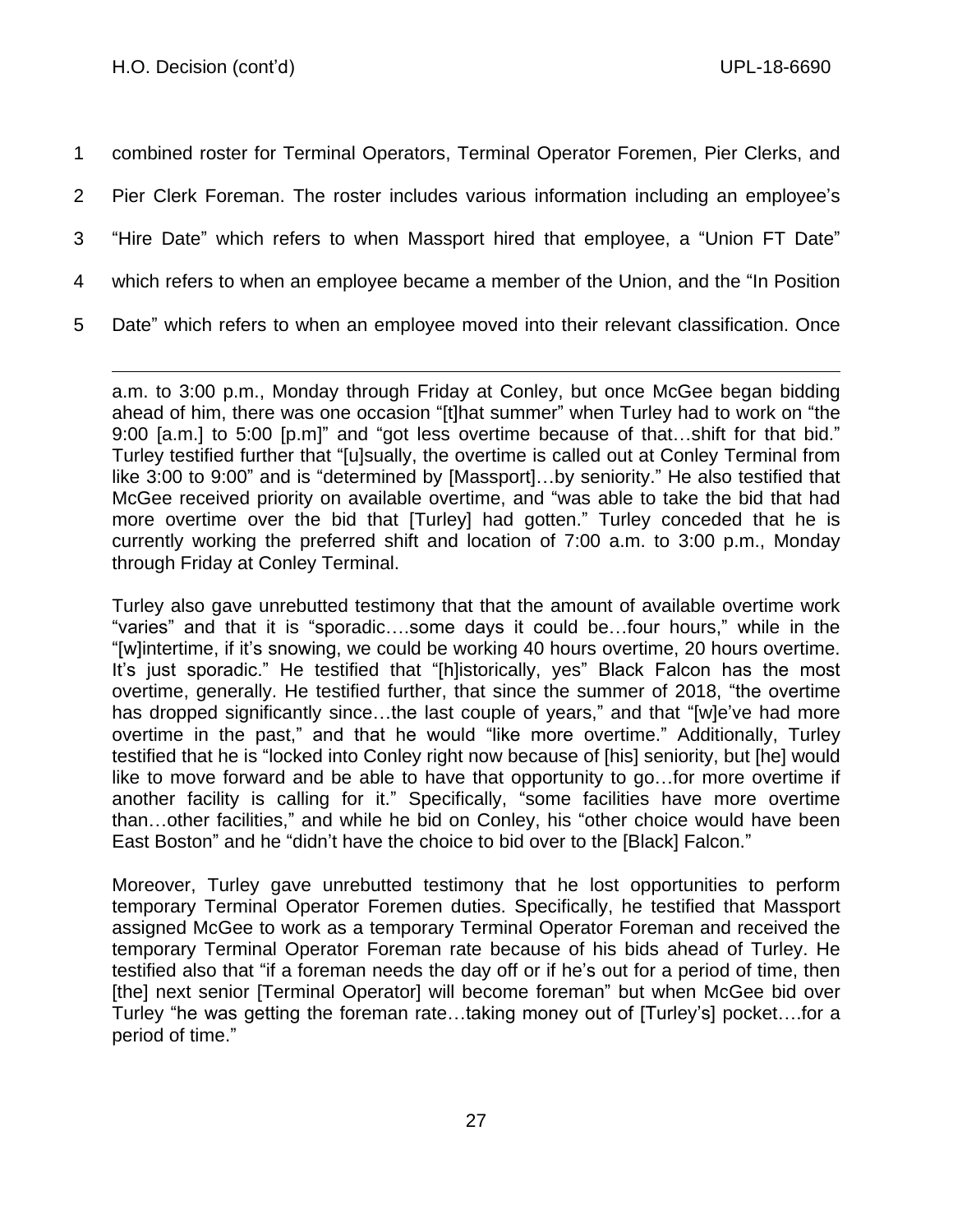- 1 generated, Massport sends the roster to the Union to ensure accuracy and/or to correct
- 2 any mistakes or discrepancies prior to conducting the quarterly bids.  $27$
- 3 On or about October 30, 2017, Massport posted the following seniority roster
- 4 (2017 Roster) in the Conley break room:

| Unit                    | Name       | Job Title  | Union   | Merged             | FT/PT   | <u>In</u> | Hire      | Hire    |
|-------------------------|------------|------------|---------|--------------------|---------|-----------|-----------|---------|
|                         |            |            | FT Date | FТ                 | Date    | Position  | Seq. $29$ | Date    |
|                         |            |            |         | Date <sup>28</sup> |         | Date      |           |         |
| [Red-                   |            |            |         |                    |         |           |           |         |
| $acted]^{30}$           |            |            |         |                    |         |           |           |         |
| 4370                    | Kelly,     | Terminal   | 2/12/79 | 2/12/79            | 2/12/79 | 3/5/07    |           | 9/11/78 |
| Full Time <sup>31</sup> | William J. | Operator   |         |                    |         |           |           |         |
|                         |            | Foreperson |         |                    |         |           |           |         |
| 4350                    | Hatch,     | Terminal   | 11/4/96 | 11/4/96            | 11/4/96 | 5/16/05   | 1         | 11/4/96 |
| Full Time               | Russell J. | Operator   |         |                    |         |           |           |         |
|                         |            | Foreperson |         |                    |         |           |           |         |

 $27$  Day gave unrebutted testimony that he did not remember whether the Union ever brought corrections from the roster to his attention, "but sometimes Unions may deal directly with Jeannie [Genevieve Karge (Karge)] who now does that stuff for our office." Karge did not testify.

- $29$  The record is unclear about what the term "Hire Seq." means.
- <sup>30</sup> The information listed in the second row of the 2017 Roster was redacted. Neither party offered an unredacted copy of this document, nor did any party present evidence about why this part of the document was redacted or who redacted it.

<sup>31</sup> Font in original.

<sup>&</sup>lt;sup>28</sup> Turley testified that "Merged FT Date" refers to when an employee merges into a new position or new classification. Day testified that he was "not sure honestly" what Merged FT Date means because "[he] didn't create [the 2017] roster." Day also testified that seniority rosters are "document[s] that[ are] maintained by Massport and distributed to the Union" and that "[t]he information is really more so from an HR system, human resources." Based on the totality of this evidence, I credit Turley's testimony that Merged FT Date refers to when an employee merges into a new position or classification.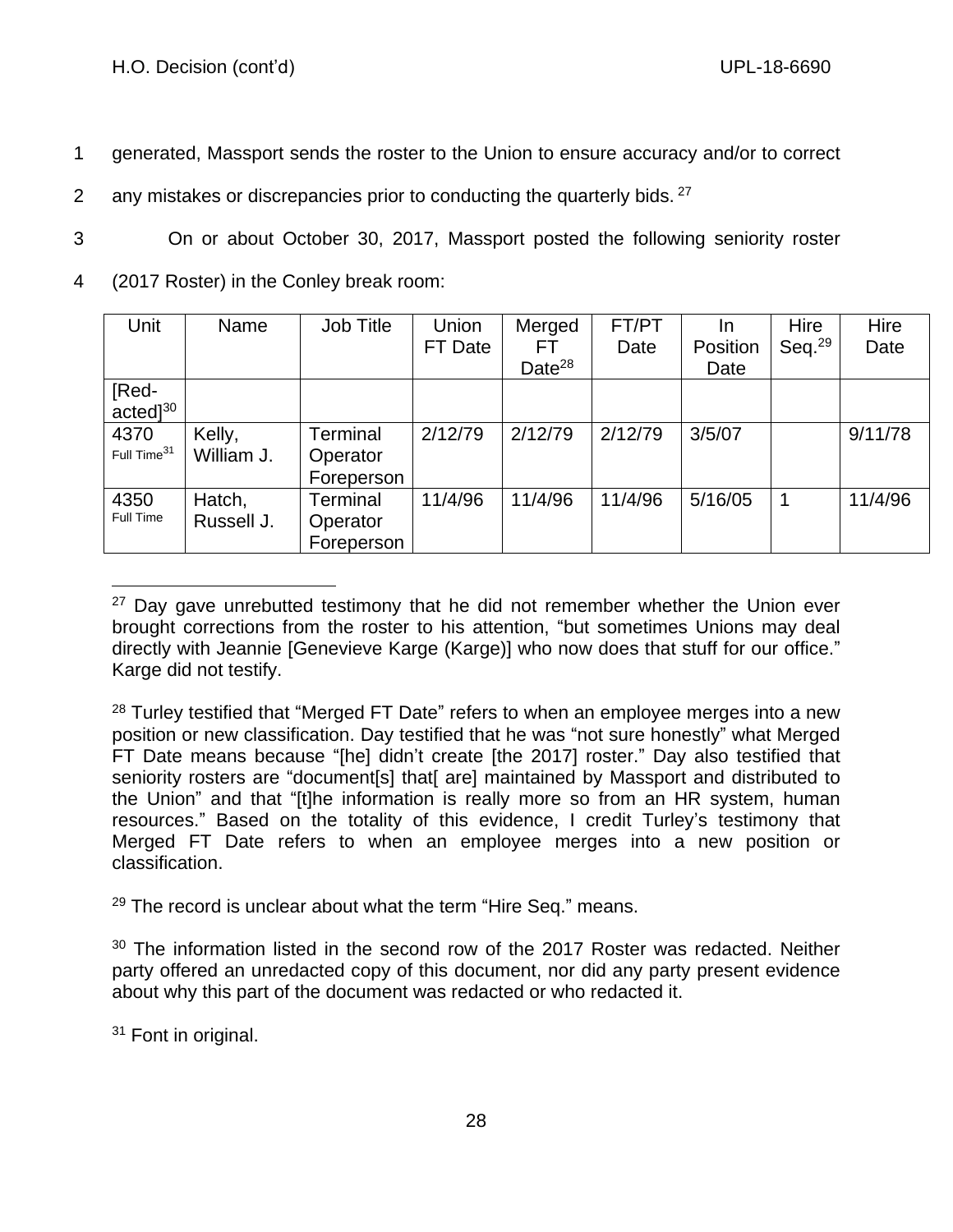| 4370<br>Full Time        | O'Connor,<br>William      | Terminal<br>Operator                      | 11/4/96  | 11/4/96  | 11/4/96  | 11/4/96  | 3              | 11/4/96  |
|--------------------------|---------------------------|-------------------------------------------|----------|----------|----------|----------|----------------|----------|
| 4370<br>Full Time        | McNeil,<br>Kenneth R.     | Terminal<br>Operator                      | 4/13/98  | 4/13/98  | 4/13/98  | 4/13/98  |                | 3/2/98   |
| 4370<br>Full Time        | Morrissey,<br>Stephen G.  | Terminal<br>Operator                      | 12/25/00 | 12/25/00 | 12/25/00 | 12/25/00 |                | 11/24/97 |
| 4070<br>Full Time        | Dearden,<br>Peter E.      | <b>Terminal</b><br>Operator<br>Foreperson | 3/12/01  | 3/12/01  | 3/12/01  | 5/24/15  |                | 2/7/05   |
| 4330<br>Full Time        | Lau, Pik<br>Chi           | <b>Pier Clerk</b><br>Foreperson           | 7/1/01   | 7/1/01   | 7/1/01   | 6/9/11   | $\overline{2}$ | 7/22/91  |
| 4070<br><b>Full Time</b> | Lacolla,<br>Dennis        | Terminal<br>Operator                      | 4/18/05  | 4/18/05  | 4/18/05  | 4/18/05  |                | 3/1/99   |
| 4330<br>Full Time        | McGee,<br>Phillip T.      | <b>Pier Clerk</b>                         | 6/18/07  | 6/18/07  | 6/18/07  | 8/27/07  |                | 6/18/07  |
| 4070<br>Full Time        | Tamburello,<br>Timothy P. | Terminal<br>Operator                      | 6/25/07  | 6/25/07  | 6/25/07  | 6/25/07  |                | 6/25/07  |
| 4350<br>Full Time        | Turley,<br>David C.       | <b>Terminal</b><br>Operator               | 5/19/08  | 5/19/08  | 5/19/08  | 5/19/08  |                | 5/19/08  |
| 4330<br>Full Time        | Mulcahy,<br>Kathy A.      | <b>Pier Clerk</b>                         | 7/24/11  | 7/24/11  | 7/24/11  | 7/24/11  |                | 5/7/07   |
| 4070<br>Full Time        | O'Leary,<br>Thomas        | Terminal<br>Operator                      | 8/22/11  | 8/22/11  | 8/22/11  | 8/22/11  |                | 5/18/98  |
| 4350<br><b>Full Time</b> | Steriti,<br>Louis J.      | Terminal<br>Operator                      | 2/11/13  | 2/11/13  | 2/11/13  | 2/11/13  |                | 2/11/13  |
| 4070<br>Full Time        | Chervil,<br>Jean A.       | Terminal<br>Operator                      | 10/6/13  | 10/6/13  | 10/6/13  | 10/6/13  |                | 8/1/13   |
| 4350<br>Full Time        | Szloch,<br>Michael R.     | Terminal<br>Operator                      | 2/9/14   | 2/9/14   | 2/9/14   | 2/9/14   |                | 10/28/13 |
| 4330<br>Full Time        | White, Kim<br>R.          | Pier Clerk                                | 8/3/14   | 8/3/14   | 8/3/14   | 8/3/14   |                | 9/4/84   |
| 4350<br>Full Time        | Humphrey,<br>Rashard      | Terminal<br>Operator                      | 12/28/14 | 12/28/14 | 12/28/14 | 12/28/14 |                | 10/6/14  |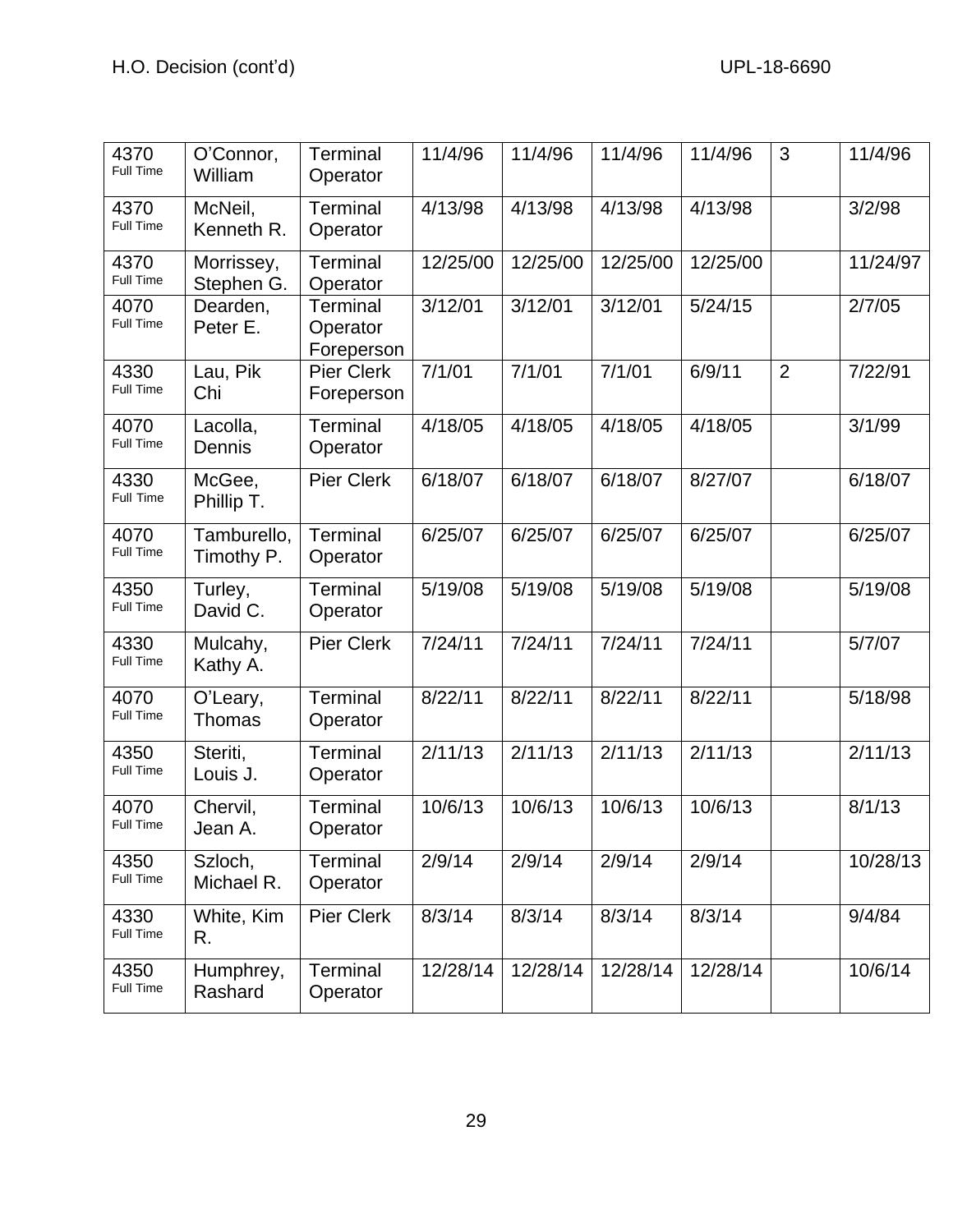# 1 **The February 2018 Shift Bid and Grievance**

 Every three months, Massport provides the Union with a bid sheet to circulate among Terminal Operators and Terminal Operator Foremen for bidding on shift hours, primary location, and days off in order of seniority, with the most senior employee 5 bidding first.<sup>32</sup> Terminal Operators and Terminal Operator Foremen bid on one sheet

Humphrey testified that the bidding order has "always been by…your classification and your seniority." However, he later testified that when Morrissey bid on a classification vacancy around 2015, his seniority was determined by his date of hire because he was new to that classification. Similarly, Steriti testified that, "[p]ractically speaking," the quarterly bids "would go out like a week prior to the actual bid taking place and[,] based on seniority [in] classification, you would bid your location and your days off." He also testified on cross examination that in every quarter since he started working for Massport, the bidding was determined by an employee's time spent within their classification. Chervil testified that neither McGee nor anyone else ever explained that seniority was determined by overall date of hire, and that "nobody told [him] that this is how things work because there a list that shows the seniority and when we bid, it's based on…as a Terminal Operator, not as…any other…members. But as a Terminal

 $32$  Turley testified that "seniority is based on time in that classification" or "date of hire [within the] classification." He also testified that it is his understanding that an employee keeps their seniority by date of hire for the first 90 days when they move into a new classification, and that "they have 90 days to decide if they want to go back to their old position," but "on the 91st day they'll lose that right and they'll go to the bottom of the list of their seniority in their new classification." Based on this understanding, Turley conceded on cross-examination that McGee had the right to bid ahead of him within the first 90 days of becoming a Terminal Operator on December 31, 2017, and that there was no contract violation related to the "first grievance" filed by Turley in February of 2018. However, Turley later testified that when he filed his May of 2018 grievance, he "knew [that McGee's] 90 days were up, so [Turley] expected a different outcome." Turley also conceded on cross examination that "Morrissey "did" bid by his date of hire within the Union, not by his in-classification date, and that Turley did not file a grievance against Morrissey's bid in that instance because Morrissey "was going through a hardship... with his family" and Turley "did not want to make [Morrissey's] life any more difficult at that time." Turley conceded further that while Hatch also bid by his date of hire around 2019, Turley did not file a grievance against Hatch because he believed that his grievances against McGee would also apply to Hatch. Morrissey did not testify.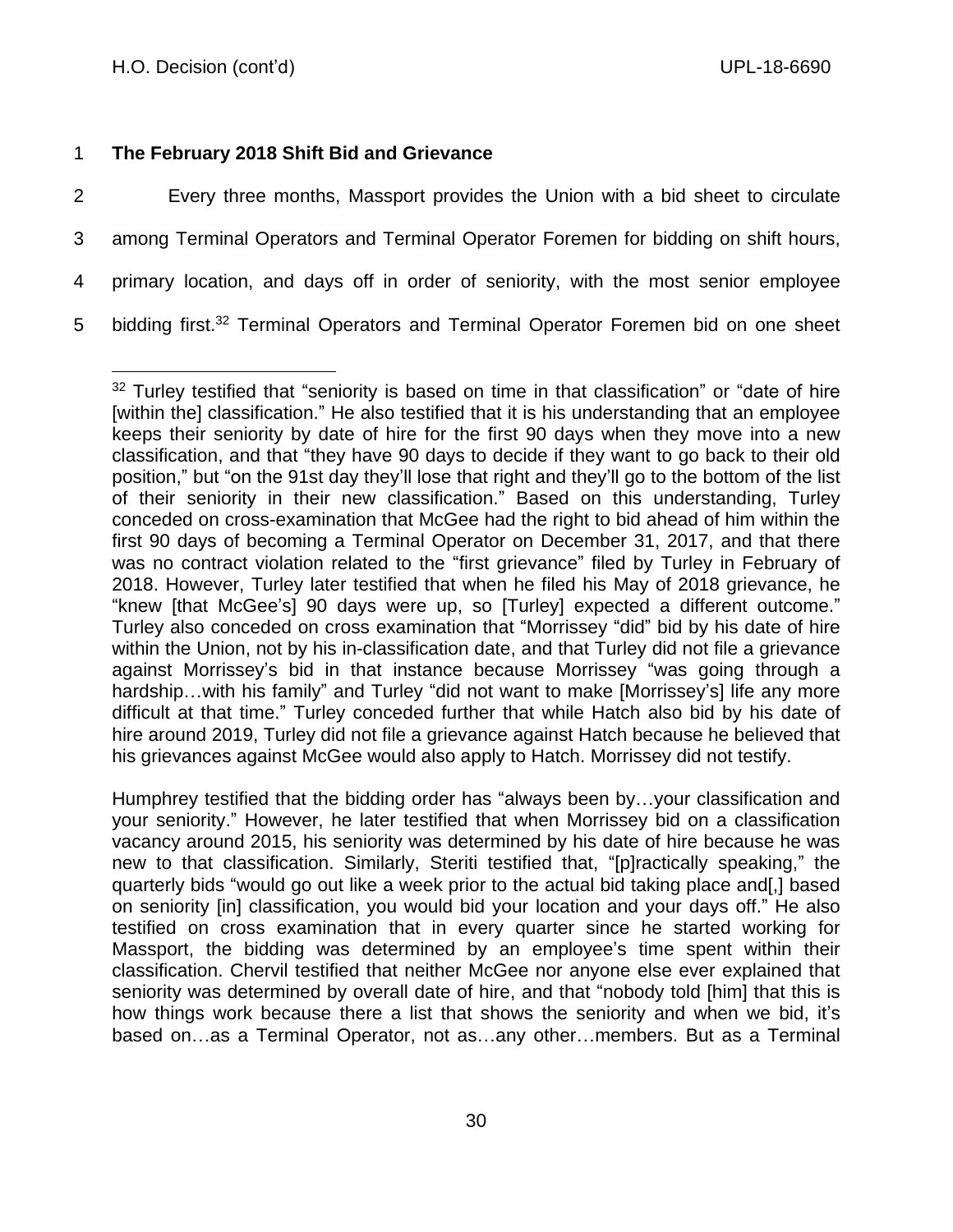Operator, we know it goes by the date of hire….nobody told me that." Chervil later admitted on redirect examination that he was aware of when Morrissey moved into the Terminal Operator classification and that "[Morrissey] did not" bid from the bottom of the list.

Conversely, McGee testified that "[t]he long standing practice, 107 years of this Union dealing with seniority [is] by date of hire into the Union[;] for as long as I've been a member, that's the way it's been done." Kelly also testified on direct examination that the bidding procedure is determined by "Union seniority," specifically "[b]y the date you came into the Union [or] joined Local 809" so "[d]ate of hire….by the Local." Kelly also testified that in his 40 years of experience at Massport, he had "[n]ever" known a time when seniority in classification was the basis for bidding on primary location, shift hours, and days off. Kelly testified further, that when he moved from the Terminal Operator classification into the Terminal Operator Foreman classification, it had "[n]o affect" on his seniority because it was determined "[b]y [his] date of hire by the Union." Moreover, he testified that Hatch had more experience in the Terminal Operator Foreman classification but Kelly was able to bid ahead of Hatch based on "[d]ate of hire by the Union." Similarly, when Kelly moved back into the Terminal Operator position, he bid over "[a] bunch of [employees]" but was still able to bid first among the other Terminal Operators. Later, Kelly made a third move from Terminal Operator to Terminal Operator Foreman and bid over Hatch for a second time, but testified that his move had no effect on the order of bids and that Hatch did not file a grievance against Kelly's bid order. Kelly testified to other instances where employees with less in-classification experience bid over employees with more in-classification experience based solely on their "date of hire by the Union," including Eddie Donovan (Donovan) who was a "[P]ier Clerk for 35 years" who bid over "Danny Fitzgerald [(Fitzgerald)]" as a Terminal Operator Foreman in "1996, '97." Kelly testified to another instance involving Tom Gibbs (Gibbs) who moved into the Pier Clerk classification in the "[e]arly 2000s—2003, 2004," who had no previous Pier Clerk experience, but "bid second out of four of them" because his bid order was determined "[b]y Union seniority" but not by time spent in the classification. On redirect examination, Kelly testified that he supported McGee's position because "[i]t's just the way it's been for 40 years that I was there….So, I supported his idea when we denied [Turley's] grievance from going up to Massport."

Kelly later admitted on cross examination to violating the November 5, 2019 order of sequestration. Specifically, Kelly admitted that he had "a five minute meeting…with McGee…[j]ust now, yes" and that during their conversation, he spoke with McGee about "how things were going on in [the hearing]" and discussed "[w]hat kind of questions [he] was going to be asked." Kelly admitted further that he and McGee had discussed "the bid sheet," whether Kelly "remembered how it was handled," and whether "there [were] any instances [that]…involved classification, going from one classification to another."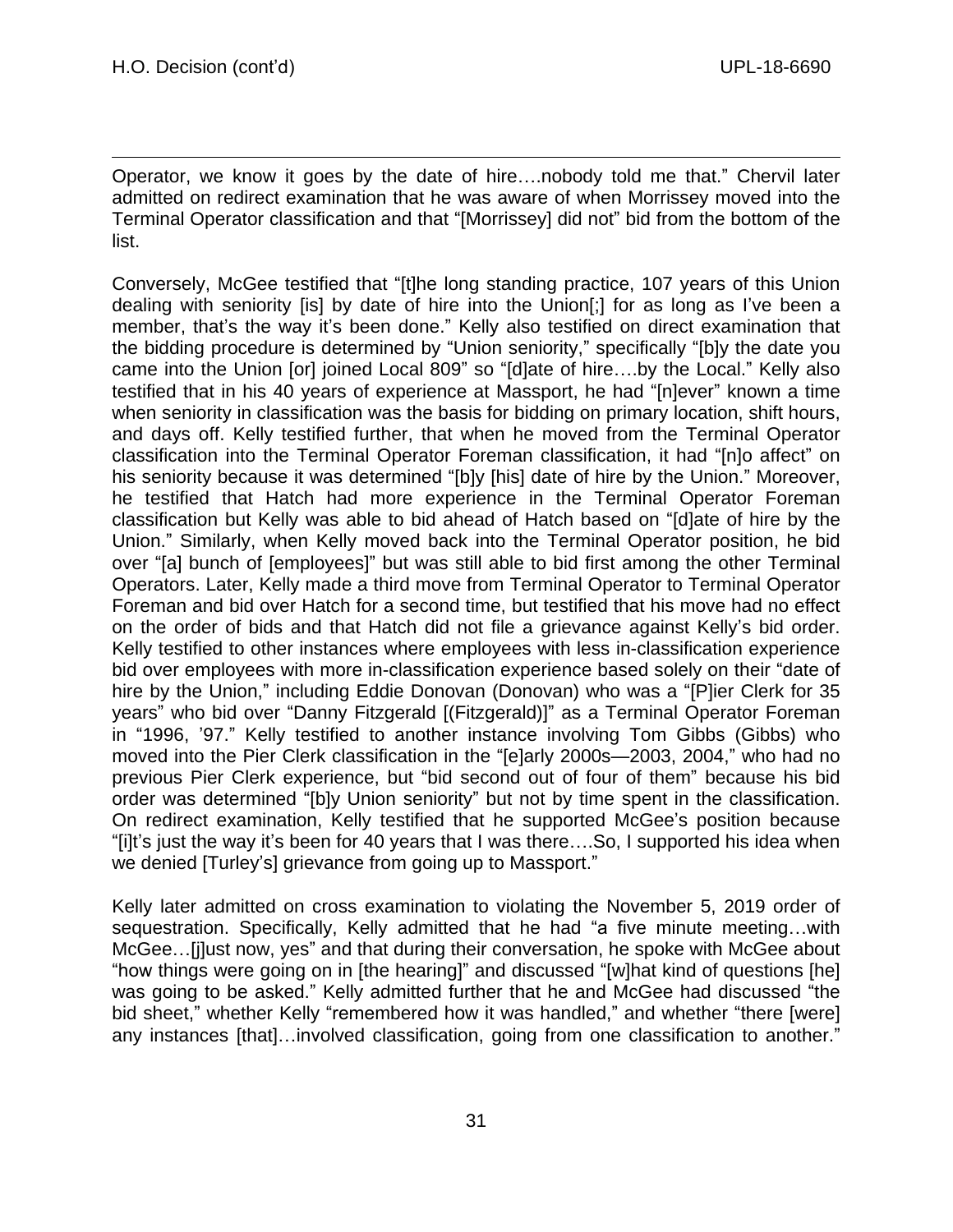while Pier Clerks and Pier Clerk Foremen bid on a separate bid sheet. In or about early February of 2018, Massport circulated a Terminal Operator bid sheet on which McGee bid ahead of Turley and other Terminal Operators. Turley immediately filed two grievances with Steriti both dated February 9, 2018, alleging violations of Article XV, Section 1 and Article XVII, Section 5 of the CBA. The first grievance alleged that "[Massport] violated [the] collective bargaining agreement…[by] allowing Union members to shift bid outside th[eir] seniority within th[eir] new classification." The second grievance alleged that "[Massport] violated [the] collective bargaining agreement…[and that] established past practices were also violated when seniority rights were granted to select individual(s) to cause harm/loss of rights to several [Local]

Additionally, Kelly testified that while he did not "recall" what McGee said during their conversation, he was "sure [that McGee] did" say something specific about this case, "[y]es," and that McGee did talk "[v]ery little" about the substance of this case. On redirect examination, Kelly testified that no one offered him anything in exchange for his testimony, that McGee did not tell him how he was supposed to testify, and that his testimony was truthful.

Despite Kelly's admissions, the Charging Party neither filed a motion to exclude or strike his testimony, nor made a motion for me to draw an adverse inference. Instead, the Charging Party asked Kelly questions on cross examination and recross examination about his pre-testimony communications with McGee on March 9, 2020; and, the Respondent had an opportunity to ask Kelly additional questions on redirect examination. Based on the totality of the evidence, including Kelly's admission to speaking with McGee just prior to his testimony, I do not find Kelly's testimony to be credible on the issues of seniority and how seniority is determined at Massport. Rather, I find that the testimonies of Turley, Steriti, Humphrey, Chervil, and McGee are credible. I also find that there is a genuine dispute regarding their respective interpretations of the CBA and past practice as they pertain to seniority and the bidding procedure. However, because the Union elected to bifurcate this proceeding and may litigate the merits of Turley's grievances at a subsequent compliance hearing, I need not make a factual determination on the issue of seniority.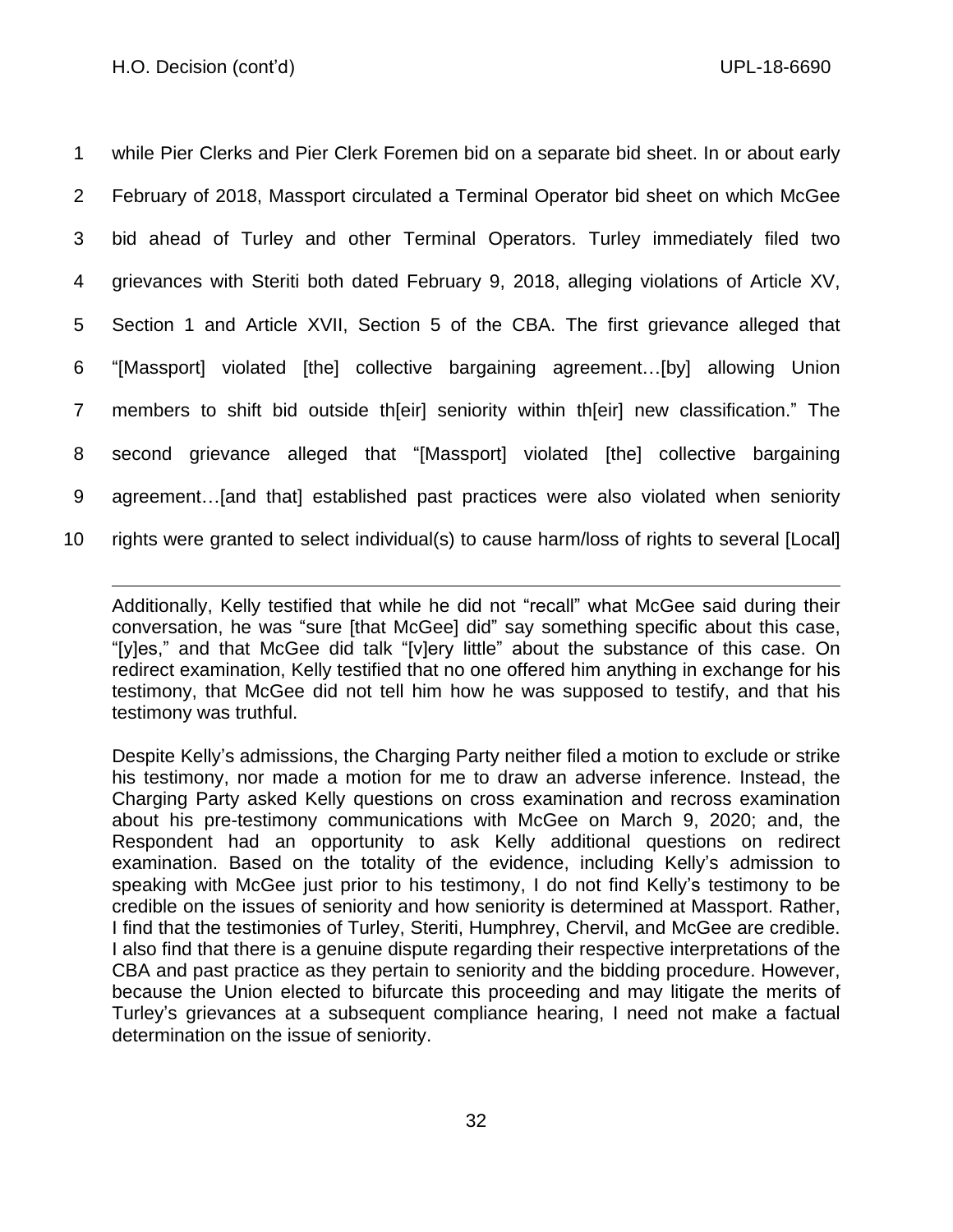1 809 members including David C. Turley." On both grievances, Steriti requested 2+2

- 2 hearings with Massport pursuant to Article XII of the CBA.
- 3 At some point between February 9 and 12, 2018, Steriti presented Turley's
- 4 grievances to his "manager" Chris Zuffante (Zuffante) who later forwarded them to Day
- 5 in Massport Labor Relations.<sup>33</sup> Shortly after receiving those grievances, Day contacted
- 6 McGee by telephone.<sup>34</sup> After his conversation with Day, McGee met with Turley,

<sup>&</sup>lt;sup>33</sup> Day gave unrebutted testimony that at some point between December 31, 2017 and February of 2018, "[p]eople on [his] staff advised [him] that there was…a seniority issue, within [the Terminal Operator] group" concerning McGee's move, and that "someone from maritime [informed Day] that they had received a step 1 grievance on the matter." Day testified that he later "spoke to Chris Zuffante and…Mike Myron who at the time was probably the Deputy Port Director" about Turley's February 2018 grievance, and that Day's "plan was…to have a conversation with Mr. McGee…but [the grievance] never made its way to step 2 which is at [Day's] department at labor relations." McGee gave corroborating testimony that "[t]he two-on-two is step 2 of the grievance procedure" and that the 2+2 hearings are usually done by Day. Zuffante did not testify.

 $34$  Day testified that after his conversation with a manager in maritime, "[p]robaly later tha[t] same day" he "had a conversation with Phil McGee" and told him that "we've had this issue before with another group," and that "seniority as to who bids first versus second or ninth versus tenth within that classification, really isn't of major concern to [Massport]." Day also testified to telling McGee that if the Union "pursue[s Turley's grievances] it means [the Union] agree[s] with Mr. Turley's position" and that Day would not only "allow [Turley's] grievance[s]" but would allow all other grievances filed by other Terminal Operators on the matter of seniority and bidding order; so the Union has "to kind of step in and figure this out." McGee corroborated Day's testimony, testifying that Day told him that "if the Union were to pursue it, [Day] would agree to [Turley's] grievance[s] and then every other grievance that came down the pipeline to infinity."

However, McGee denied that anyone was around him when he spoke with Day, and testified specifically that neither Steriti nor Humphrey were within his "line of sight when [he] had that call with Day." Humphrey testified that he and Steriti were both present while McGee was on the telephone with Day, and that Humphrey observed that prior to that call, McGee's demeanor went from being not upset to "upset." Similarly, Steriti testified that he was present during McGee's telephone call with Day and observed that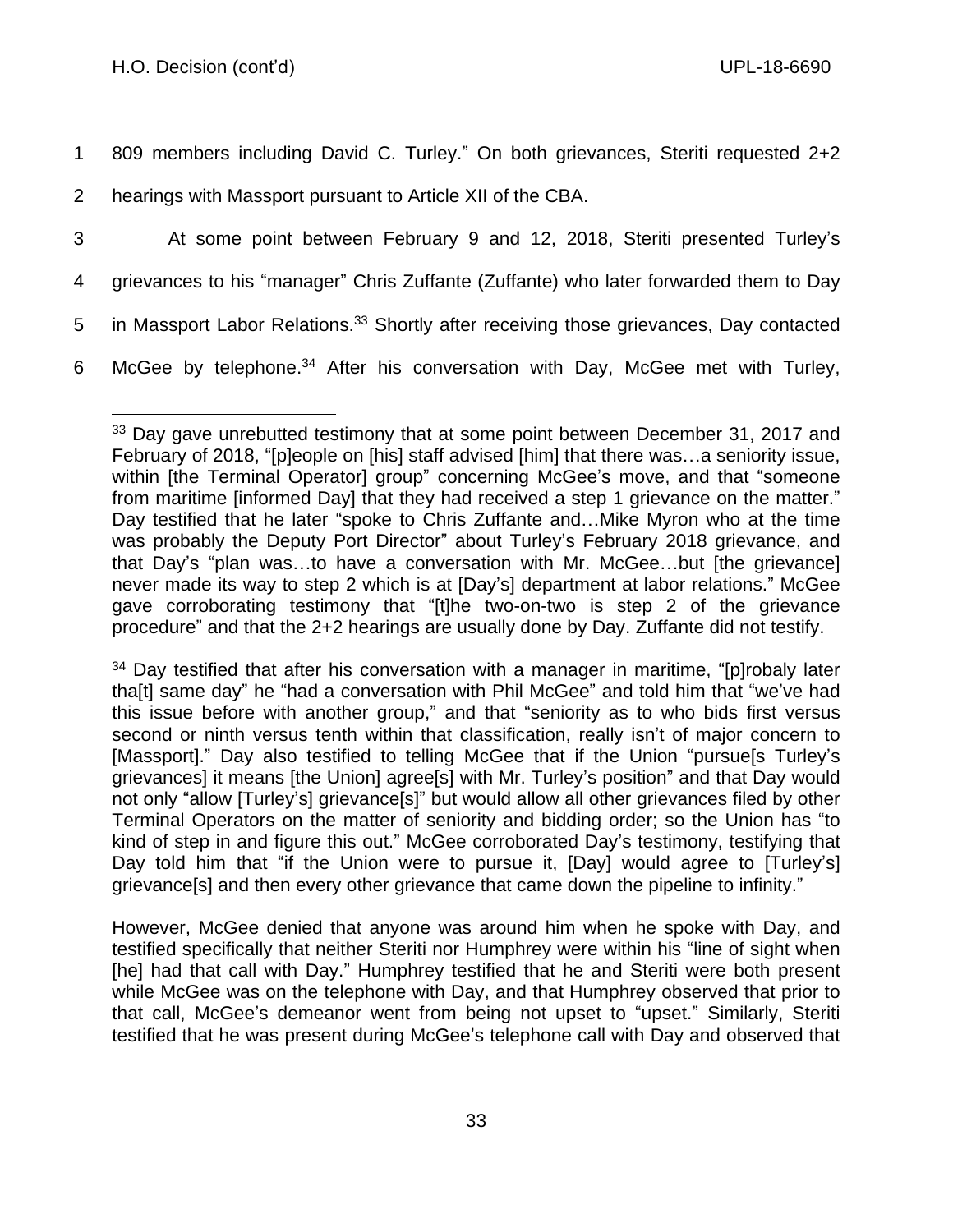Humphrey, Steriti, Hatch, and Szloch in the Conley break room where he explained his prior conversation with Day. After that meeting, McGee sent Turley's grievance to Feinberg for a legal opinion. In the interim, McGee invited Steriti to meet with Feinberg, LaColla, Mulcahy, and O'Donnell to discuss the CBA in relation to seniority. Steriti accepted the invitation, met with Feinberg, LaColla, Mulcahy, and O'Donnell and concluded that neither Feinberg, O'Donnell, LaColla, Mulcahy, nor McGee were supportive of Turley's grievances.

 At some point between February 9 and 12, 2018, McGee received Feinberg's response and asked LaColla, Mulcahy, and Steriti to attend an E-board meeting to vote on whether to proceed with Turley's grievances. Steriti refused to attend the E-board 11 meeting.<sup>35</sup> At that meeting, McGee, LaColla, and Mulcahy voted 3 to 0 against pursuing Turley's grievances to the 2+2 hearing and withdrew the grievances.

 On or about February 12, 2018, McGee verbally informed Turley about the E- board meeting and the outcome of the vote against his grievances. Turley asked McGee for a written response, which McGee provided by letter dated February 13, 2018, stating in full, that "[i]n reference to your grievance dated February 9, 2018, the

McGee "was unhappy" after he ended that call. Based on the totality of the evidence on this issue, including the unrebutted testimony about observing McGee's demeanor, I find that both Humphrey and Steriti were present during McGee's phone call with Day.

<sup>35</sup> Steriti gave unrebutted testimony that McGee asked him "to be a part of that [E-board meeting]…but [he] took no part in that because [he] was not aware that there was an Eboard that existed until that point in time," and he also "felt uneasy about coordinating a meeting for the purpose of revoking the grievance…with an E-board that [he] didn't know existed until that point in time."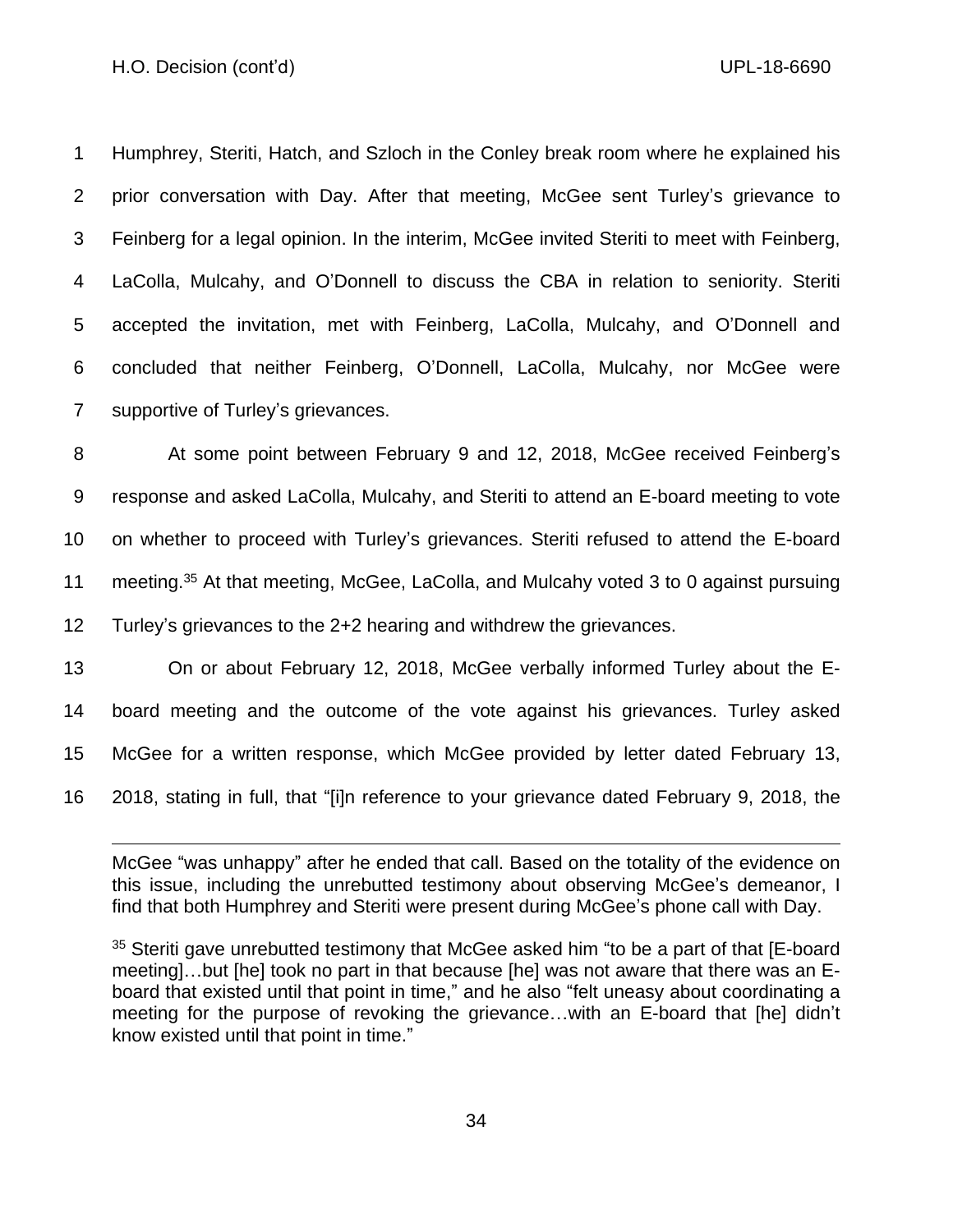Executive Board has decided through a vote to deny your request for a 2 on 2 [hearing], with respect to the aforementioned grievance. The Executive Board believes the 3 grievance has no merit."<sup>36</sup> After speaking with McGee on February 12, 2021, Turley wrote a letter dated that same day, and hand-delivered it to Zuffante, McGee, and O'Donnell which stated, in full: Local 809 Chris Zuffante Labor Relations 10 I am writing in response to a decision made by the Executive Board to call **a** hasty meeting to make a ruling regarding my grievance. After this meeting took place, Phil McGee, the President of Local 809, addressed the [T]erminal [O]perators[,] stating that my grievance had been denied by Brian Day, Bernie O'Donnell[,] and Kelly Strong. Phil McGee also stated that the Executive Board had denied my grievance. He went on to attempt to explain his reasoning for the denial. I asked Phil McGee if he had read my grievance. He stated that he had not. I also want to mention that Phil McGee was questioned regarding Article XV[,] Seniority, and that he stated to a group of his members that "We don't acknowledge that Article." I requested from Phil McGee a written explanation of the denial of the grievance. I have been a proud ILA member for over ten years and a recent concern over seniority rights has compelled me to file a grievance. Local 809 has in part had a long history adhering to the seniority rights as a standard for measuring it's [sic] members value in a fair way to dispel political favoritism. The events that inspired my complaint have had a corrosive effect on the morale of Local 809, and called into question the ILA's duty to fair representation. I was not fairly represented in this matter as there is a clear conflict of interest. In essence[,] Phil McGee is the grievance. President McGee used

 That letter was signed "Local 809 Executive Board" and included in its header: "President: Philip McGee Vice President: Dennis LaColla Treasurer Kathy Mulcahy Steward: Lou Steriti." [Emphasis omitted.]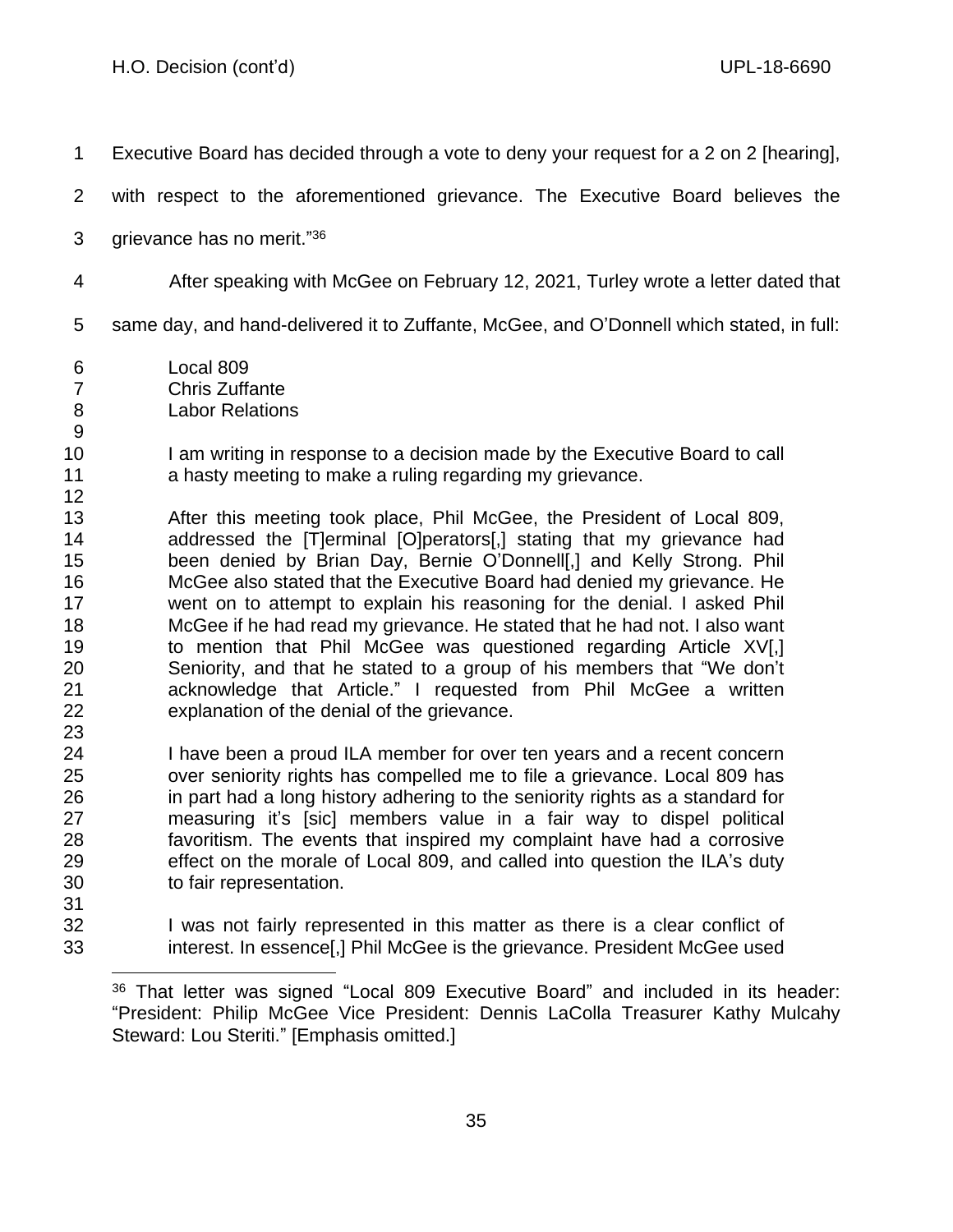his [U]nion position to assert seniority rights over half the [T]erminal [O]perators and myself included. More egregiously, he abused his [U]nion position to call a [U]nion meeting to have my grievance dismissed. My rights as an ILA member have been violated by the unethical and self- serving actions of Mr. McGee. 6 In ending, I request a fair hearing. I am also requesting that Phil McGee be removed from this process. 9 After sending his letter, Turley met with Steriti and Zuffante to discuss the February of 2018 grievances and why Massport refused to hold a 2+2 hearing. During their meeting, Zuffante told Turley and Steriti that Massport did not refuse to hold the 2+2 hearing, but that the Union withdrew the grievances before Massport could 14 respond.<sup>37</sup>

<sup>&</sup>lt;sup>37</sup> Turley testified that "My shop steward and myself met with Chris [Zuffante] regarding" Turley's February 12, 2018 letter. Turley also testified that he "called [Zuffante] who "said he'd meet with us, myself and…Steriti." Turley testified further that he "told [Zuffante] what had transpired regarding my grievance procedure and how it was handled and Chris [Zuffante]…listened to everything and I handed him this letter…and I said, 'Yes, I want to go on the record…." Additionally, Turley testified that the purpose of his meeting was "[b]asically to bring [him] up…to date on what happened with my grievance," and that he and Steriti "brought it to [Zuffante's] attention for the main reason to inform him why [Turley's] grievance was…pulled….Basically…asking him and telling him, with Lou Steriti, as well, that [Turley] didn't think it was right that [his] grievance didn't make it through the two-on-two, that [his] grievance was pulled and [he] had no way…had no reason why [he] wasn't getting a reason why and…[he] wanted an explanation from [Zuffante]." Last, Turley testified that "[Zuffante] did" give him an explanation, that Turley "was" satisfied with it, and that Turley "was upset because [he] knew it wasn't Massport that…pulled the grievance…[but it was] [t]he Union….Phil McGee." Steriti testified that he believes that he "went over and personally delivered [Turley's February 2018 grievances] to [Zuffante]" and that "obviously Mr. Turley explained his situation" to Zuffante who "thought that it was a Union-on-Union matter." At that point, Steriti testified "that's when I believe [Zuffante] forwarded it to Brian Day, from my understanding," and that "Mr. McGee and Brian Day were in communication in regards to the status and/or outcome of that grievance."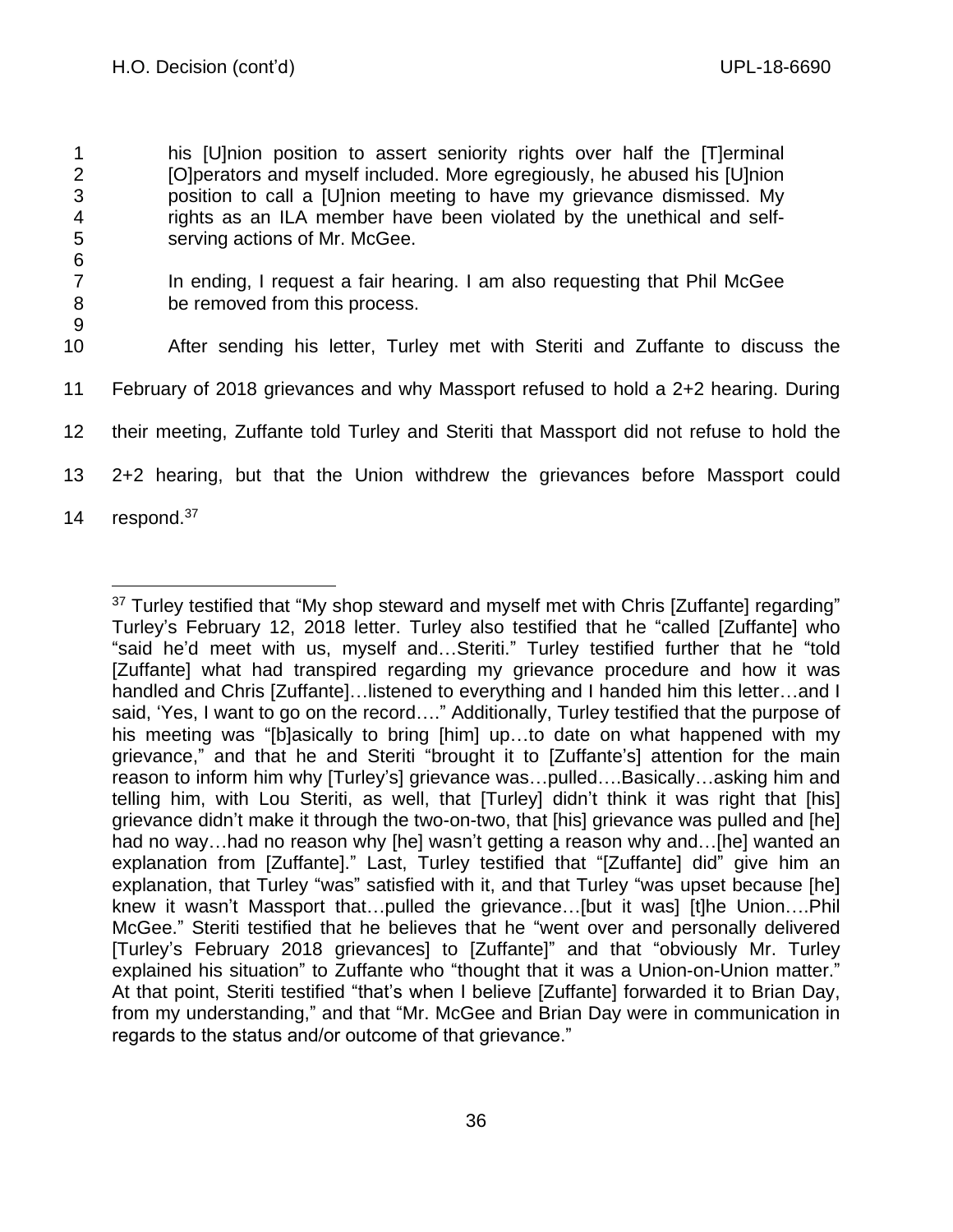At some point between February 9 and March 1, 2018, Turley retained the legal counsel from Louison, Costello, Condon & Pfaff, LLP. By letter dated March 1, 2018, Feinberg notified David E. Condon, Esq. (Condon) about the Union's position

concerning Turley's grievances, which stated, in pertinent part:

 Apparently, Mr. Turley's grievances arose when on December 28, 2017[,] Phil McGee, in a lateral move, assumed the job of Terminal Operator. Mr. McGee has approximately 11 years of seniority with Massport. Mr. Turley who also holds the same job has approximately 10 years of seniority. It appears that Mr. Turley may be concerned about the application of the following provision of the collective bargaining agreement:

 An employee laid off in a classification shall have the right to resume his seniority position in another classification according to his seniority, providing he is qualified in the opinion of the Authority, to perform the work required. When a layoff in classification is to be made, employees will be laid **17** off in order of lowest seniority. Employees laid off for lack of work when called back to work shall be re-employed in the classification in order of their seniority and in accordance with seniority provisions as heretofore set forth. Art. XV, Section 1[.] 

 On February 9, 2018, Mr. Turley filed two grievances that essentially claimed a violation of the Seniority provision (Article XV) and the Past Practice provision (Article XVII) of the current collective bargaining 26 agreement between [Local] 809 and the Massachusetts Port Authority. On February 12, 2018, Massport denied Mr. Turley's grievances and on February 13, 2018, Local 809's Executive Board voted not to process Mr. Turley's grievances to the next (2+2) step.

McGee testified that he first received a phone call from "Zuffante stating that he had a grievance on his desk from Dave Turley and that he was going to deny it and that it had to do with seniority." McGee also testified that Zuffante "handed [the grievance] to me at the…Conley Terminal" and it was denied, and soon after he "got the phone call with Brian Day." Based on the totality of this evidence, including the specific recollection of Turley on this matter, and the corroborating testimony from Steriti that a meeting between Turley, Steriti, and Zuffante occurred, I credit Turley's testimony that Massport did not deny his grievances in February of 2018.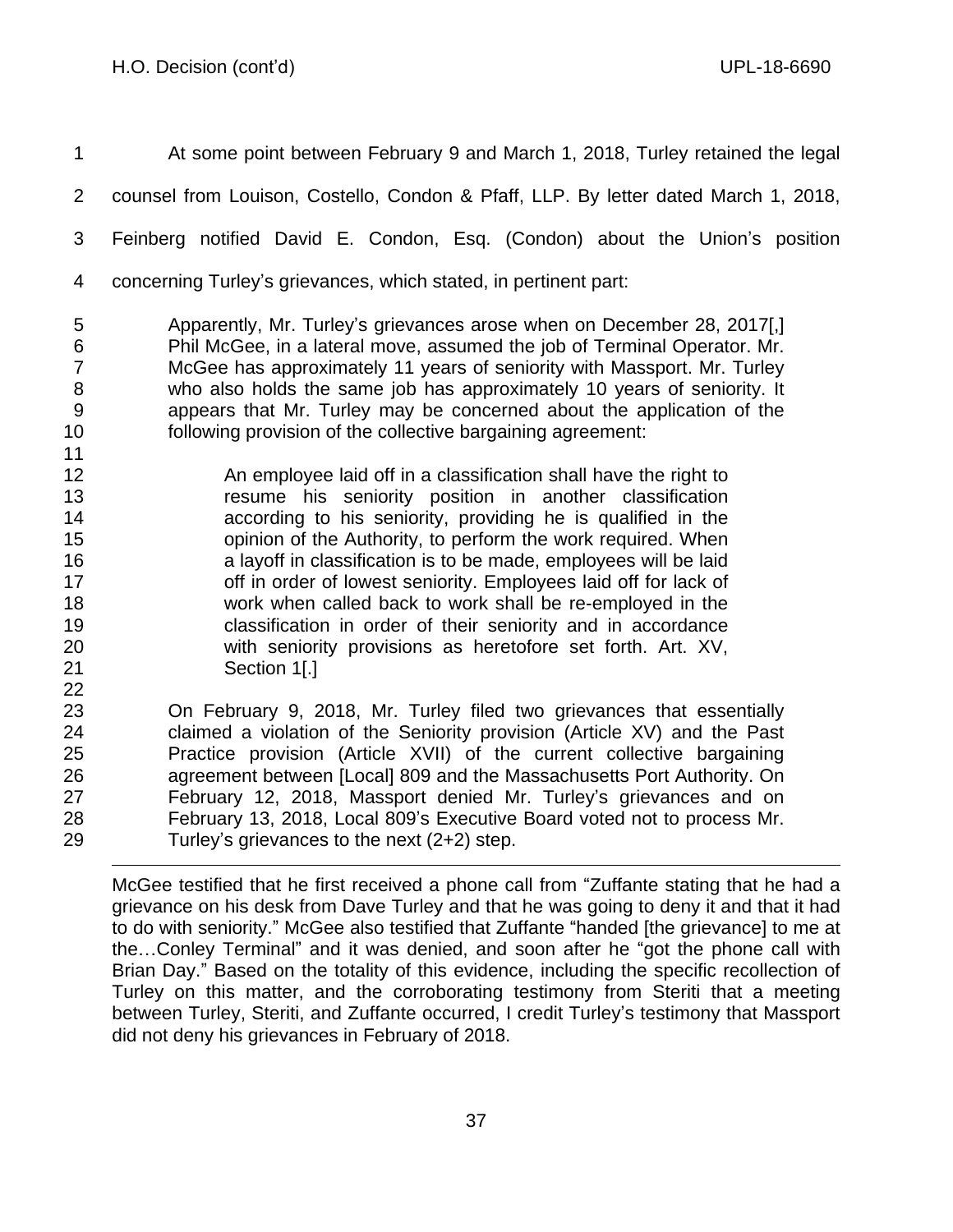ILA Local 809's position is that no violation of the collective bargaining agreement happened when Mr. McGee transferred into the Terminal Operator position and, therefore, no violation of Mr. Turley's seniority occurred. Any concern by Mr. Turley that he may be affected in the future by the application of the above-reference[d] section of the collective bargaining agreement is speculative and, in any event, cannot be the cause of any grievance at this time. 8

9 Finally, as Mr. Turley is no doubt aware, the decision as to whether *any* 10 grievance has merit is made by the Executive Board as was done in this 11 case. [Emphasis in original.]

12 …. 13

# 14 **The 2018 Amended Bylaws**

15 By notice dated on or around March 29, 2018, the Union announced that it was

16 calling a "general Union meeting on Thursday Mach 29, 2018 at Black Falcon."38 At

17 some point during that meeting, the Union distributed copies of its revised bylaws, which

18 Turley, Steriti, and Humphrey had received for the first time.<sup>39</sup> Later at that meeting, the

<sup>&</sup>lt;sup>38</sup> The notice did not include information about the agenda or the purpose of the meeting.

 $39$  Turley, Steriti, and Humphrey all testified that when they became members in 2008, 2013, and 2015, respectively, the Union neither notified them of the existence of either the 2014 bylaws or the 2015 revised bylaws, nor provided them with copies of those bylaws. Rather, they testified that the Union only provided them with copies of the "book" (i.e., the CBA), and that they had never heard of any bylaws prior to the March 29, 2018 general meeting. Turley testified specifically that at the March 29, 2018 meeting, the Union "handed out…a packet of bylaws to each member, which we never had bylaws before" and which "were new to us." Turley testified further that while the Union distributed the 2015 revised bylaws, it never discussed the issues of seniority or his grievances at that meeting. Conversely, McGee testified that the Union discussed Turley's grievances at "[t]he March 2018 general Union meeting," and that there was also a resolution on the issue of seniority as it applied to those grievances. McGee also testified that the Union did not distribute any bylaws at the March 29, 2018 meeting, but read "[v]erbally" the proposed seniority language.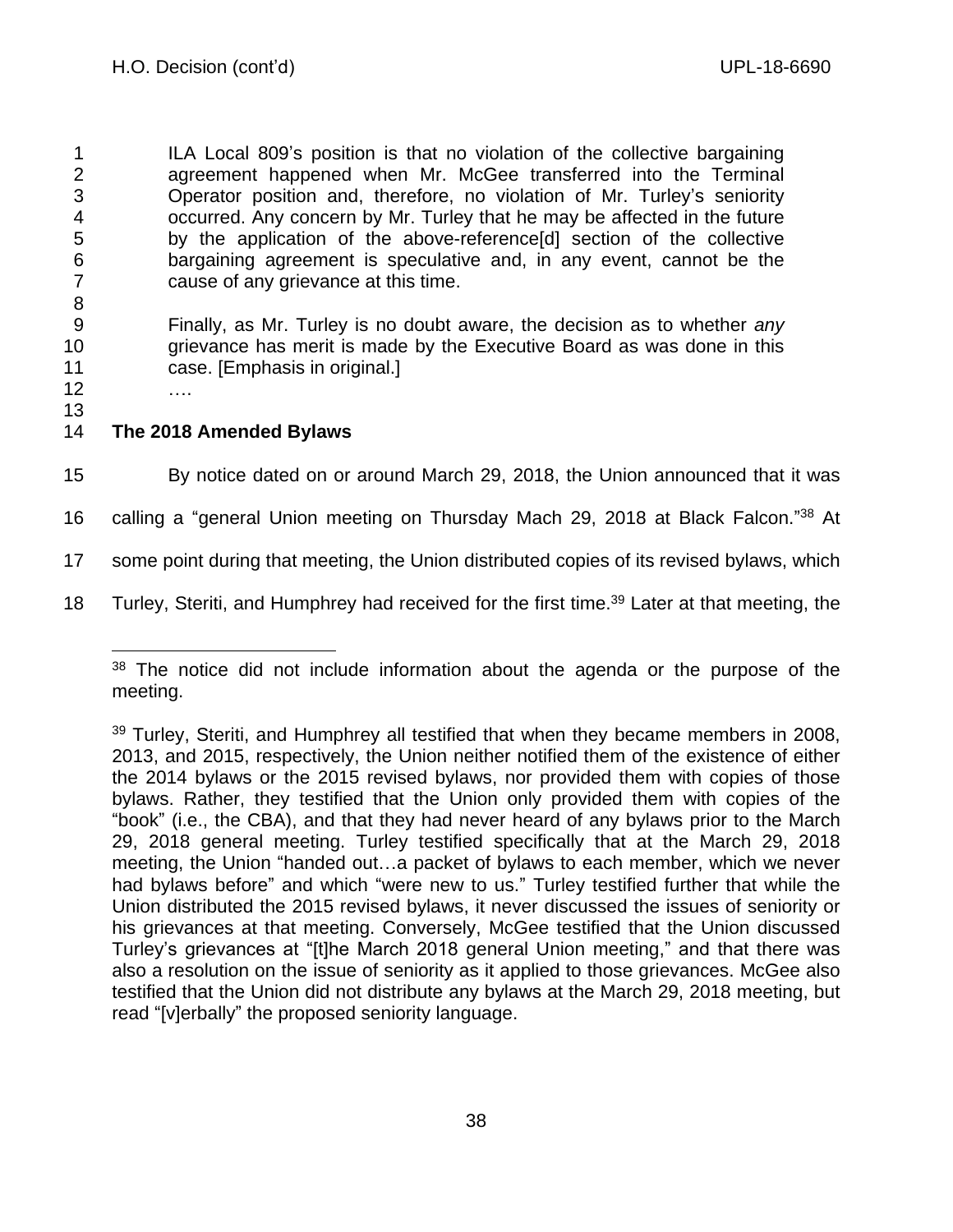Union discussed whether it should amend the bylaws to include language stating that there was only one seniority list regardless of job classification, and that seniority was determined by date of hire. At some point after that discussion, LaColla made two motions. The first motion was to reaffirm the Union's practice of recognizing seniority by 5 date of hire, which passed by a vote of 11 to  $3.40$  The second motion was to amend the bylaws and adopt the proposed seniority language. McGee seconded that motion and a vote occurred by hand, with an outcome of at least 11 members voting in favor of 8 amending the bylaws, and at least 3 members voting against it.<sup>41</sup> At some point in the summer of 2018, Turley, Steriti, and Humphrey found copies

10 of the 2018 amended bylaws in the Conley break room. The amended bylaws were

11 different from the 2015 revised bylaws because most of the table of contents were

Based on the totality of the evidence presented, I credit the testimonies of Turley, Steriti, and Humphrey that prior to March 29, 2018, the Union never notified them of the 2014 bylaws or the 2015 revised bylaws, and never provided them with copies of those bylaws when they joined the Union. I also credit Turley's testimony that the Union distributed copies of the 2015 revised bylaws at the March 29, 2018 meeting based on his specific recollection of receiving those bylaws at that meeting. However, I credit McGee's testimony that the Union did not distribute copies of the amended bylaws at the March 29, 2018 meeting, but instead read verbally the proposed seniority language at that meeting. Last, I do not credit McGee's testimony that the Union discussed Turley's February 2018 grievances at the March 2018 meeting because there is no evidence in the record to support this claim. Nor do I credit Turley's testimony that the Union did not discuss the issue of seniority at this meeting because the evidence shows that topic was discussed as the bases for LaColla's motions.

<sup>40</sup> While the record is unclear about who seconded LaColla's first motion, McGee gave unrebutted testimony that a vote was taken on that motion with an outcome of 11 to 3.

<sup>41</sup> McGee testified that the outcome of the vote on LaColla's second motion was either "11 to 3 or 12 to 4…[i]n favor of adding it to the [b]ylaws."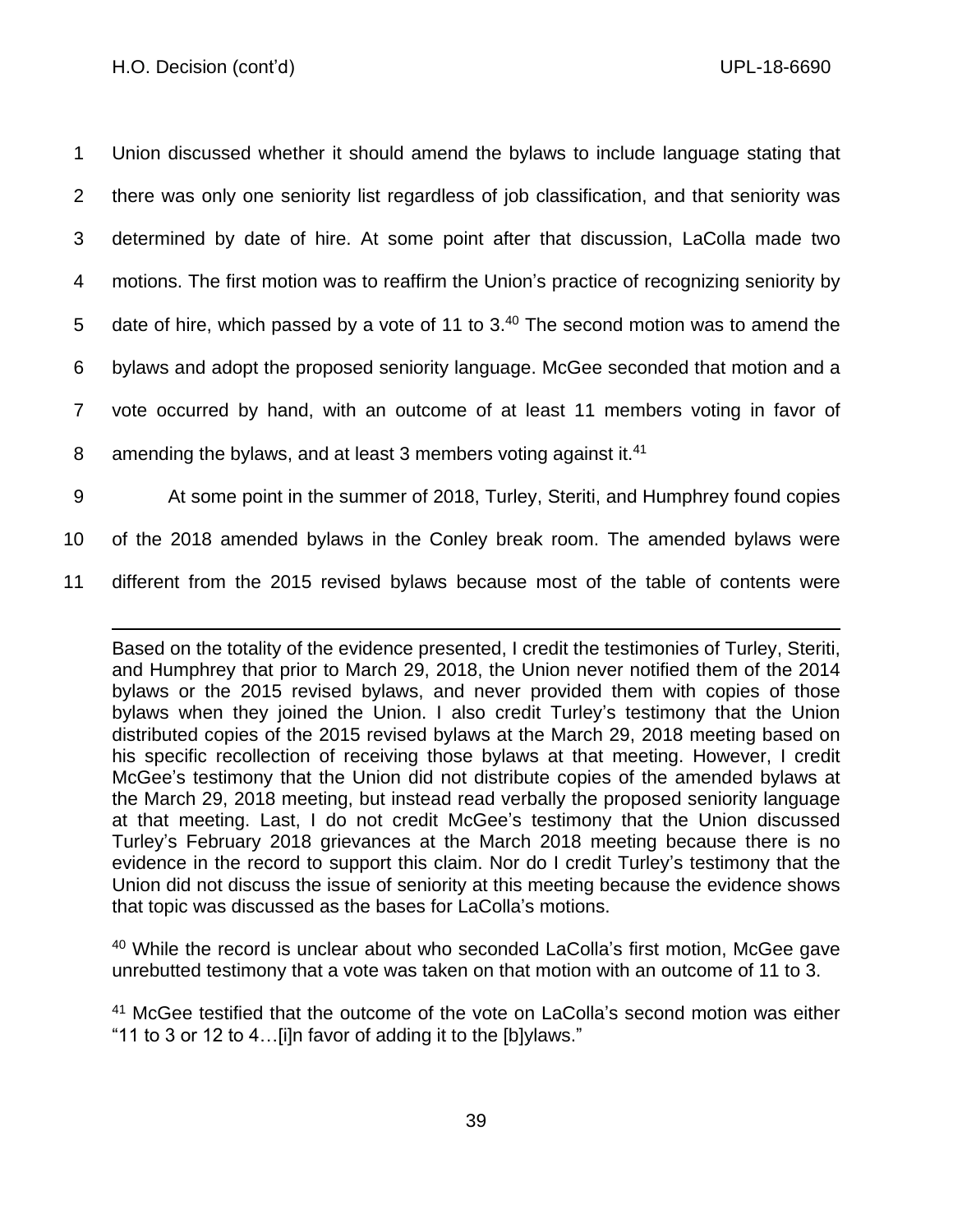1 missing, parts of pages 1, 2, 4, 7, 9, 11, and 13 were missing, and it included the

2 following new language on the last page: $42$ 

3 ITEM ADDED TO THE BYLAWS MARCH 29, 2018 [Emphasis in original.]

5 1) Local 809 Seniority List

4

6 [The] Union has ONE seniority list. [Emphasis in original.] The [U]nion 7 date of hire is the only date that is recognized by the [U]nion. The seniority 8 list is not job[-]specific or by job classification[;] it is date of hire by Local

 $42$  Turley testified that "someone left a set of bylaws in our breakroom" and that "[t]hey were dropped off" but he did not remember when. Turley also testified that although he had received a copy of the 2015 revised bylaws at the March 29, 2018 meeting, the document that he found in the break room was different because "there were pages that didn't add up, like the articles weren't in line, nothing was in order. It jumped from one section to another." Humphrey testified that he could tell that the amended language had been "cut and paste, like it was pulled from some different bylaws, like maybe from the International," and that he "could tell the way the package was put together" because "it was like copied from another book and put on a piece of paper that [where] the [page] numbers [weren't] matching up. Like say for instance, page 2, and then it had... like page 5 after." Humphrey also testified that McGee stated at the March 29, 2018 meeting that "the International told [Local 809] that we had to have bylaws, and that it might have been a rush job [because] some things were cut and paste." Similarly, Steriti testified that the "first batch of bylaws that went out…look[ed] like they were cut and paste[d] from somebody else's local [union] because [the pages] were out of numerical order….Then when…a second group of bylaws came out, which…were properly numerically ordered…they had the same content that was from the original cut and paste set of bylaws."

McGee testified that after the March 29, 2018 meeting, the Union did not circulate the newly amended bylaws among the membership because he "became aware that there was a procedural violation of that vote" due to the proposed amended language not being "presented to the membership before the vote" and due to not putting the "changes to the [b]ylaws…in writing before the meeting so that membership can review it and then [conduct a] two-thirds vote…to include them into the [b]ylaws." Based on the totality of this evidence, I credit the testimonies of Turley, Steriti, and Humphrey that the document found in the Conley break room in the summer of 2018 was a partial copy of the 2018 amended bylaws that included the proposed seniority language which was adopted at the March 29, 2018 meeting. I also credit their testimonies that the amended bylaws appeared to be "cut and paste" because the table of contents were missing, and parts of pages 1, 2 4, 7, 9, 11, and 13 were also missing.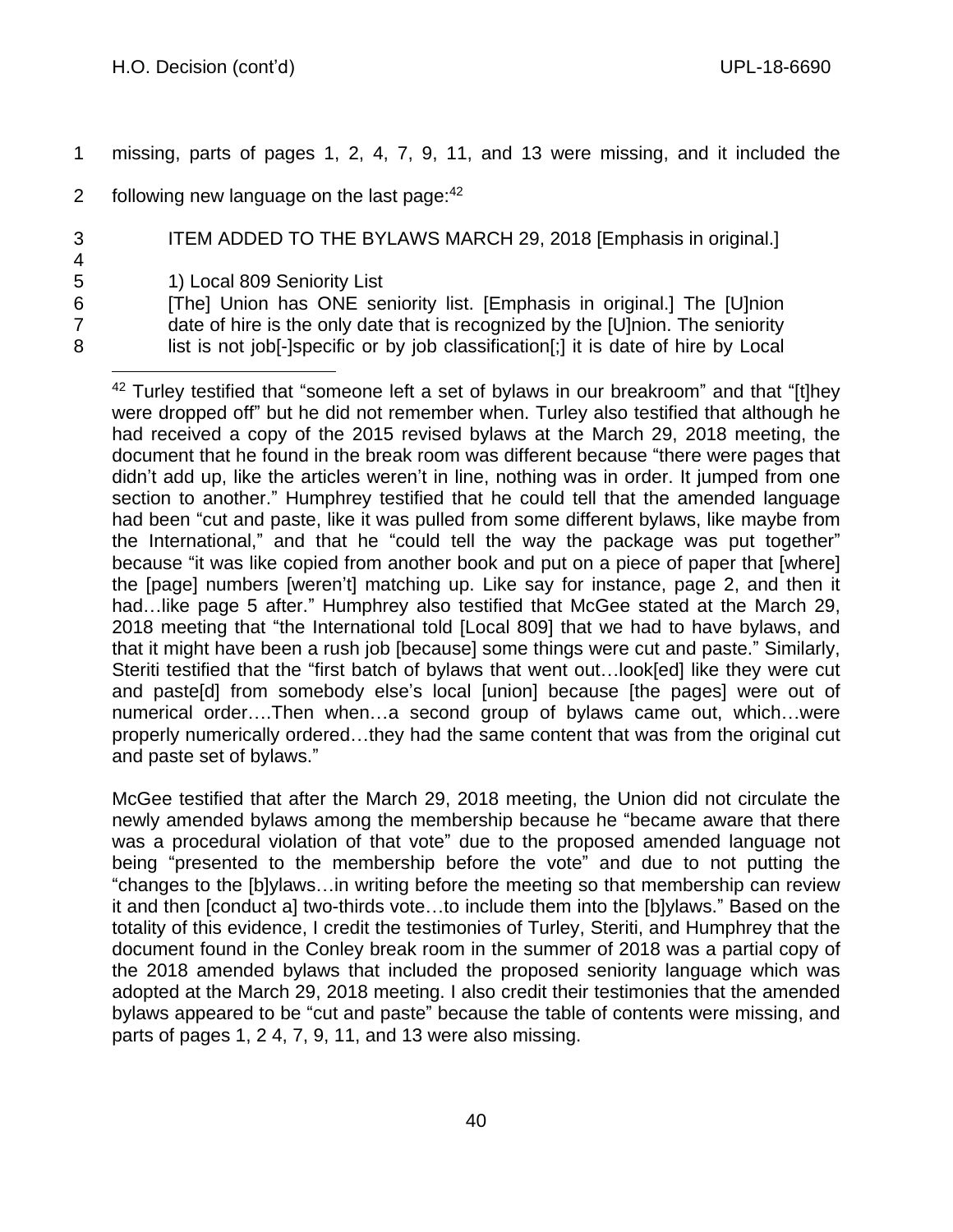809. This was voted 13 in favor and 3 not in favor. Two members did not attend the meeting.

## **The May 2018 Shift Bid and Grievance**

 In or about early May of 2018, Massport provided the Union with another bid sheet which Steriti circulated among Terminal Operators and Terminal Operator Foremen. On that bid sheet, McGee bid again ahead of Turley, who filed another grievance with Steriti dated May 16, 2018, alleging that Massport had violated Article IV, Sections 1, 6, and 7, Article XV, Section 1, and Article XVII, Section 5. That grievance also alleged that "established past practices were violated when seniority rights were granted to select individuals to cause loss of rights to several 809 members, [and] allowing Union members to shift bid outside th[eir] seniority within the non- classification." Without notifying the E-board, Steriti requested a 2+2 hearing with Massport and presented the grievance to his "manager" Ned Morrissey, who told Steriti 15 that he would forward it to Zuffante.<sup>43</sup> At some point between May 16 and 25, 2018, McGee convened another E-board meeting where LaColla and Mulcahy voted 2 to 0 against processing Turley's May 2018 grievance to a 2+2 hearing and withdrew the grievance. McGee abstained from voting at that meeting, and Steriti did not vote 19 because he refused to attend the meeting.<sup>44</sup>

<sup>&</sup>lt;sup>43</sup> McGee gave unrebutted testimony that Zuffante had called him and told him about Turley's second grievance, to which McGee responded that he "was unaware" but "would come pick it up, take a look at it, discuss it with the E-board and get back to [Zuffante]."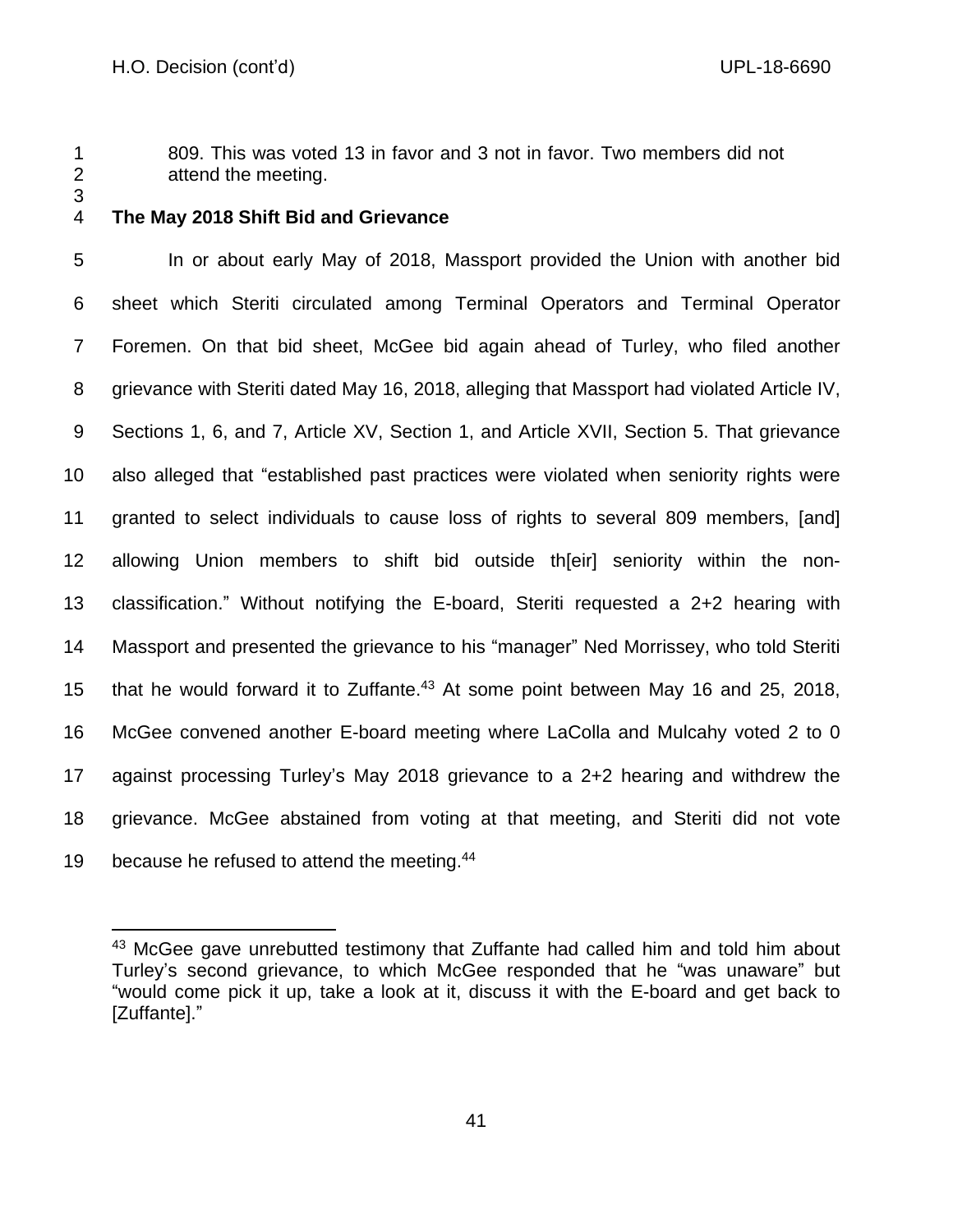| $\mathbf{1}$   | By letter dated May 10, 2018, Turley's attorney Joseph A. Padolsky (Padolsky) <sup>45</sup> |
|----------------|---------------------------------------------------------------------------------------------|
| $\overline{2}$ | informed the Union that Turley's February 2018 grievances had merit and that McGee          |
| 3              | should not have been involved in deciding the outcome of those grievances. Padolsky         |
| 4              | also requested that Steriti present Turley's February 2018 grievances to Massport and       |
| 5              | that McGee recuse himself from processing Turley's grievances. Padolsky stated further      |
| 6              | that he was initiating written charges for discipline against McGee pursuant to Article V   |
| $\overline{7}$ | of the bylaws and requested that McGee recuse himself from deciding any disciplinary        |
| 8              | charges against himself. <sup>46</sup> Padolsky copied Feinberg and Day on his letter.      |

<sup>44</sup> McGee gave unrebutted testimony that he "first discussed [Turley's grievance] with Mr. Steriti and…asked him if he remembered the conversation that we had had that any future correspondence or issues dealing with [Turley's] grievance were to be dealt with through the E-board…as a voting procedure." McGee also testified that he asked Steriti "why he handed the grievance [to Massport] without coming to the E-board," and that McGee would hold another "E-board meeting later on that day to discuss the second grievance." McGee testified further that prior to the E-board meeting in May of 2018, he forwarded Turley's second grievance to "Feinberg for review" who later responded. McGee also gave unrebutted testimony that the E-board voted at the May 2018 meeting "[t]wo to nothing not to pursue Turley's second grievance," that Steriti refused to attend that meeting, and that McGee had "abstained" from voting because of the "[p]erception [that he] didn't want the appearance that...[he] was trying to do anything that would…sway the outcome of the vote one way or the other." McGee also testified that the E-board later agreed "that [it] should not be deciding this matter" (i.e., whether to forward the grievance to a 2+2 hearing), but concluded that "[i]t should be done in the most fair and democratic way possible….[by] decid[ing] to call an emergency meeting so that [the E-board] could put the issue of Dave Turley's grievance to the entire Union body."

<sup>45</sup> At all relevant times, Padolsky was an attorney at Louison, Costello, Condon & Pfaff, LLP.

<sup>46</sup> McGee gave unrebutted testimony on cross examination that while he and the Eboard were aware of Padolsky's May 10, 2018 letter requesting that McGee recuse himself from matters involving Turley's grievances, and requesting that McGee be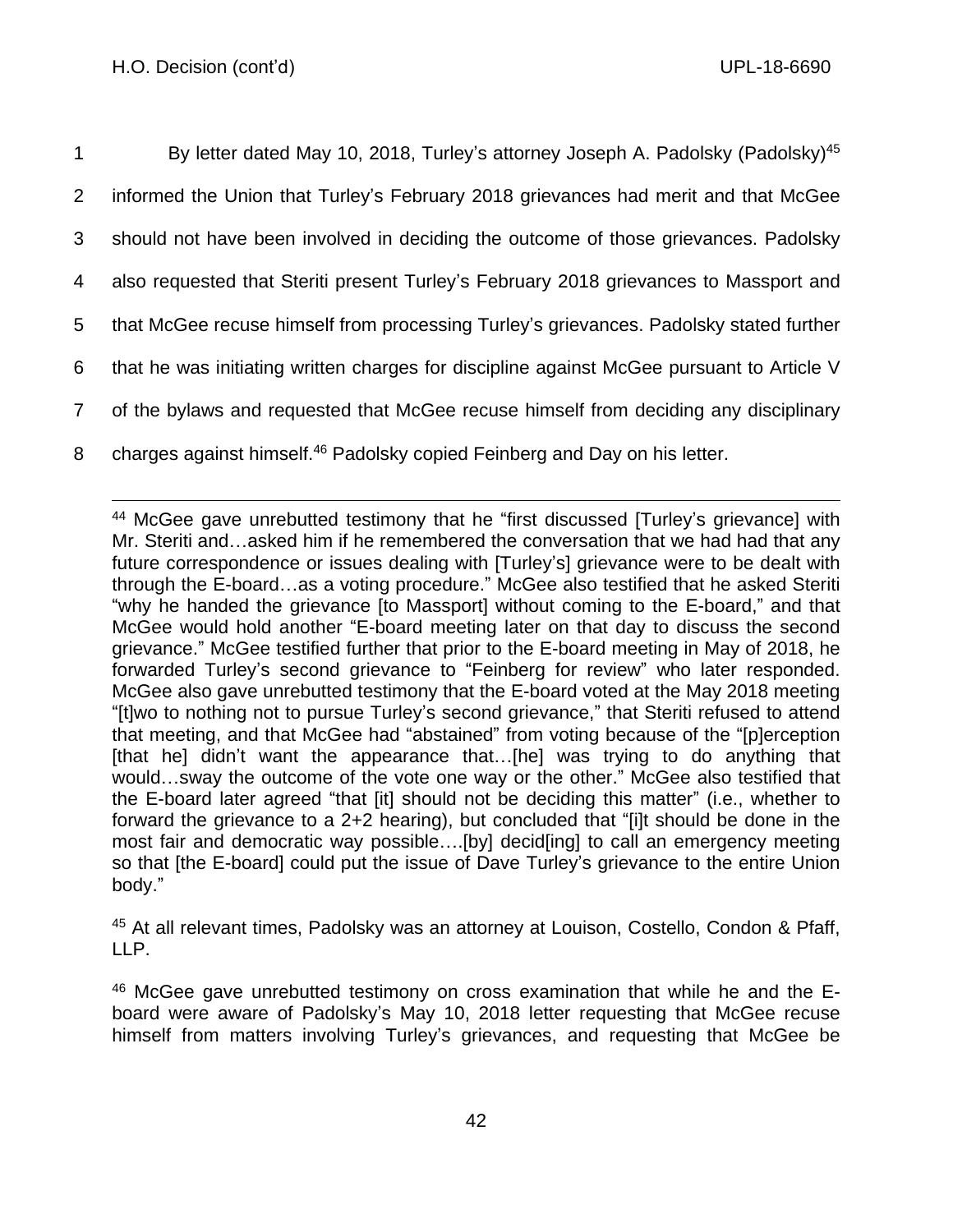| $1 \quad$ | By letter dated May 25, 2018, Feinberg notified Padolsky of the following:                         |
|-----------|----------------------------------------------------------------------------------------------------|
|           | "Please be advised that on May 24, 2018[,] Local 809's Executive Board reviewed your               |
|           | 3 letter <sup>47</sup> and determined that it did not contain any new information that would cause |
|           | 4 Local 809 to change its position concerning Mr. Turley's grievance."                             |

- 5 At some point around May 25, 2018, McGee called a special "emergency"
- 6 membership meeting to discuss Turley's second grievance, which was the only topic of
- 7 discussion at that meeting.<sup>48</sup> At the meeting, the Union circulated Turley's grievance

subject to disciplinary hearings per the bylaws, "[t]o [McGee's] knowledge" those requests were never raised by the E-board in a Union meeting, and the Union never held a disciplinary hearing.

 $47$  Feinberg's letter did not specify the date of Padolsky's letter.

<sup>48</sup> Turley testified that while he was at the May 2018 emergency meeting, there was not a vote among membership about whether to proceed with his May 2018 grievance because that "[n]ever happened." Instead, Turley testified that his "grievance was never brought to the [Union] body" and that "[i]t was never voted on." Turley later testified that he could not "recall right now" what he remembered about the May 2018 meeting, except that he "believe[d] [the meeting] was at the [Black] Falcon" and that he "believe[d] it was a regular meeting." However, Turley conceded that he was "aware" of the E-board vote which occurred in May of 2018 because "Lou Steriti" told him that the vote was 2 to 0 in favor of not pursuing the grievance.

Chervil testified that prior to the emergency meeting, someone from the E-board told him that it had voted not to pursue Turley's grievance, but after "we said no" and said that there "should be a vote," the E-board agreed to conduct a vote. Chervil also testified that at the beginning of that meeting, the Union discussed "money in books and everything else," explained that "people were aware that [Turley] has filed a grievance and [asked] people that were in favor of the grievance to raise their hands and [asked] people that were against the grievance to raise their hands." Chervil testified further that he "voted in favor of the grievance" but admitted "after that, I don't really recall much of it, but I know we had to vote on it at some point."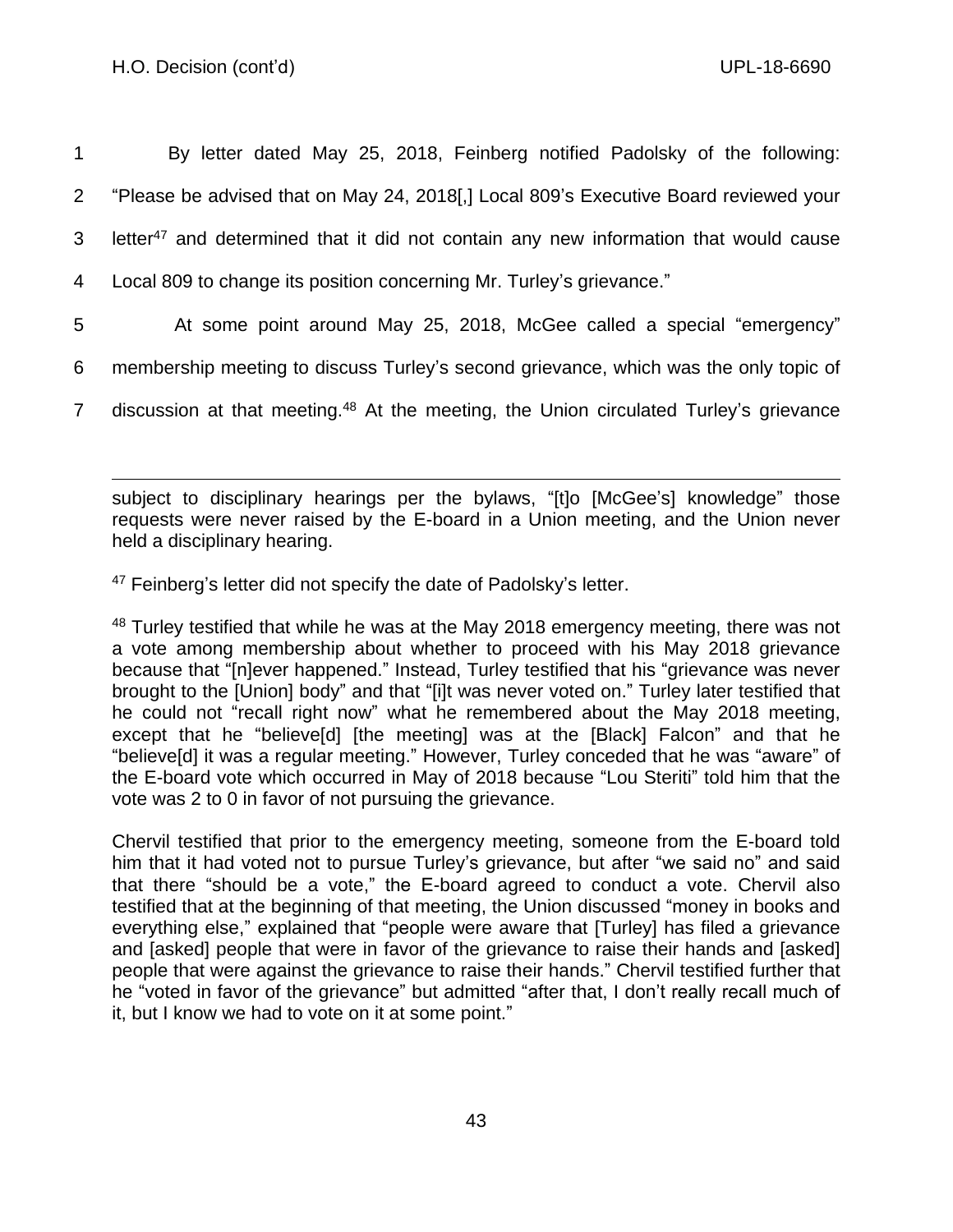among the members and allowed them to ask questions and make comments. Near the end of that meeting, Kelly made a motion for a vote on whether to pursue Turley's grievance, which was seconded. A vote occurred with an outcome of 13 members voting in favor of not pursuing Turley's May 2018 grievance, and 3 members in favor of 5 pursuing it.<sup>49</sup>

## 6 **The June 2018 Seniority Roster**

- 7 On June 22, 2018, Massport generated the following Seniority Roster (2018
- 8 Roster), which placed McGee ahead of Turley. The 2018 Roster contained inaccurate

McGee testified that at the emergency meeting, "the only topic that we discussed was the topic of…[Turley's] grievance," and that it "was presented to the membership and they were allowed to read it [and] ask any questions about" it. McGee also testified that Turley participated in those discussions, and that McGee "did" vote not to pursue Turley's grievance. He testified further that the Union was not "under any obligation to hold an emergency meeting over a grievance, but we did. I so that it would be out in the open and everyone would have a chance to discuss it and…hopefully…end the issue." Based on the totality of this evidence, I credit the testimonies of Chervil and McGee and find that the Union held an emergency meeting on or around May 25, 2018 and that a vote occurred at that meeting on whether to pursue Turley's May 2018 grievance, with an outcome favoring not pursuing the grievance.

<sup>49</sup> Affiants Hatch, McNeill, Morrissey, Mulcahy, O'Connor, O'Leary, and Szloch affirmed in their affidavits that they were present at the May 2018 meeting and voted by hand against Turley's grievance. Those affiants also affirmed that the final vote tally was 13 to 3 against the grievance. McGee testified that the vote could have been 12 to 4, while Kelly testified that it was 13 to 3 in favor of not pursuing the grievance. Based on the totality of this evidence, I credit Kelly's testimony and I credit the statements from Hatch, McNeill, Morrissey, Mulcahy, O'Connor, O'Leary, and Szloch, and find that the final tally was 13 members voting against pursuing Turley's May 2018 grievance, and 3 members voting in favor of pursuing it.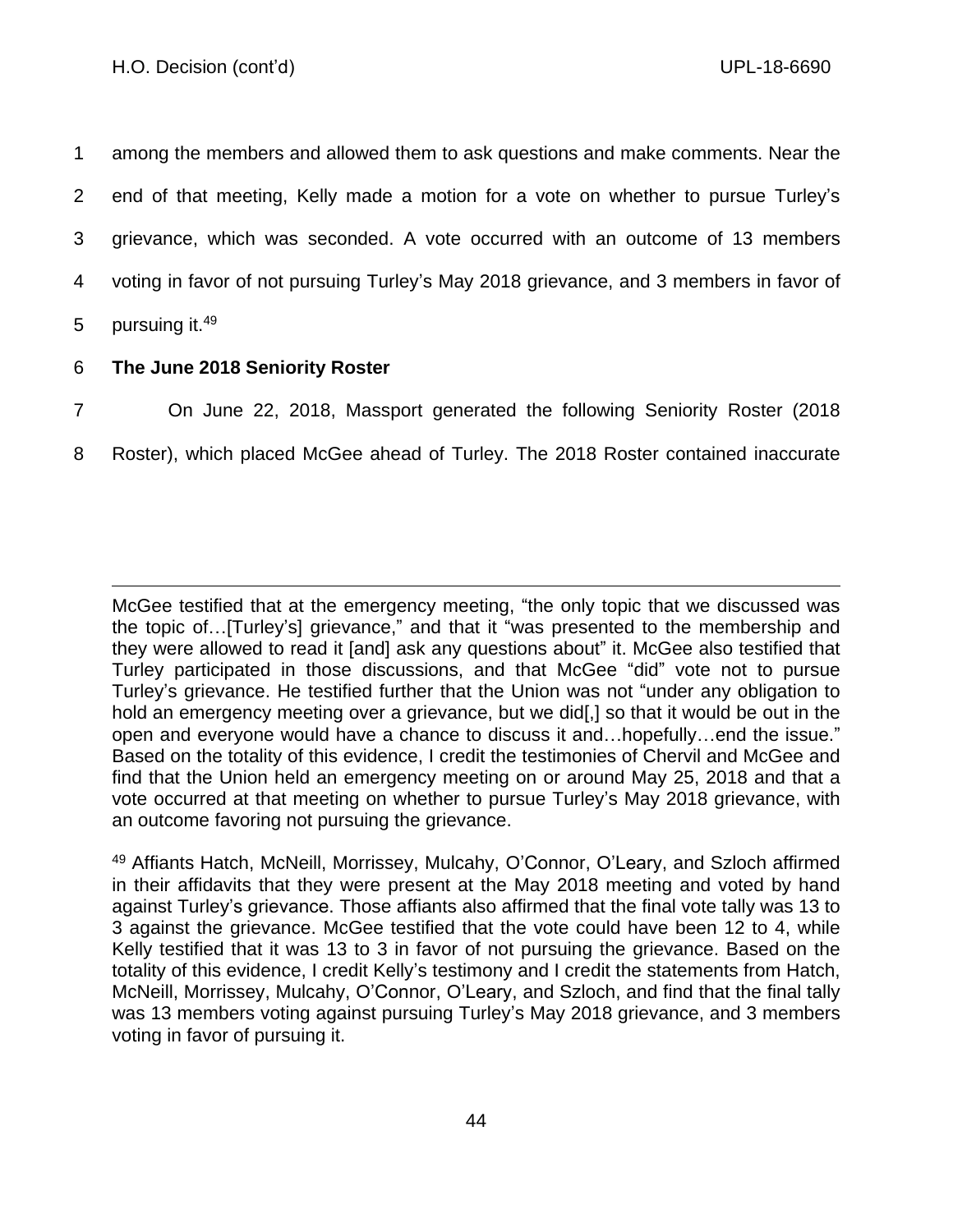- 1 information about Deardon's and Morrissey's merge dates,<sup>50</sup> and inaccurate information
- 2 about McGee's in-position date and merge date:<sup>51</sup>

| Unit                       | Name       | <b>Job Title</b>  | Union    | Merged   | FT/PT    | In       | Hire           | Hire     |
|----------------------------|------------|-------------------|----------|----------|----------|----------|----------------|----------|
|                            |            |                   | FT Date  | FT Date  | Date     | Position | Seq.           | Date     |
|                            |            |                   |          |          |          | Date     |                |          |
| 4370                       | Kelly,     | <b>Terminal</b>   | 2/12/79  | 2/12/79  | 2/12/79  | 3/5/07   |                | 9/11/78  |
| Full<br>Time <sup>52</sup> | William J. | Operator          |          |          |          |          |                |          |
|                            |            | Foreperson        |          |          |          |          |                |          |
| 4350                       | Hatch,     | <b>Terminal</b>   | 11/4/96  | 11/4/96  | 11/4/96  | 5/16/05  | 1              | 11/4/96  |
| Full<br>Time               | Russell J. | Operator          |          |          |          |          |                |          |
|                            |            | Foreperson        |          |          |          |          |                |          |
| 4370                       | O'Connor,  | <b>Terminal</b>   | 11/4/96  | 11/4/96  | 11/4/96  | 11/4/96  | 3              | 11/4/96  |
| Full<br>Time               | William    | Operator          |          |          |          |          |                |          |
|                            |            |                   |          |          |          |          |                |          |
| 4370                       | McNeil,    | Terminal          | 4/13/98  | 4/13/98  | 4/13/98  | 4/13/98  |                | 3/2/98   |
| Full<br>Time               | Kenneth R. | Operator          |          |          |          |          |                |          |
|                            |            |                   |          |          |          |          |                |          |
| 4370                       | Morrissey, | <b>Terminal</b>   | 12/25/00 | 12/25/00 | 12/25/00 | 12/25/00 |                | 11/24/97 |
| Full                       | Stephen G. | Operator          |          |          |          |          |                |          |
| Time                       |            |                   |          |          |          |          |                |          |
| 4070                       | Dearden,   | <b>Terminal</b>   | 3/12/01  | 3/12/01  | 3/12/01  | 5/24/15  |                | 2/7/05   |
| Full                       | Peter E.   | Operator          |          |          |          |          |                |          |
| Time                       |            | Foreperson        |          |          |          |          |                |          |
| 4330                       | Lau, Pik   | <b>Pier Clerk</b> | 7/1/01   | 7/1/01   | 7/1/01   | 6/9/11   | $\overline{2}$ | 7/22/91  |
| Full                       | Chi        | Foreperson        |          |          |          |          |                |          |
| Time                       |            |                   |          |          |          |          |                |          |

<sup>&</sup>lt;sup>50</sup> Turley gave unrebutted testimony that the 2018 Roster was not accurate "[f]or Peter Dearden [because]…they don't have his merge date from terminal operator into his foreman position," and because when "Dearden merged[,] [h]e took [Morrissey's] position in 2015…and [Morrissey] was the previous foreman." Neither Dearden nor Morrissey testified.

<sup>52</sup> Font in original.

<sup>&</sup>lt;sup>51</sup> Turley gave unrebutted testimony that the 2018 Roster was not accurate for McGee because it "never listed the merge date from [McGee's] previous position" of Pier Clerk, and did not reflect McGee's move into the Terminal Operator classification on December 31, 2017.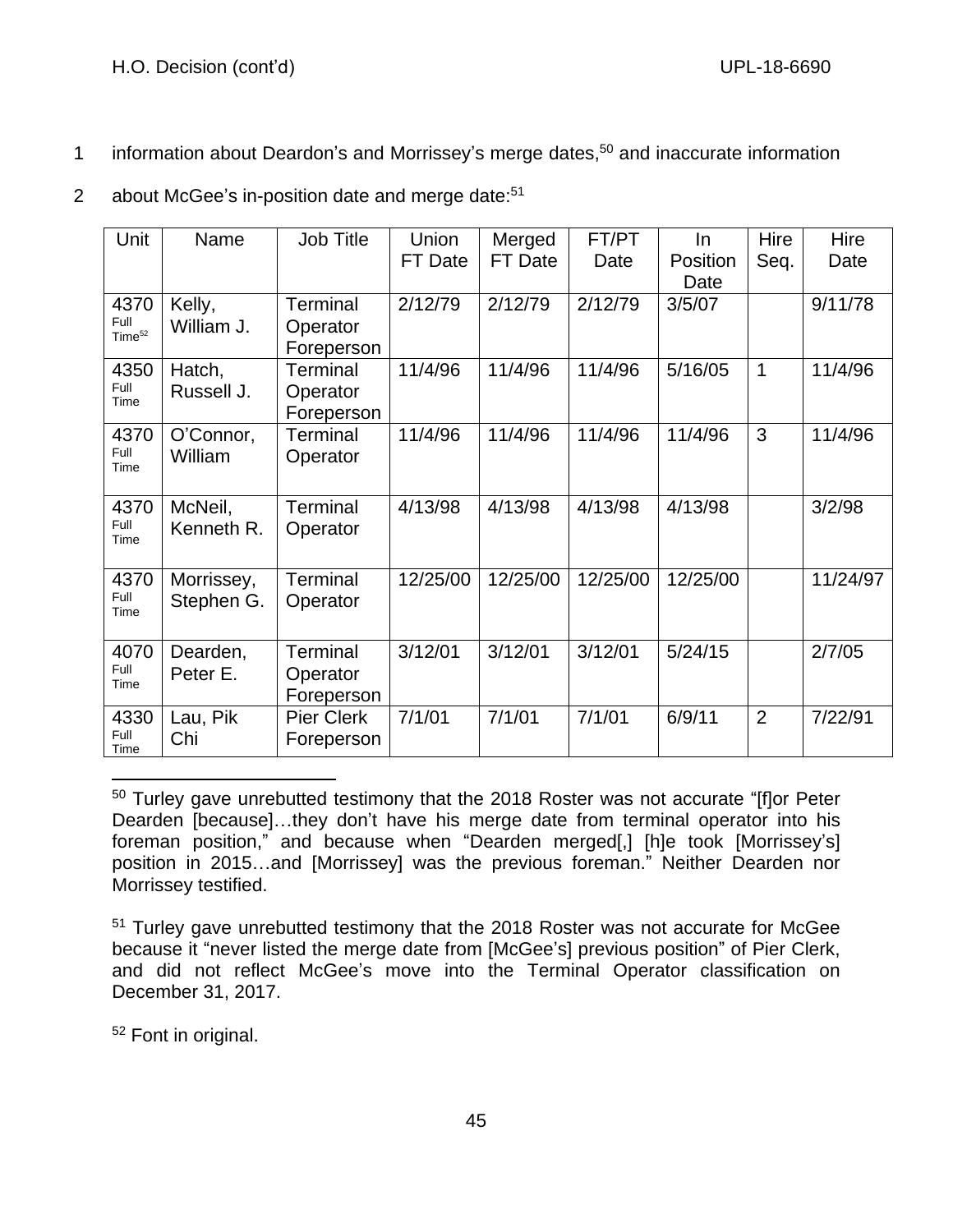| 4350<br>Full<br>Time | Lacolla,<br>Dennis        | <b>Terminal</b><br>Operator | 4/18/05  | 4/18/05  | 4/18/05  | 4/18/05  | 3/1/99   |
|----------------------|---------------------------|-----------------------------|----------|----------|----------|----------|----------|
| 4350<br>Full<br>Time | McGee,<br>Phillip T.      | Terminal<br>Operator        | 6/18/07  | 6/18/07  | 6/18/07  | 6/18/07  | 6/18/07  |
| 4350<br>Full<br>Time | Tamburello,<br>Timothy P. | Terminal<br>Operator        | 6/25/07  | 6/25/07  | 6/25/07  | 6/25/07  | 6/25/07  |
| 4350<br>Full<br>Time | Turley,<br>David C.       | Terminal<br>Operator        | 5/19/08  | 5/19/08  | 5/19/08  | 5/19/08  | 5/19/08  |
| 4330<br>Full<br>Time | Mulcahy,<br>Kathy A.      | <b>Pier Clerk</b>           | 7/24/11  | 7/24/11  | 7/24/11  | 7/24/11  | 5/7/07   |
| 4070<br>Full<br>Time | O'Leary,<br><b>Thomas</b> | Terminal<br>Operator        | 8/22/11  | 8/22/11  | 8/22/11  | 8/22/11  | 5/18/98  |
| 4350<br>Full<br>Time | Steriti,<br>Louis J.      | <b>Terminal</b><br>Operator | 2/11/13  | 2/11/13  | 2/11/13  | 2/11/13  | 2/11/13  |
| 4070<br>Full<br>Time | Chervil,<br>Jean A.       | Terminal<br>Operator        | 10/6/13  | 10/6/13  | 10/6/13  | 10/6/13  | 8/1/13   |
| 4070<br>Full<br>Time | Szloch,<br>Michael R.     | Terminal<br>Operator        | 2/9/14   | 2/9/14   | 2/9/14   | 2/9/14   | 10/28/13 |
| 4330<br>Full<br>Time | White, Kim<br>R.          | <b>Pier Clerk</b>           | 8/3/14   | 8/3/14   | 8/3/14   | 8/3/14   | 9/4/84   |
| 4070<br>Full<br>Time | Humphrey,<br>Rashard      | Terminal<br>Operator        | 12/28/14 | 12/28/14 | 12/28/14 | 12/28/14 | 10/6/14  |
| 4330<br>Full<br>Time | Ahern,<br>Maureen E.      | <b>Pier Clerk</b>           | 1/7/18   | 1/7/18   | 1/7/18   | 1/7/18   | 1/7/18   |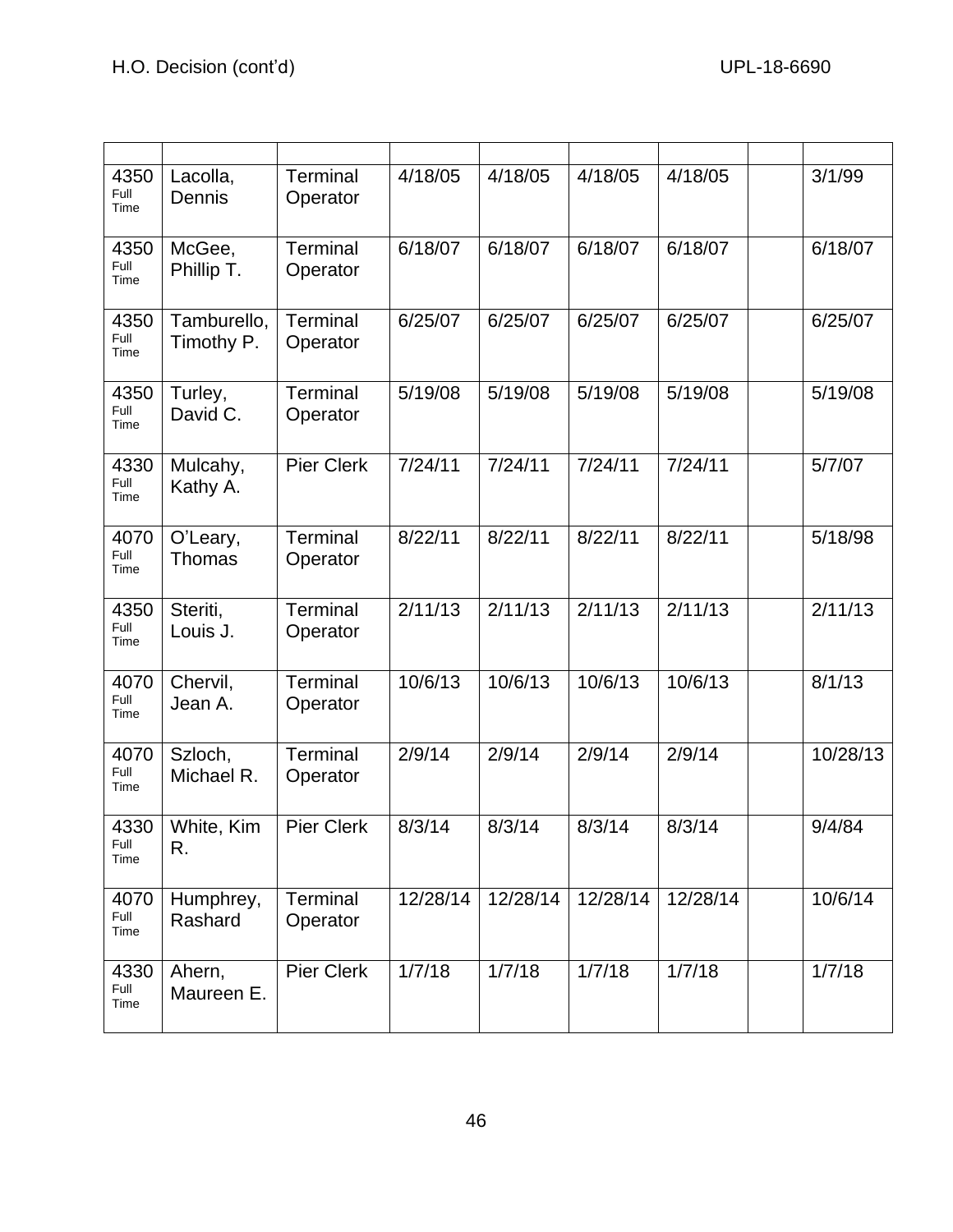## **The November 2018 and February 2019 Shift Bids and Grievances**

 On November 8, 2018, Turley presented a grievance to the Union, alleging that Massport had violated Article IV, Sections 1, 5, 6, and 7, Article XV, Section 1, and Article XVII. Specifically, Turley alleged that "established past practices were violated when seniority rights were granted to [a] select individual to cause loss of rights to 809 members," and "allowing a member to shift bid outside th[eir] seniority within the non- classification." By letter addressed to Turley on November 14, 2018, the Union E-board stated, in full, that "On November 14, 2018, the E-Board voted to withdraw your 9 grievance based on the fact that it has no merit. Thank you."<sup>53</sup>

 On February 8, 2019, Turley presented another grievance to the Union, alleging that Massport had violated Article IV, Sections 1, 5, 6, and 7, Article XV, Section 1, and Article XVII. Specifically, Turley alleged that "established past practices were violated when seniority rights were granted to select individuals to cause loss of rights to 809 members," and "allowing a member to shift bid outside th[eir] seniority within the non- classification." Turley's grievance also alleged that "this is a grievance that has merit according to the Dept [sic] of Labor." Turley attempted to present another grievance to the Union by certified mail delivery/return receipt in or about May of 2019, but the United States Postal Service returned the grievance to Turley, indicating that delivery was "refused."

 The letter was signed "E-board Local 809" and included in its header: "President: Philip McGee V. President/Steward: Dennis LaColla Treasurer Mike Szloch." [Emphasis omitted.]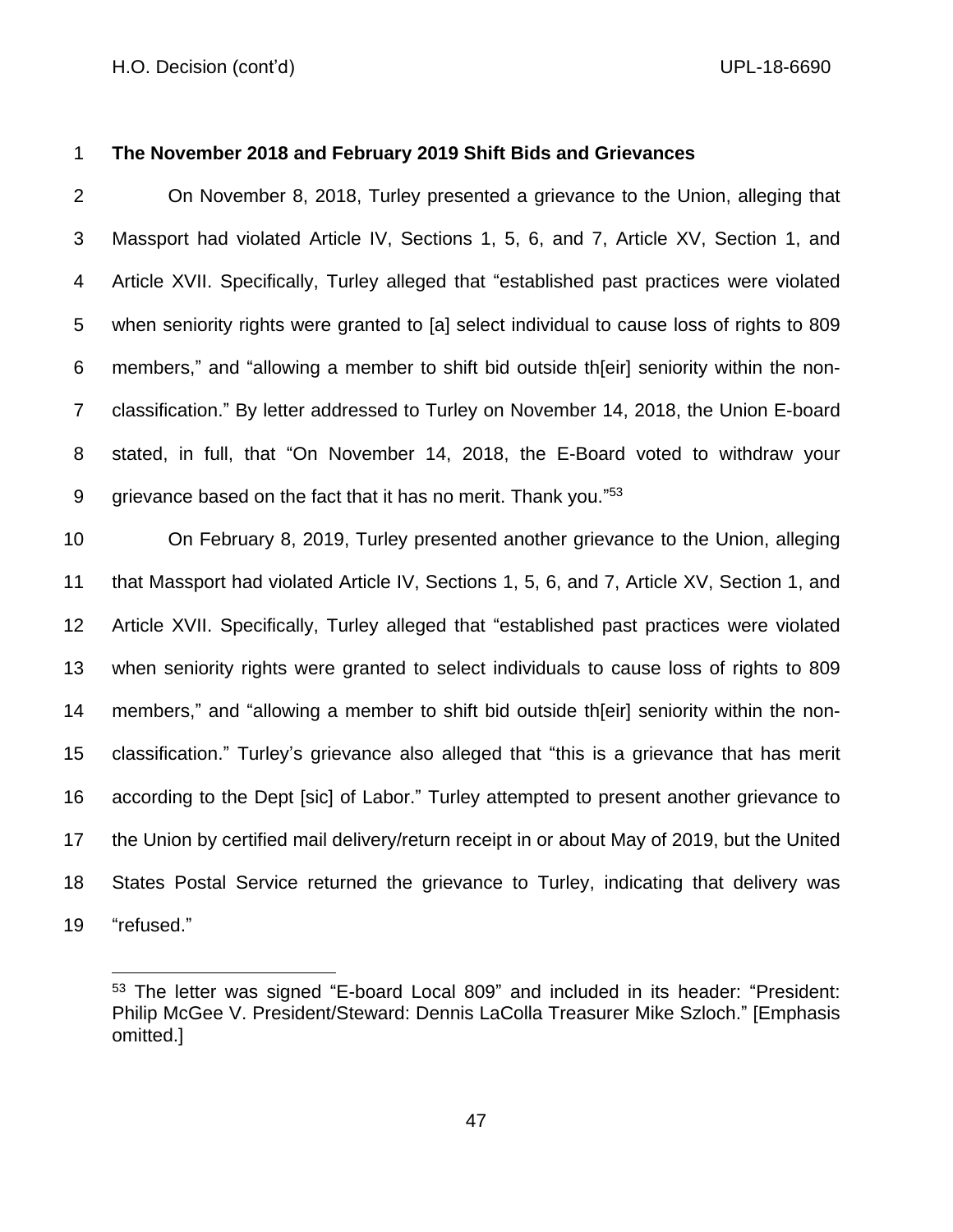### 1 DECISION

 The Massachusetts Appeals Court holds that, "[u]nder both State and Federal law, a union has the responsibility and duty of fair representatio[n.](https://research.socialaw.com/document.php?id=labor:0029329-0000000&type=hitlist&num=6#hit23)" William S. Reilly v. Massachusetts Bay Transportation Authority, [32 Mass. App. Ct. 410,](https://research.socialaw.com/document.php?field=jd&value=sjcapp:32_mass._app._ct._410) 417 (1992) (citations omitted). That court also holds that, "[e]ven if not required by statute, 'the courts would infer [such a duty] as a constitutional requirement.'" Reilly, 32 Mass App. Ct. at 417 (quoting, Leahy v. Local 1526, American Federation of State, County, and Municipal Employees (AFSCME), [399 Mass. 341,](https://research.socialaw.com/document.php?field=jd&value=sjcapp:399_mass._341) 348 (1987) (other citations omitted)). Thus, once a union acquires the right to act for and negotiate agreements on behalf of employees in a bargaining unit, the Law imposes a duty on that union to represent all bargaining unit members without discrimination and without regard to employee organization membership. See, generally, Office and Professional Employees International Union, Local 6 (OPEIU) and John F. Murphy, 44 MLC 196, 198, SUPL-14- 14 3628 (March 21, 2018), aff'd sub nom., OPEIU v. Commonwealth Employment Relations Board, 96 Mass. App. Ct. 764, 768 (2019). The union's duty of fair representation encompasses a duty "to represent its members fairly in connection with issues that arise under a collective bargaining [agreement]," including contract administration and grievance processing. OPEIU, 96 Mass. App. Ct. at 768 (citing National Association of Government Employees (NAGE) and Hebert Moshkovitz, 20 MLC 1105, 1111 SUPL-2522 (Aug. 9, 1993), aff'd sub nom., NAGE v. Labor Relations Commission, 38 Mass. App. Ct. 611, 613 (1995)); Massachusetts State College

Association and Jon L. Bryan, 24 MLC 1, 4, SUPL-2588 (July 24, 1997). It also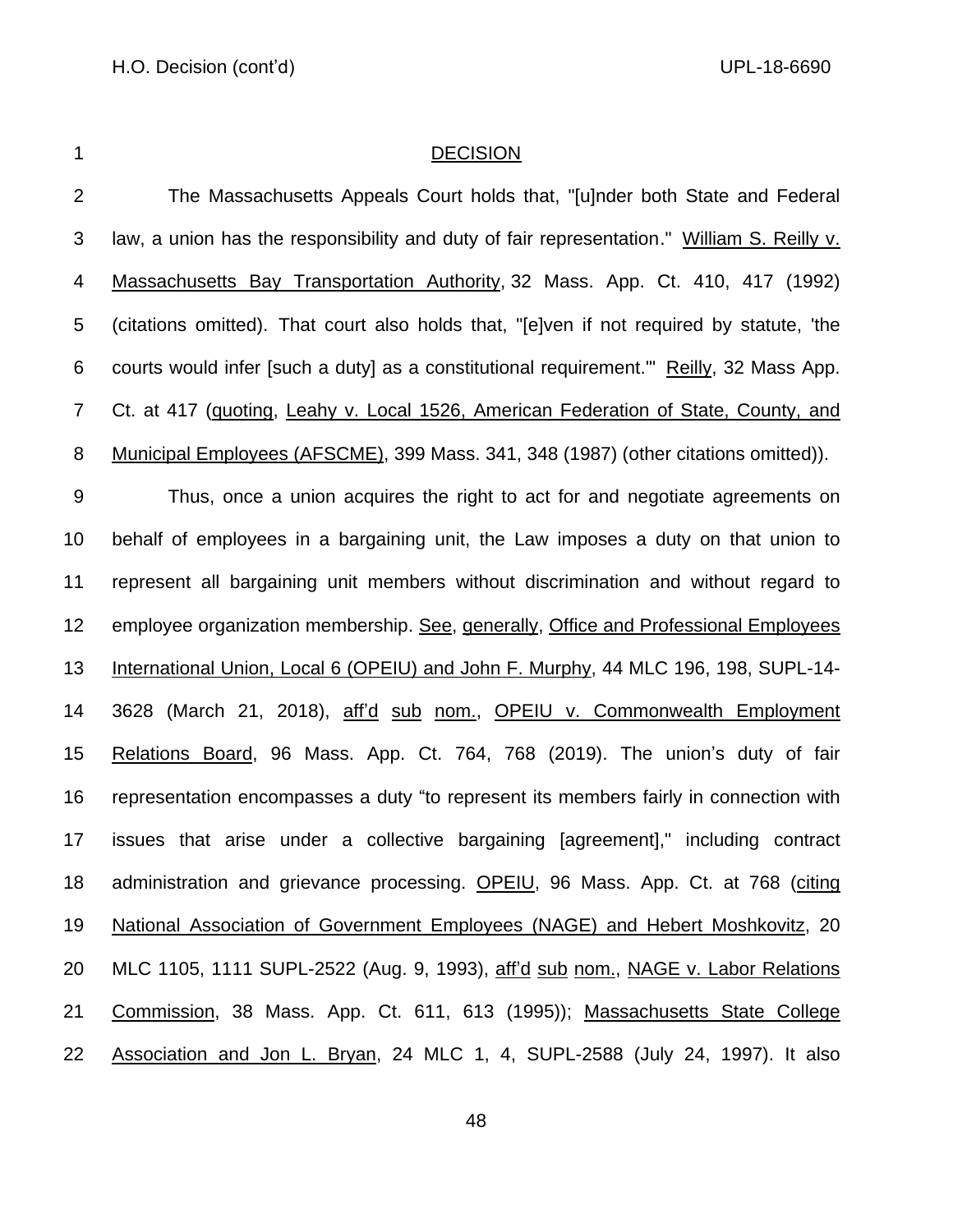encompasses a duty to represent employees and to process their grievances in a manner that is not arbitrary, perfunctory, unlawfully motivated, or the result of inexcusable negligence. OPEIU, 96 Mass. App. Ct. at 768; Quincy City Employees Union, H.L.P.E., 15 MLC at 1355; Teamsters, Local 437 and James L. Serratore, 10 MLC 1467, MUPL-2566 (March 21, 1984).

 The CERB allows unions "'a wide range of reasonableness in representing the often-conflicting interests of employees" and are thus "vested with considerable discretion not to pursue a grievance." OPEIU, 96 Mass. App. Ct. at 768 (citing Christine A. Graham v. Quincy Food Service Employees Association, 407 Mass. 601, 606 (1990); Albert B. Baker v. Local 2977, State Council 93, AFSCME, 25 Mass. App. Ct. 439, 441 (1988)); NAGE, 38 Mass. App. Ct. at 613. Thus, when reviewing the actions and decisions of a union, the CERB does not determine whether the disputed action or decision was sound; nor does the CERB substitute its judgment for that of the union. International Brotherhood of Police Officers (IBPO), Local 338 and Michael Ciccolini, 28 MLC 285, 288, MUPL-4225 (March 15, 2002) (citing NAGE and Mario Longo, 26 MLC 57, 58, SUPL-2650 (Nov. 9, 1999)). Rather, the CERB's role is to inquire into the union's motives and to review the union's decision-making procedures to ensure that the union acted within the scope of its duty of fair representation. IBPO, Local 338, 28 MLC at 288 (citing Fitchburg Teachers Association and William P. Caron, et al., 9 MLC 1399, 1415, MUP-4511 and MUPL-2447 (Sept. 1, 1982)).

**Arguments**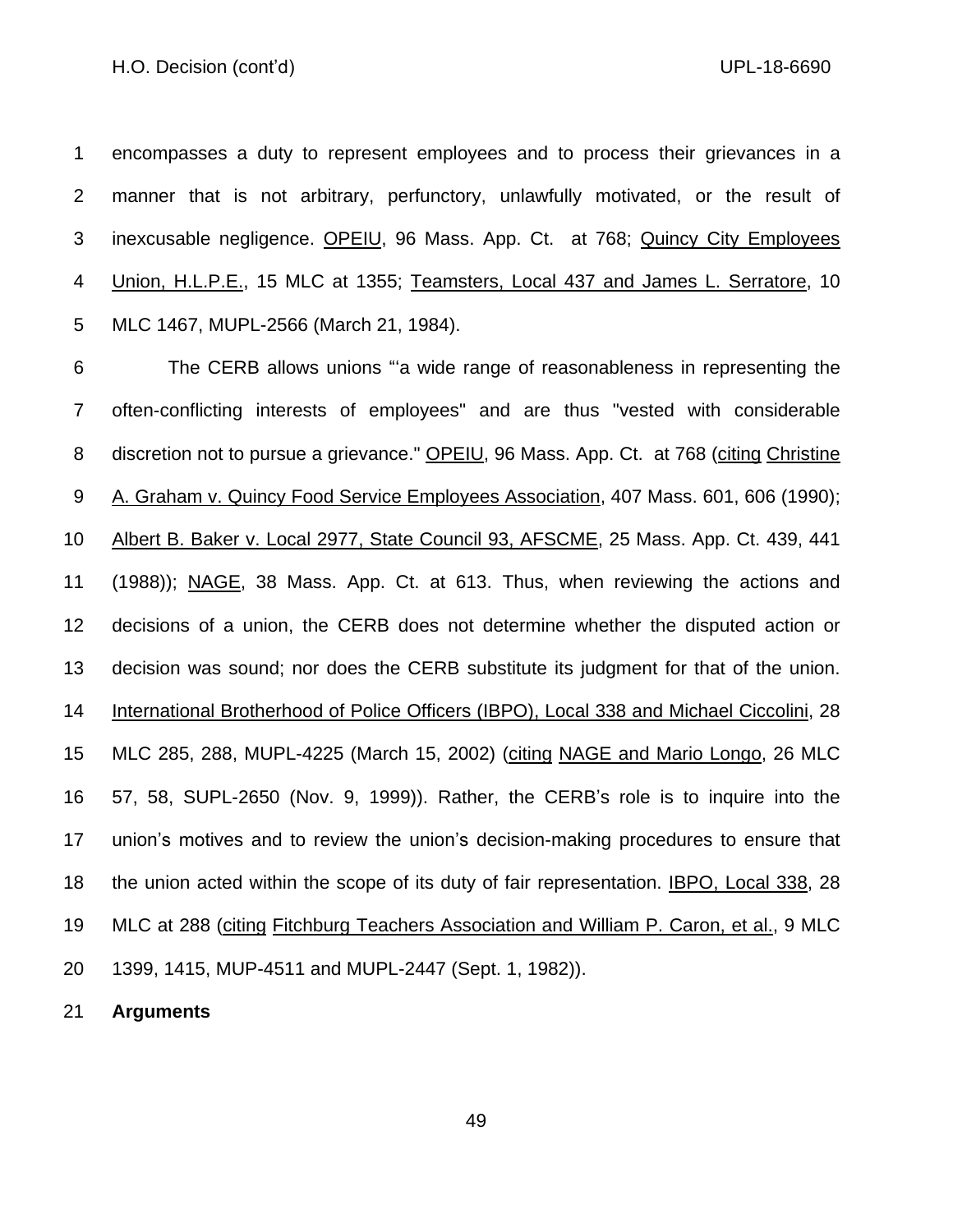Turley argues that the Union acted arbitrarily, perfunctorily, with inexcusable negligence, and with unlawful motivation when it failed to recognize the CBA and denied his grievances in February, May, and November of 2018, and in February and May of 4 2019.<sup>54</sup> Turley does not cite to case law, but points to the informal meeting in the Conley break room in 2017 where McGee stated that the Union does not recognize Article XV of the CBA as it pertained to seniority-based bidding. Turley also points to McGee's decision to ignore that part of the CBA when he voted at the February of 2018 E-board meeting not to forward Turley's grievances to a 2+2 hearing with Massport. Next, Turley argues that the Union's actions were arbitrary, perfunctory, demonstrative of inexcusable neglect, and unlawfully motivated because McGee knew that Day was going to allow Turley's grievances, and but for his conversation with Day in February of 2018, McGee would not have opposed Steriti's requests for the 2+2 hearing. Turley also argues that because McGee had a personal stake in the outcome of his grievances, the Union created conflicts of interest by allowing McGee to participate in the February 2018 E-board vote to withdraw Turley's grievances, permitting him to vote at the March 29, 2018 general meeting to amend the bylaws, and allowing him to vote against Turley's May 2018 grievance at the May 25, 2018 emergency membership meeting.

Last, Turley argues that the Union's actions were arbitrary, perfunctory, inexcusably

 The November 2018 grievance and the February and May 2019 grievances are not alleged in the Complaint and the Charging Party did not file a motion to amend the Complaint to include additional allegations related to those grievances pursuant to 456 CMR 17.10(1). Consequently, I decline to decide whether the Union's actions in relation to Turley's November 2018 grievance and February and May 2019 grievances violated Section 4A(4) of the Law.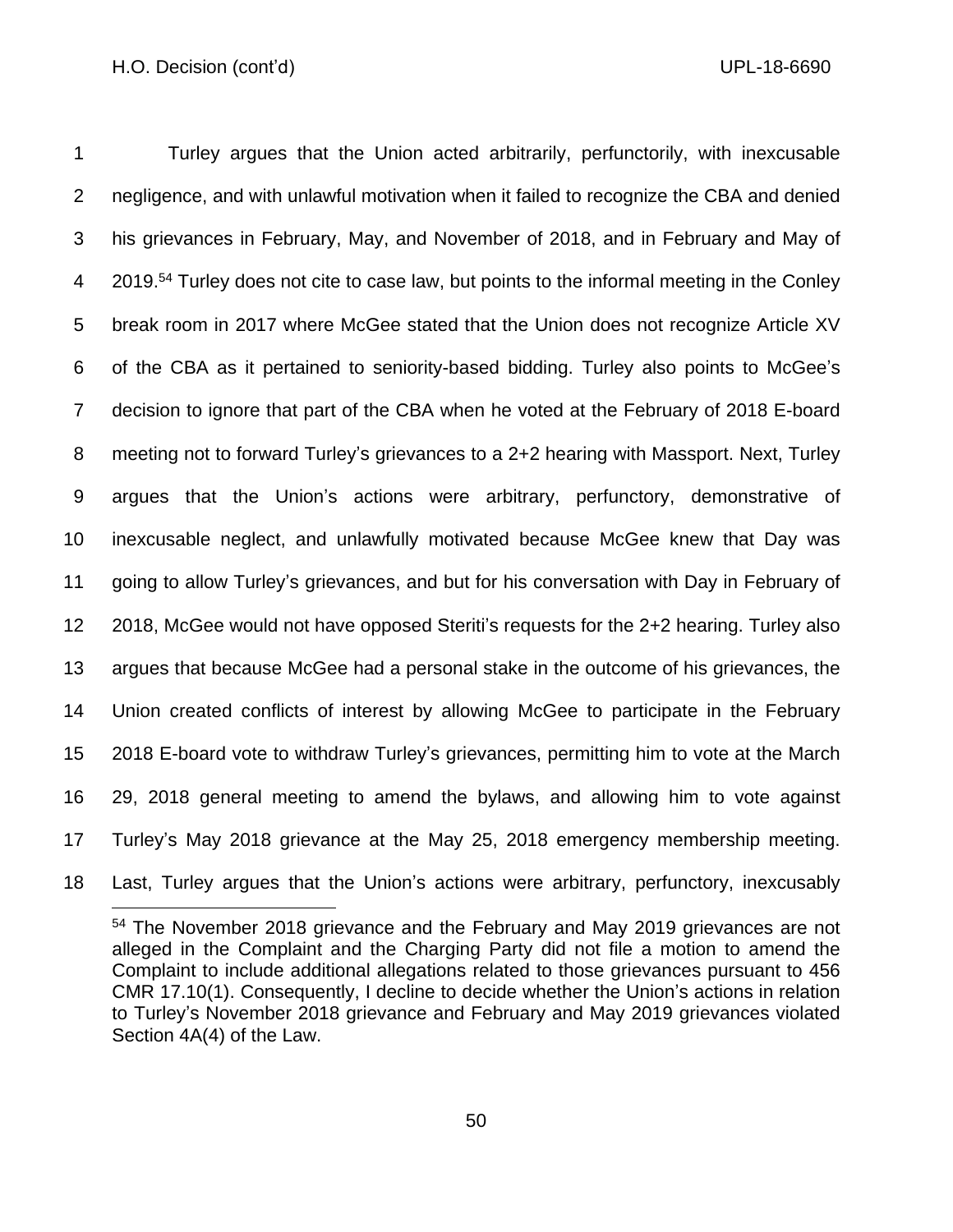negligent, and unlawfully motivated when the E-board voted not to pursue his May 2018 grievance to a 2+2 hearing, and then called an emergency membership meeting later that month for the sole purpose of casting an "up or down vote" on whether to withdraw Turley's grievance.

 The Union argues that there is no evidence that it acted arbitrarily, perfunctorily, or with bad faith or hostility. Specifically, it contends that the E-board based its decisions not to pursue Turley's grievances on "lawful and compelling factors," and on the "collective will of its membership as determined by the outcome of the votes at the E- board meetings" in February and May of 2018 where it "voted twice to abandon" those grievances. The Union asserts that it made repeated attempts to resolve the issues of seniority and bidding by deferring to Feinberg's letters on July 20, 2017 and March 1, 2018, by reviewing the language of the CBA, and meeting with Turley in the Conley break room in December of 2017. The Union also met with Feinberg and O'Connell in February of 2018, convened E-board meetings in February and May of 2018, and called an emergency membership meeting on May 25, 2018. After taking all of these actions, the Union decided that Turley's grievances lacked merit and withdrew them from further processing.

 Additionally, the Union points to Kelly's testimony to show that the Union's practice has always been to recognize seniority by date of hire, especially concerning the bids involving Morrissey, Donovan, Gibbs, and Hatch. Finally, the Union argues that it did not breach its duty of fair representation because Turley failed to prove that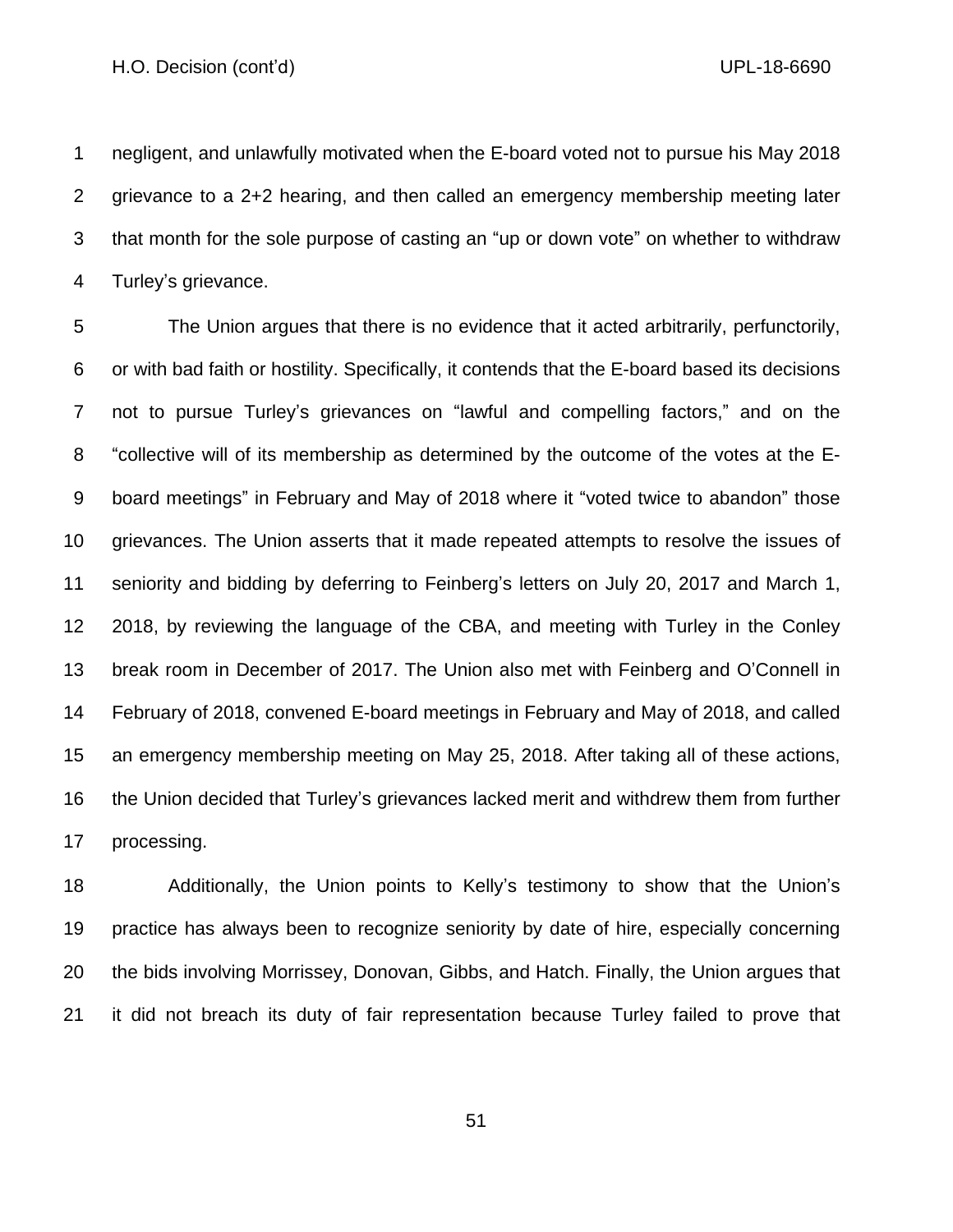McGee used his position as Union President to bid ahead of Turley in 2018, because Turley's grievances did not allege a violation of the CBA, and because the E-board—not McGee—withdrew Turley's February and May 2018 grievances.

## **1. McGee's Position as Union President**

 I find no evidence in the record to support the allegation that the Union breached its duty of fair representation by permitting McGee to use his position as Union President to bid ahead of Turley on the February 2018 bid sheet. Instead, the record shows that McGee bid ahead of Turley based on his interpretation of the CBA, and based on his belief that he possessed more seniority than Turley according to McGee's date of hire on June 18, 2007, which was almost 11 months before Turley's date of hire on May 19, 2008. Even assuming that McGee was mistaken in his belief that the CBA permitted him to bid over Turley in February and May of 2018, the CERB holds that good faith error in judgment is insufficient to prove arbitrary conduct. See NAGE and Jessie Murray, 34 MLC 30, 38, MUPL-03-4445 (Oct. 3, 2007) (citing Somerville Fire Fighters Association Local 1240 I.A.F.F. and Joseph Crowley, 27 MLC 45, 47, MUPL- 4172 (Nov. 16, 2000) (good faith error in judgment does not constitute arbitrary conduct)); see also Helen Trinque v. Mount Wachusett Community College Faculty Association, [14 Mass. App. Ct. 191,](https://research.socialaw.com/document.php?id=sjcapp:14_mass_app_ct_191) 199 (1982) (citing Berman v. Drake Motor Lines, Inc., 6 Mass., App. Ct. 438, 445-446 (1978) (a possible "judgmental error" is not the equivalent of arbitrary representation)). For these reasons, I find no evidence that the Union violated the Law as alleged by Turley on this issue.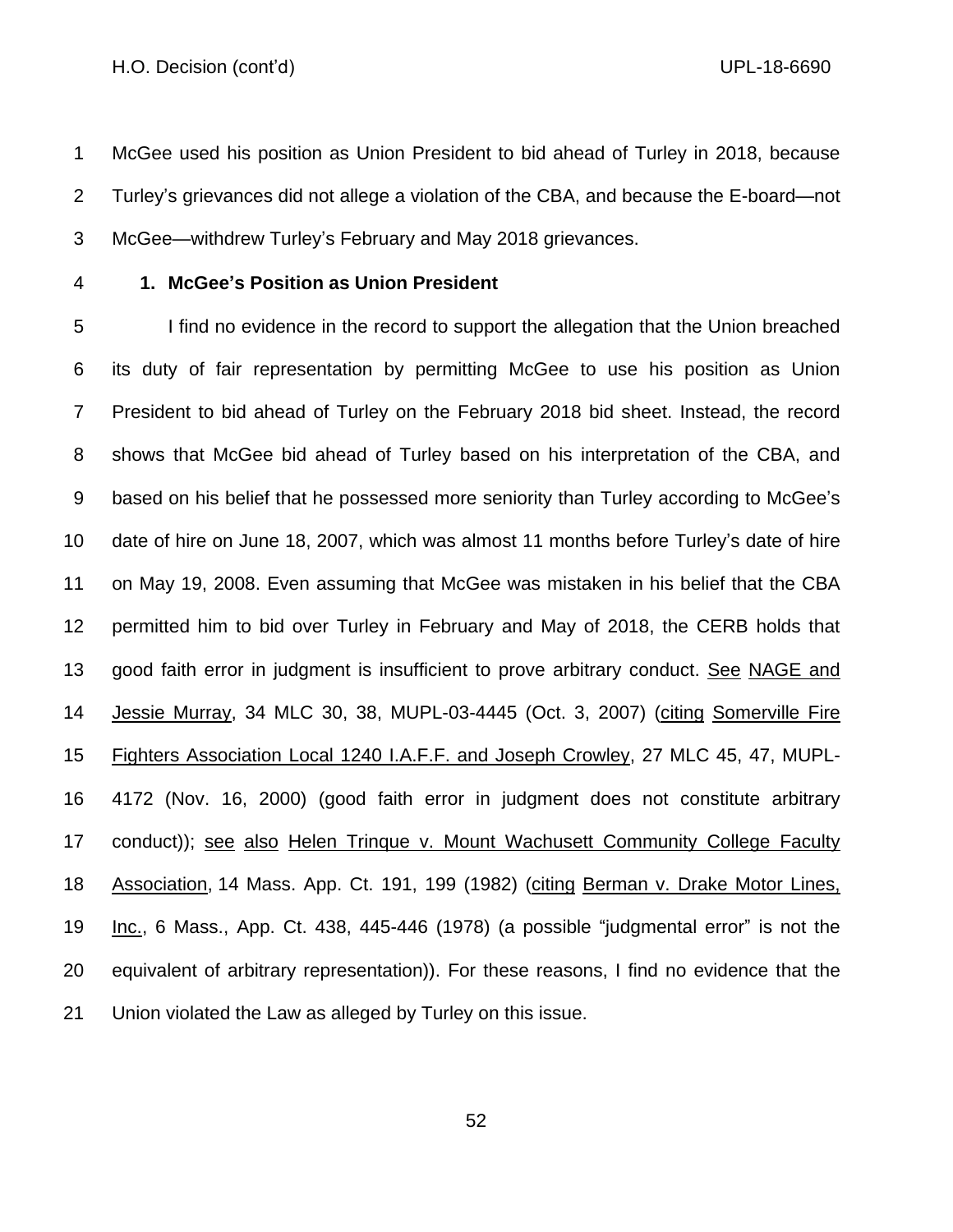## **2. The February 2018 Grievances**

2 A union's conduct is arbitrary if it fails to gather sufficient information concerning the merits of a grievant's claim and fails to make a reasoned judgment in deciding whether to pursue or abandon a particular grievance. AFSCME, Council 93 and Shand Palmer, 31 MLC 180, 188-89, MUPL-4257 (June 3, 2005) (citing Teamsters, Local 437, 10 MLC at 1474-1475 and 1477-1478; Local 285, Service Employees International Union (SEIU) and Vicki Stultz, 9 MLC 1760, 1764, MUPL-2461 (April 5, 1983)). A union's action is perfunctory if it ignores a grievance, inexplicably fails to take some required step, or gives the grievance merely cursory attention. Local 137, AFSCME, Council 93 and Charles W. Bigelow, 20 MLC 1271, 1275, SUPL-2553 (H.O. Nov. 24, 1993), aff'd, 22 MLC 1329, (Dec. 29, 1995). A union's action is also perfunctory if its treatment of a grievance is done as a matter of routine and for form's sake without interest or zeal. Independent Public Employees Association, Local 195 and Elizabeth P. Clarke, 12 MLC 1558, 1565-66, MUPL-2633 (Jan. 22, 1986).

 A union's conduct is unlawfully motivated when there is "substantial evidence of bad faith that is intentional, severe, and unrelated to legitimate union objectives." Graham, 407 Mass. at 609; contrast IBPO, Local 338, 28 MLC at 289 (no evidence of intentional, severe bad faith that was unrelated to legitimate union objectives, and no evidence that personal hostility motivated the union's decision to pursue seniority vote). A union's conduct is demonstrative of inexcusable neglect when, in the absence of complex legal or procedural issues, it fails to follow the grievance procedure outlined in 22 a collective bargaining agreement. See, e.g., Trinque, 14 Mass. App. Ct. at 199 (while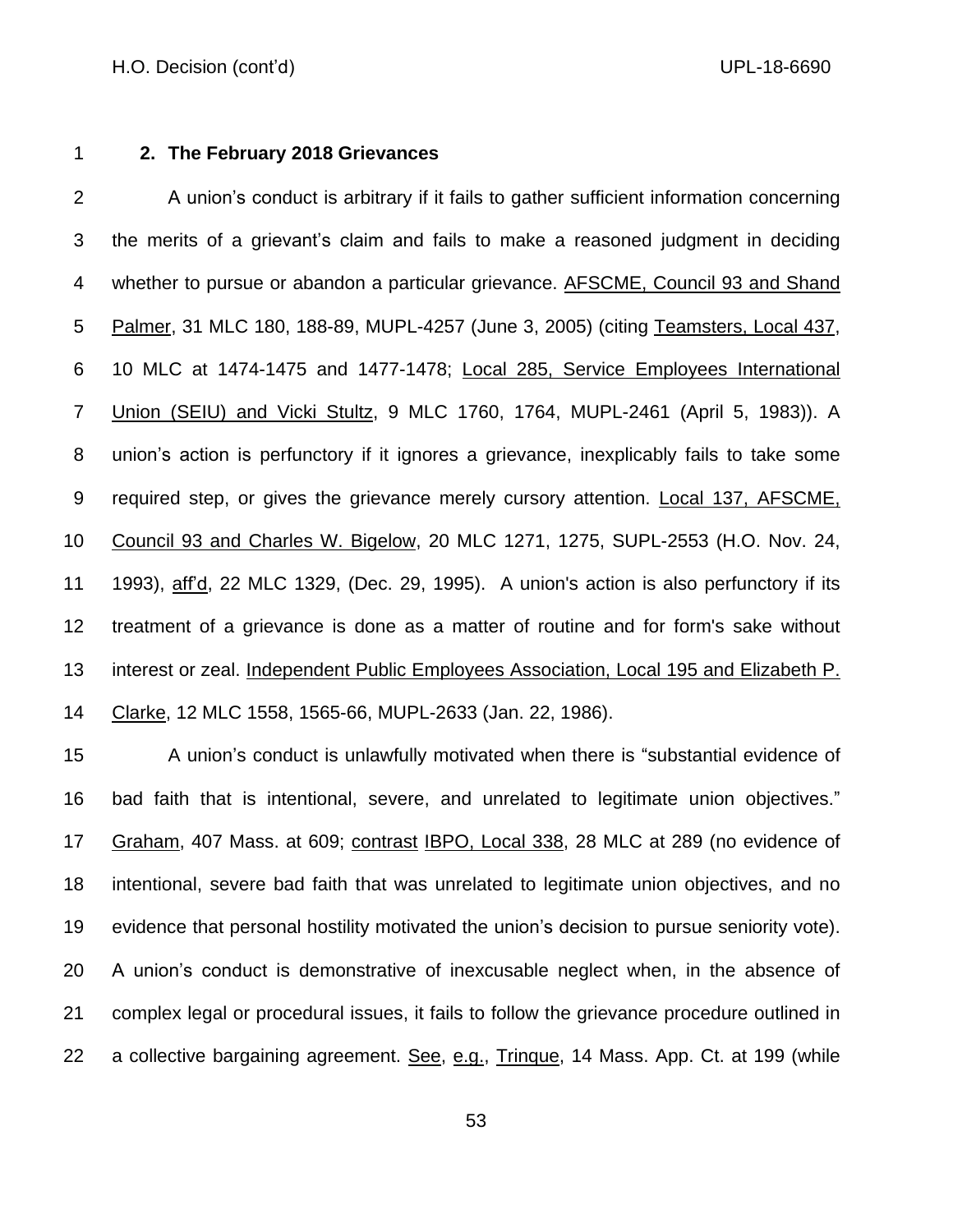ordinary negligence may not amount to a denial of fair representation, "lack of a rational basis for a union decision and egregious unfairness or reckless omissions or disregard for an individual employee's rights may have that effect").

 I agree with the Union's argument that its actions in handling Turley's February of 2018 grievances were neither arbitrary nor perfunctory. The record shows that the Union investigated those grievances, reviewed the CBA, consulted with both legal counsel and its International, considered Turley's position, convened the E-board to discuss the grievances and voted to withdraw them after deciding that the CBA provided only for seniority by date of hire not by classification concerning bidding. Based on these actions, the Union concluded that Turley's February 2018 grievances lacked merit. Thus, I find that the Union was engaged in "informed decision- making…consistent with [its] duty of fair representation" when it interpreted the contractual seniority provisions, and did not act in a manner that was arbitrary or perfunctory when it decided to withdraw Turley's February 2018 grievances. See, e.g., Michael Silvia and Taunton Police Supervisory Personnel Association, 31 MLC 153, 160, MUPL-01-4318 (March 28, 2005) (where union interpreted contractual seniority provision and was concerned about "chaos and uncertainty in the bargaining unit as a whole," CERB recognized union's discretion and consideration of the over-all union membership in relation to the grievant, finding no violation); compare Teamsters Local 437, 10 MLC at 1477 (CERB found union's interpretation of contract and decision not to provide contractual seniority protections to charging party were "inartful, unskillful, or erroneous," but not enough to breach duty of fair representation); see, generally, Local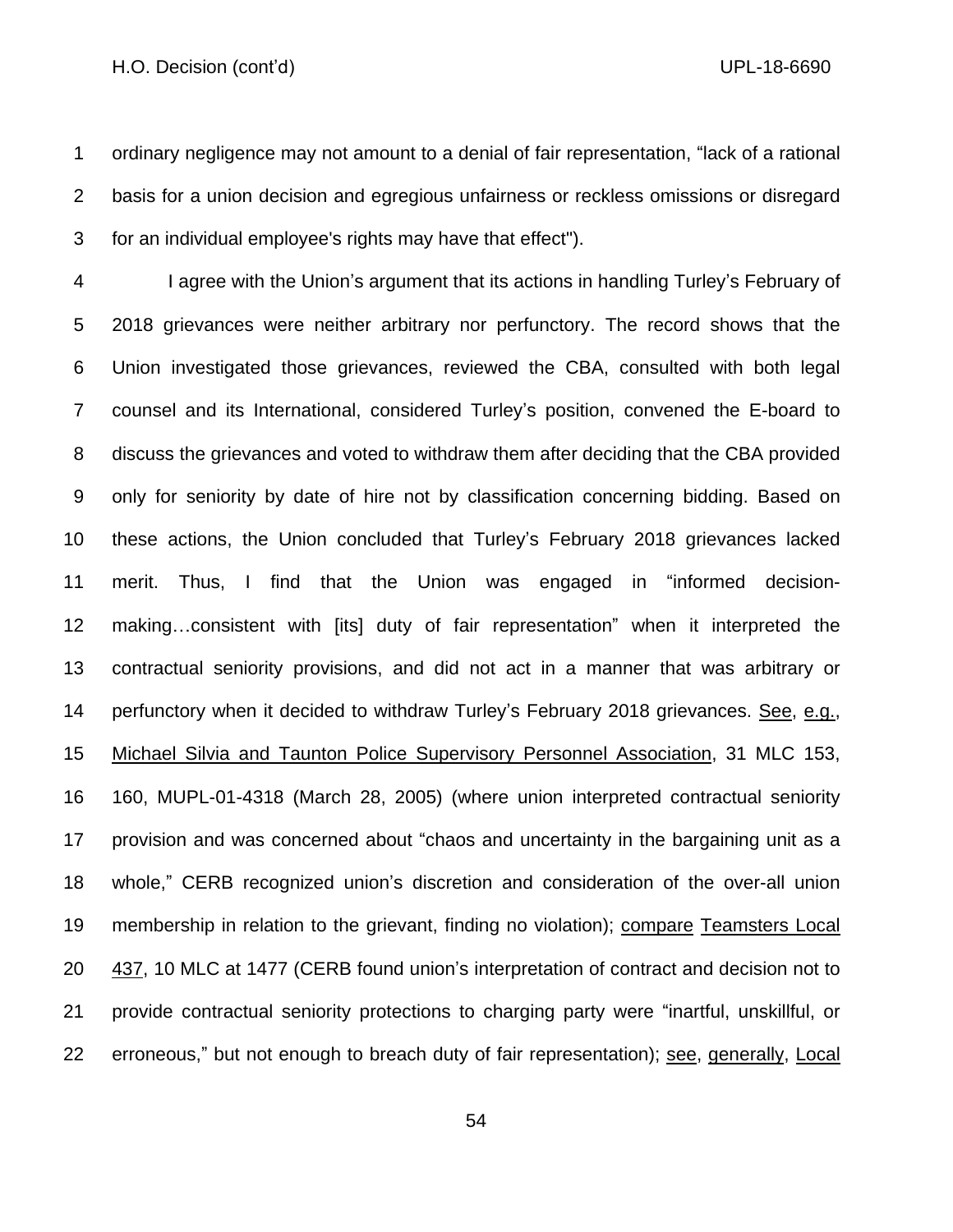285, SEIU, 9 MLC at 1766-1768 (union made reasoned judgment about contractual seniority when it pursued grievance against charging party's promotion without first interviewing charging party or notifying her about the grievance-arbitration proceedings).

 I also agree with the Union's argument that its actions in handling Turley's February of 2018 grievances were not demonstrative of inexcusable neglect. There is no evidence showing that the Union failed to follow the grievance procedure outlined in the CBA, missed any contractual deadlines, or failed to respond promptly to Turley or his attorney. AFSCME, Council 93, AFL-CIO and Herbert Avant, 27 MLC 129, 131, SUPL-2695 (April 9, 2001). Although Article XII of the CBA requires that the Union "must" request a 2+2 hearing at step 2 after Massport "has given a negative answer to the grievance," the record shows that the Union withdrew Turley's grievances before Massport could give its response; and there is no evidence in the CBA or in the record that expressly prohibited the Union from withdrawing those grievances at any time.

 However, I am unpersuaded by the Union's argument that its decision to withdraw Turley's February 2018 grievances was not unlawfully motivated. Relying primarily on SEIU, Local 888 and Speandilove Nelson, 45 MLC 96, SUPL-17-5913 (Dec. 31, 2018), the Union contends that it did not act with bad faith or hostility when it made that decision, but acted pursuant to legitimate Union objectives of interpreting the CBA and "to reaffirm and codify the Union's longstanding past practice of one seniority list, regardless of classification." The Union contends that it made "repeated attempts to placate" Turley and did not treat him in a "discriminatory fashion" by withdrawing his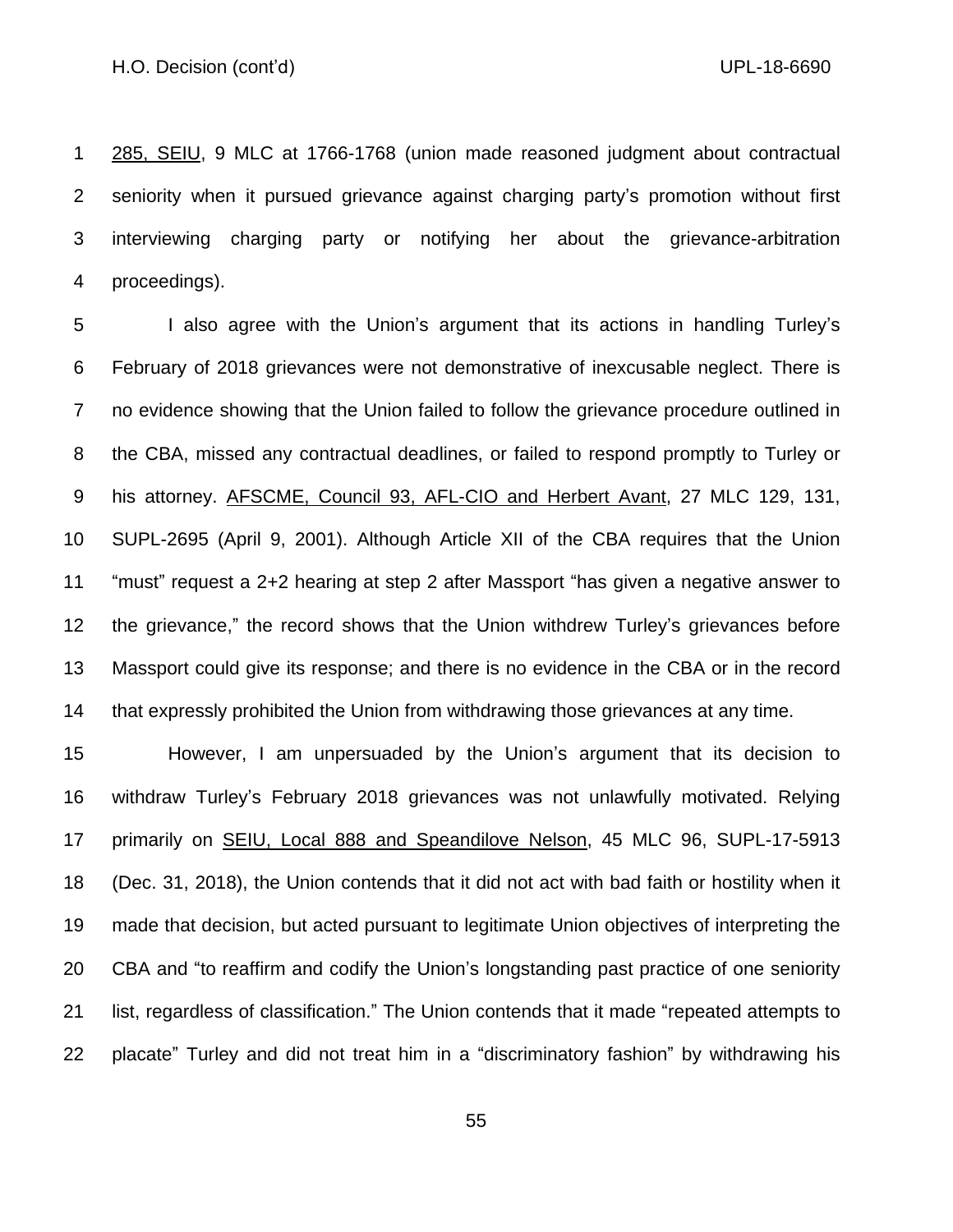grievances. SEIU, Local 888 is distinguished procedurally because that case involved a 2 hearing officer decision that was not appealed to the CERB. See, generally, County of Worcester, MCR-2234 (Sept. 10, 1976) (citing City of Chicopee School Committee, MCR-1228, 1 MLC 1195 (1974) (factual determinations and legal conclusions not resulting from CERB decisions have no precedential valu[e\)](https://research.socialaw.com/document.php?id=labor:0027724-0000000&type=hitlist&num=4#hit12)).

 SEIU, Local 888 is also distinguished factually. In that case, the charging party sent two letters to membership and circulated a petition to remove two union representatives after the union had refused to process her grievance. In response, the union published a newsletter and disseminated a "tip of the month" to membership referencing "one particular employee" and "the instigator," *inter alia*. The charging party circulated among membership another written response, which prompted the union to post an unsigned letter on its bulletin board that identified the charging party by name and was critical in its references to her. Months later, the union conducted a membership vote on whether it should adopt a new global re-bid process by seniority for new shifts. A majority of members voted against the new process which effectively precluded the charging party from rebidding on the shift that was the subject of her earlier grievance. The union later issued a written apology to the charging party for the bulletin board posting, and also issued a notice to members that clarified its bulletin board policy.

 Unlike SEIU, Local 888, the Union here neither published negative writings that were critical of Turley's position on seniority nor issued a written apology to Turley for 22 disagreeing with his position. Further, there was no evidence in **SEIU, Local 888** that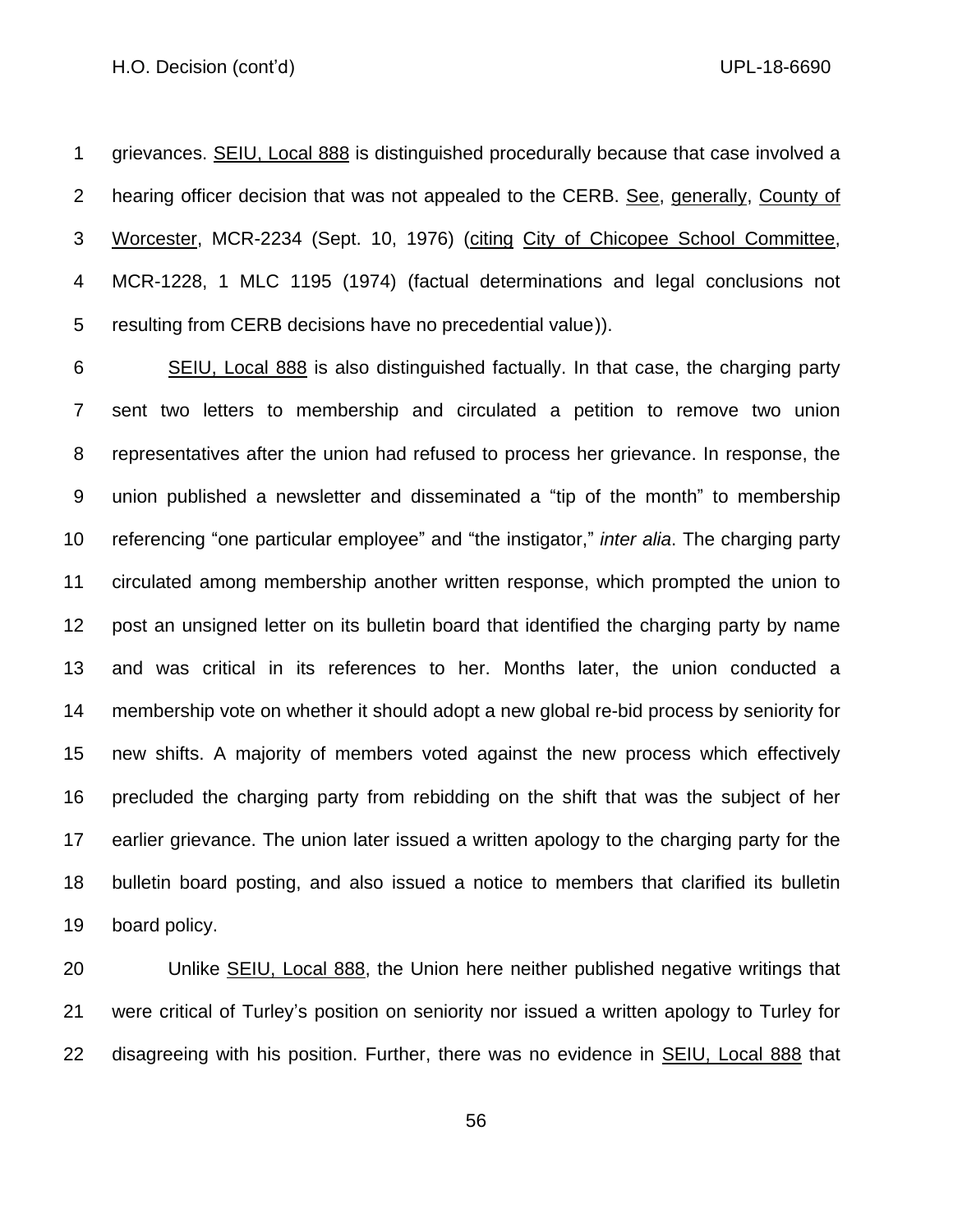the disputed union representatives authored those publications or had a personal interest in the outcome of the membership vote. Here, there is no dispute that McGee took direct action on behalf of the Union to deny Turley's grievances, including convening E-board meetings, voting to amend the bylaws, and voting to withdraw the grievances. McGee also had a personal interest in the outcome of Turley's grievances, and benefitted personally from that action which resulted in his bidding permanently ahead of Turley.

 Beginning with the Conley break room meeting in 2017, McGee informed Turley that he opposed Turley's positions on seniority and bidding as it related to the Terminal Operators' bid sheet. McGee knew that Turley intended on filing a grievance if McGee attempted to bid ahead of Turley on that bid sheet in February of 2018. After Turley filed his grievances in February of 2018, McGee continued to oppose Turley's position because it conflicted directly with McGee's personal interest in bidding ahead of Turley on the Terminal Operators' bid sheet. McGee then spoke with Day who informed the Union that Massport would allow Turley's grievances, and would allow every other grievance filed thereafter "to infinity" if they related to the issues of seniority and bidding. Although McGee was upset to learn about Massport's position from Day, there is no evidence that he disclosed either his conversation with Day or Massport's position concerning Turley's grievances to the E-board prior to their vote on the grievances. Nor is there any evidence that McGee recused himself from participating in any Union decisions related to Turley's February of 2018 grievances despite admitting to being concerned later about "[p]erception" and "appearance" regarding Turley's May of 2018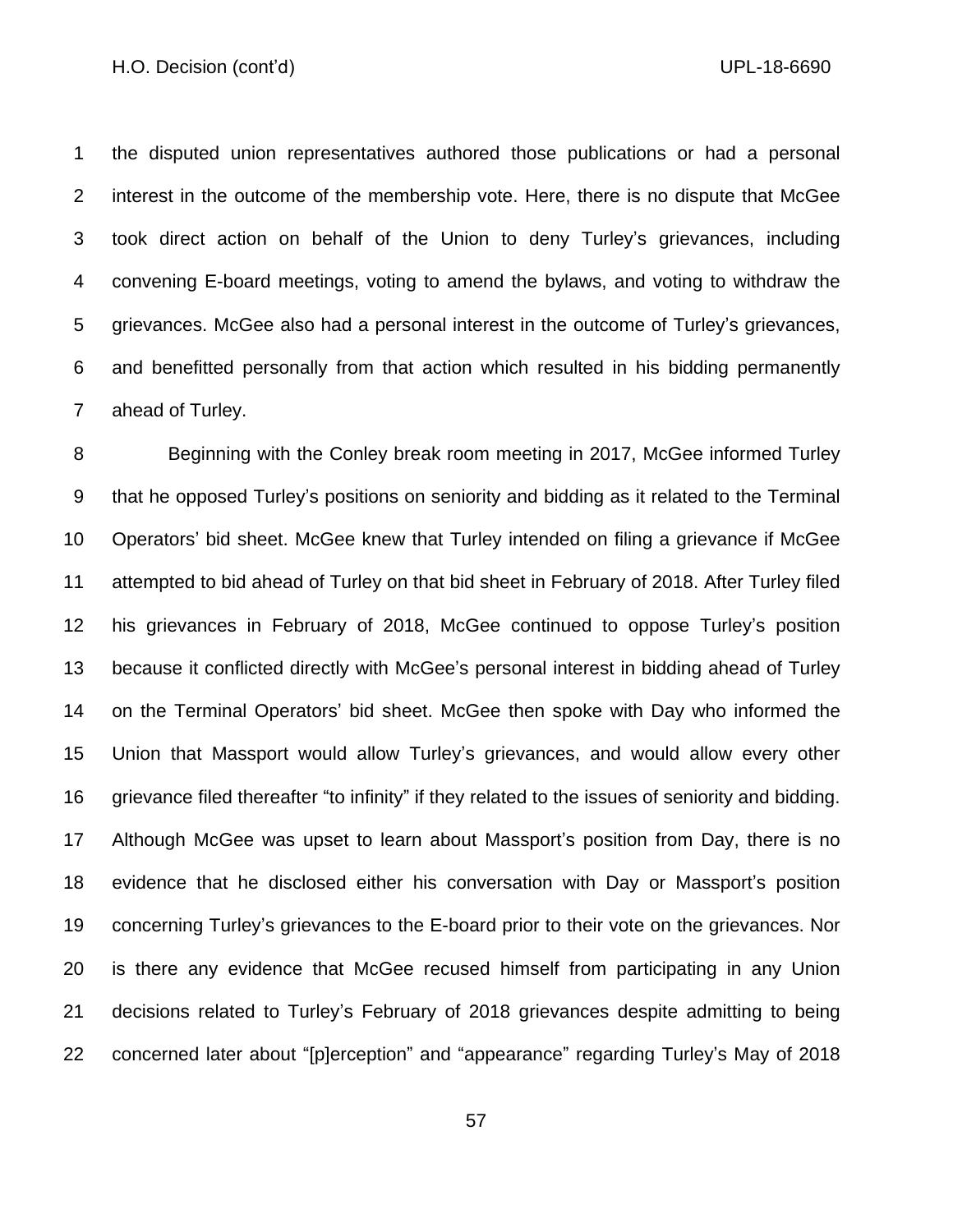grievance. Instead, McGee called an unprecedented E-board meeting in February of 2018, ignored Steriti's protest about convening the E-board for the sole purpose of voting on Turley's grievances, and then participated in a 3 to 0 E-board vote against pursuing those grievances to a 2+2 hearing with Massport. Although the Union argues that it relied on both its interpretation of the CBA and on Feinberg's legal opinion in withdrawing Turley's grievances, the culmination of McGee's actions demonstrates unlawful motivation based on his personal interest in the outcome of those grievances. For these reasons, I find that the Union breached its duty of fair representation to Turley when it withdrew his grievances in February of 2018 in a manner that was unlawfully motivated. See, e.g., Graham, 407 Mass. at 609 (although union contended grievances were unmeritorious, charging party showed history of hostility and animosity between herself and union officials that tainted handling of her grievances).

### **3. The Amended Bylaws**

 Generally, the CERB will not interfere with union rules or actions that are within the legitimate domain of internal union affairs. NAGE and Vincent J. Fasano, 13 MLC 1525, 1526, SUPL-2343, SUPL-2344, SUPL-2345, SUPL-2346, and SUPL-2347 (March 12,1987). However, the CERB will intercede where an internal union action impairs the policy of the Law. See Luther E. Allen, Jr. and Anthony L. Robinson and ALLIANCE, AFSCME/SEIU, AFL-CIO (ALLIANCE), 8 MLC 1518, 1524, SUPL-2024 and SUPL-2025 (Nov. 13, 1981) (union rule conditioning eligibility for election on participating in strike impaired the policy against strikes in Section 9A of the Law and interfered with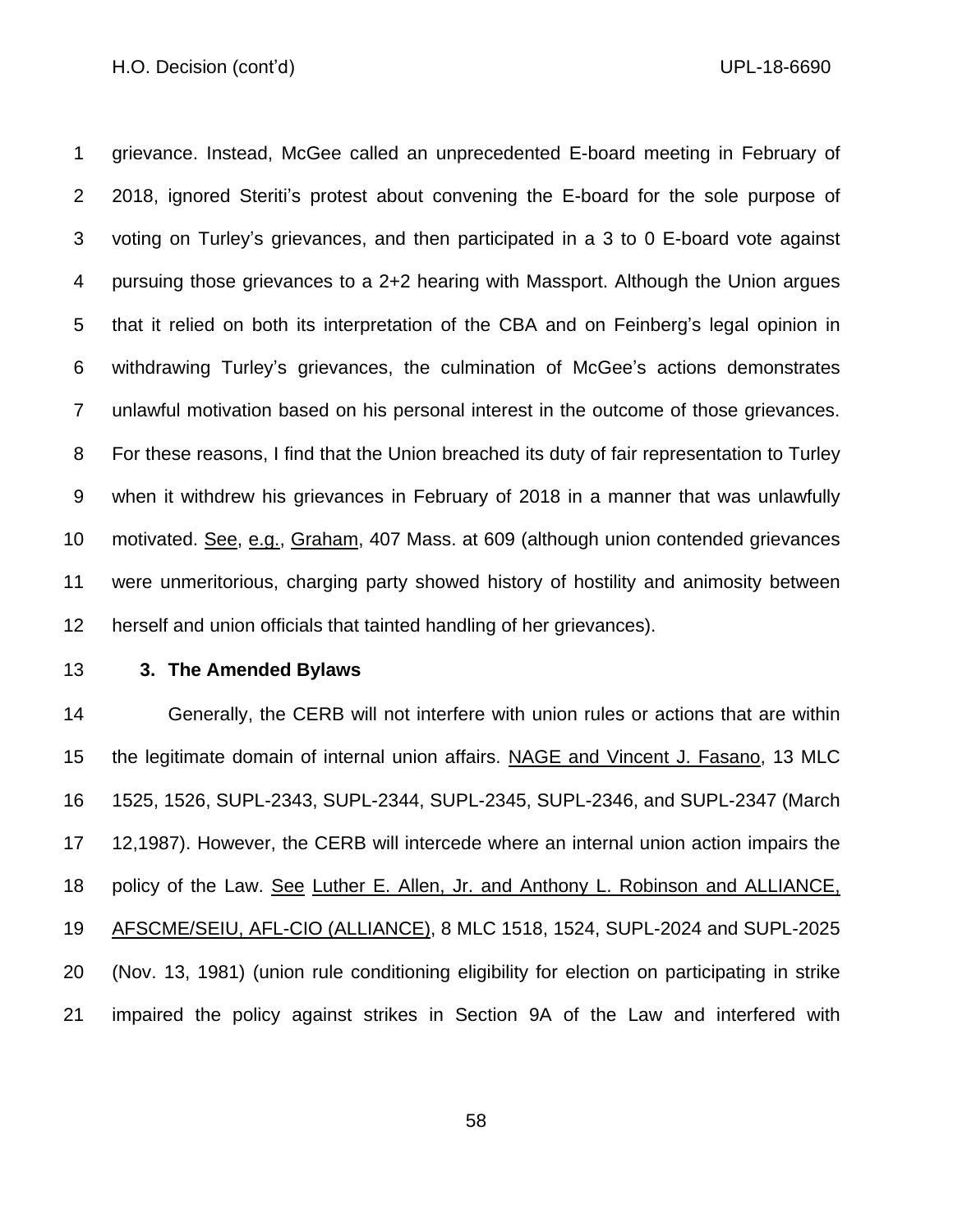members' right to refrain from participation, which fell "outside the legitimate domain of internal union affairs"); see also Brockton Education Association, et al. and Mario DiMarzo and Thomas Cibotti, 12 MLC 1497, 1507-1508, MUPL-2740, MUPL-2777, and MUPL-2778 (Jan. 7, 1986) (union's vote to censure members who participated in DLR proceeding had chilling effect on other members' willingness to participate in DLR proceedings in violation of 10(b)(1) of G.L. c. 150E); Boston Police Patrolmen's Association, Inc. and Paul Johnson and Joseph McNulty, 8 MLC 1993, 2000-2002, MUPL-2049 and MUPL-2050 (March 23, 1982), aff'd sub nom. Boston Police Patrolmen's Association v. Labor Relations Commission, [16 Mass. App. Ct. 953](https://research.socialaw.com/document.php?id=sjcapp:16_mass_app_ct_953) (1983) (union rule intruded on statutory policy governing the determination of bargaining units under Section 3 of G.L. c. 150E). Thus, when a union's conduct conflicts with a policy implicit in the Law, the CERB weighs the union's interest in its rule or action against the 13 extent to which it may violate the Law. ALLIANCE, 8 MLC at 1524.

 Relying on 14 Penn Plaza LLC v. Steven Pyett, 556 U.S. 247, 270-71 (2009), and on Anderson v. Commonwealth Employment Relations Board, 73 Mass. App. Ct. 908, 909 n. 5 (2009), the Union argues that its decision to amend its bylaws at the March 2018 general meeting was purely an internal Union matter that is not subject to the duty of fair representation. Specifically, the Union contends that it "acted lawfully and properly when [McGee] entertained [LaColla's] motion" to amend the bylaws for purposes of "clarify[ing] and reaffirm[ing] the existing practice of one seniority list by date of hire." [Emphasis omitted.] It also contends that the memberships' vote to adopt the amendment demonstrated "the position of the vast majority" of the bargaining unit.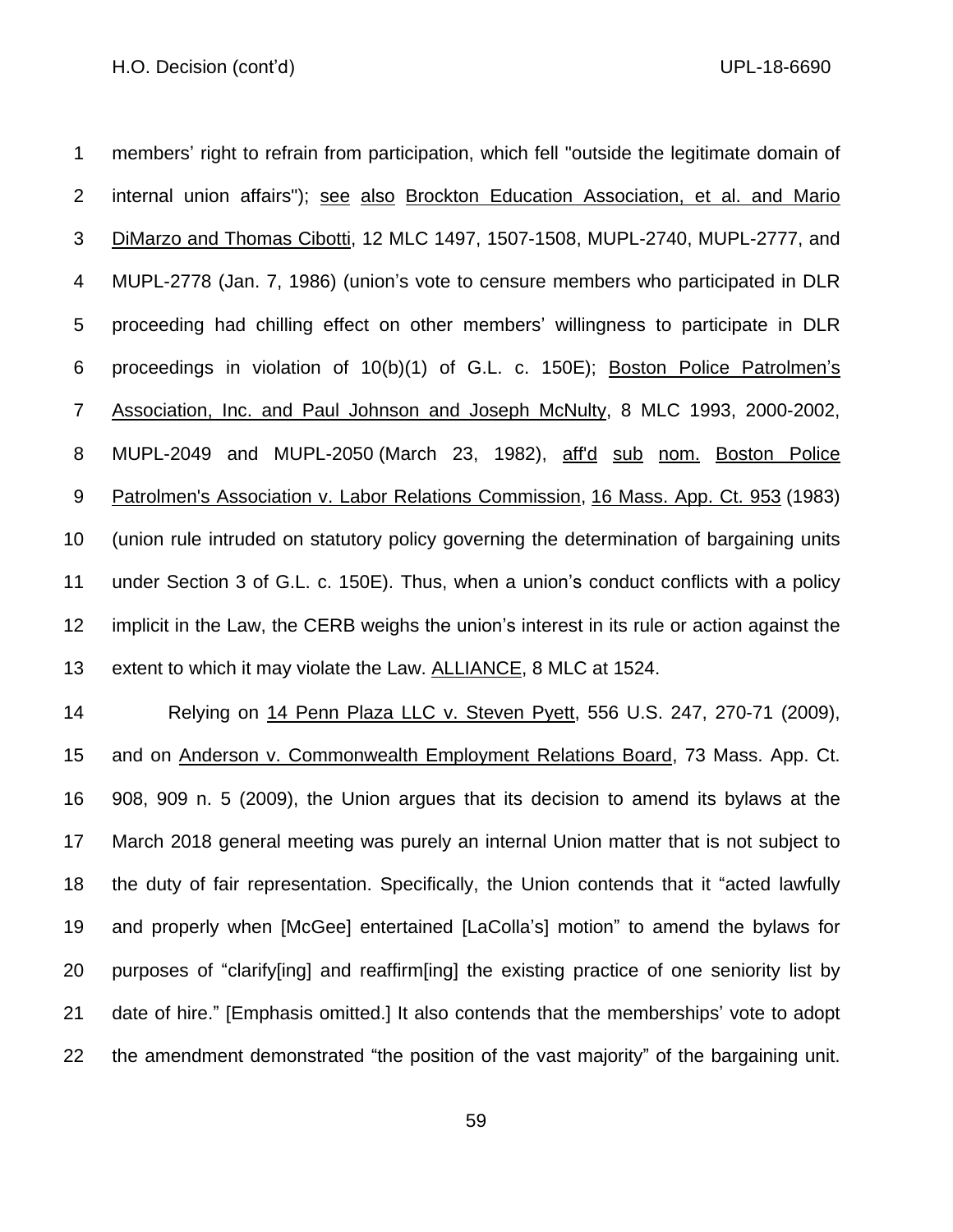Although the bylaws were never effectuated at the March 29, 2018 general meeting due to "a procedural misstep" of not being reduced to writing prior to the vote, the Union maintains that the process to amend its bylaws and the outcome of that process remains beyond the scope of the Law.

 Anderson is distinguished because that case pertained to member-retirees who alleged that the union discriminated against them based on age and disability in relation to a contractual sick leave provision that benefited member-employees. Id., 73 Mass. App. Ct. at 909. Pyett is also distinguished because that case involved member- employees who filed unsuccessful federal age discrimination claims based on a binding arbitration requirement in the CBA. They argued on appeal that the arbitration provision was unenforceable because it impermissibly waived their rights to a federal forum. The court recognized the union's "broad authority…in the negotiation and administration of 13 [the CBA]," holding that the arbitration clause was within the permissible scope of the collective bargaining process. Pyett, 556 U.S. at 255-256. Neither Anderson nor Pyett involved internal union matters related to seniority. While Anderson referenced briefly "internal union governance" as it related to "the union's constitution," the court explained that the case was a pre-complaint dismissal issued by the CERB "without a hearing, citing lack of probable cause." Id. at 909; see also City of Springfield, 41 MLC 383, 383- 384, MUP-12-2466 (June 30, 2015) (pre-complaint dismissals have no precedential value) (other citations omitted).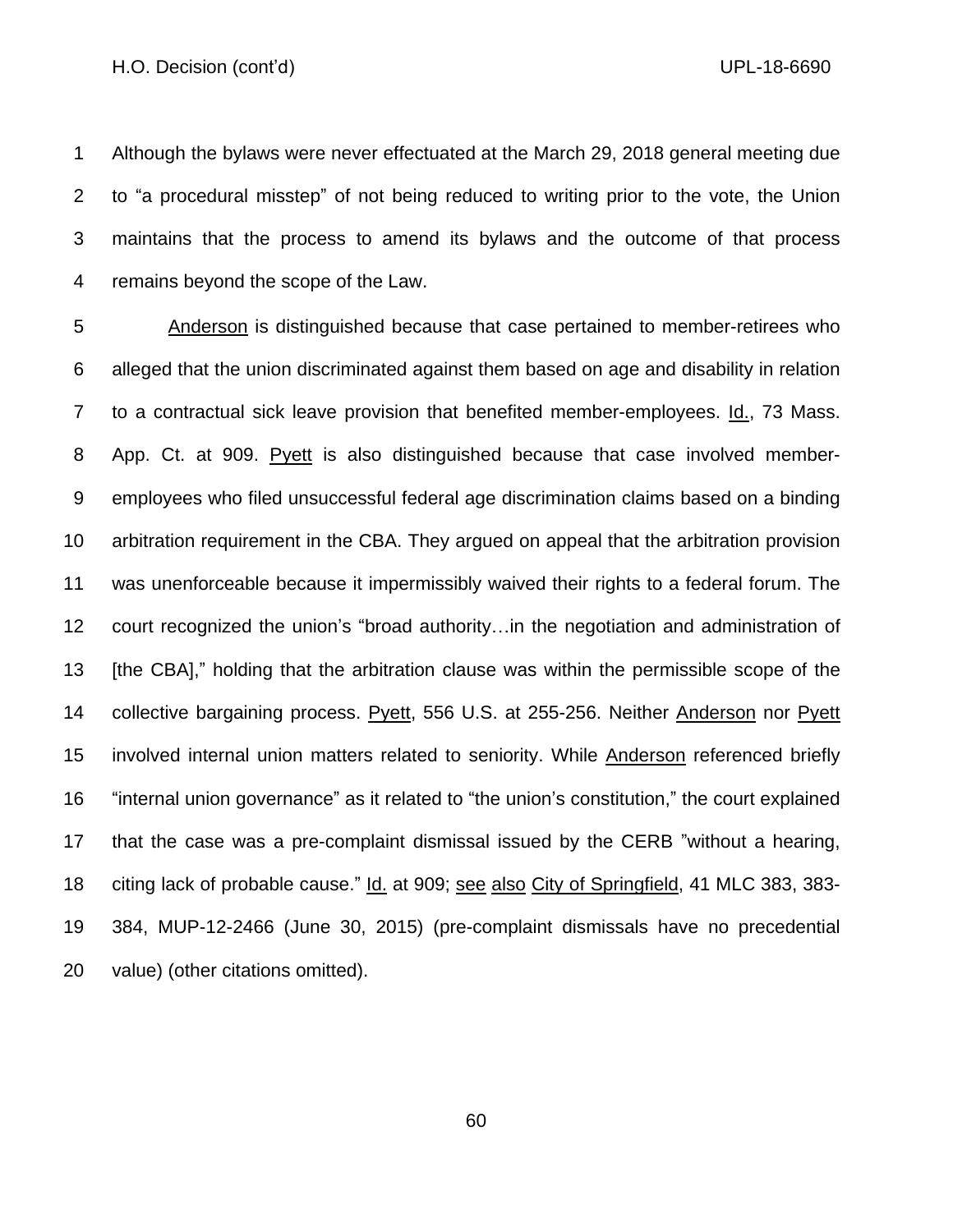In this case, the Union called the general meeting in March of 2018 and proposed language at that meeting to amend the revised bylaws because it disagreed with the contractual interpretations of seniority raised in Turley's grievances. But for those grievances, the Union would have never called a general meeting in March of 2018 to amend its bylaws by voting to include new seniority language. This is because prior to March 29, 2018, the Union had never called a general membership meeting to discuss the bylaws. In fact, during McGee's tenure as President between 2015 and March 28, 2018, the Union never informed its members of the existence of any bylaws and never provided them copies of either the original bylaws or the revised bylaws. Similarly, prior to March of 2018, the Union never called a general meeting to address the issue of seniority.

 Since at least July 20, 2017, when McGee received Feinberg's first letter, McGee knew that his potential move into the Terminal Operator classification would raise the issues of seniority and bidding among the other Terminal Operators, including Turley. At all relevant times prior to his move into the Terminal Operator classification between July 20, 2017, and December 30, 2017, the Union failed to provide copies of the revised bylaws to its members and failed to call a membership meeting to discuss those bylaws, Feinberg's July 2017 letter, or the general issue of seniority. Moreover, during that time, McGee was aware of Turley's intent to file a grievance against McGee pursuant to their discussion in the Conley break room, but failed to call a general meeting or convene the E-board to address the issue. Months after McGee became a Terminal Operator on December 31, 2017, he continued to take no official Union action as President to either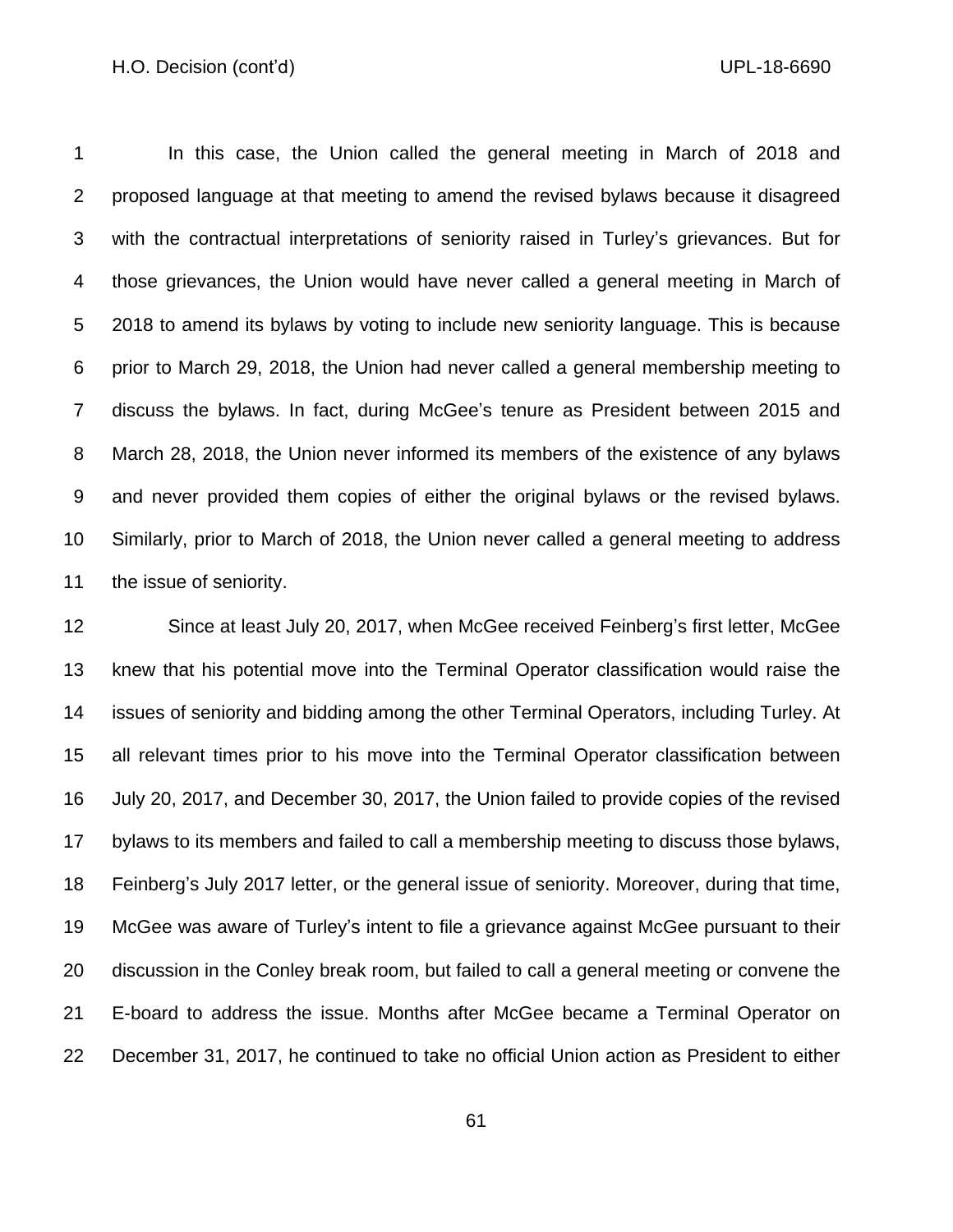clarify the issues of seniority or bidding with membership, or distribute copies of the revised bylaws. Rather, McGee waited, inexplicably, until after Turley filed his first grievances in February of 2018 to take official Union action against those grievances, which included calling a general meeting on March 29, 2018 to vote to amend the bylaws with new seniority language that effectively restricted Turley's right to file grievances challenging the seniority provisions of the CBA.

 McGee knew that advancing Turley's February of 2018 grievances to a 2+2 hearing with Massport would affect his ability to bid ahead of Turley on the Terminal Operator bid sheet, yet McGee refused to recuse himself from participating in Union actions involving those grievances. Further, Turley's February 12, 2018 letter, pointed to McGee's "clear conflict of interest," requesting both "a fair hearing" and "that Phil McGee be removed from this process." However, neither McGee nor anyone else from the Union responded to Turley's request for McGee's removal from participating in his grievances. Additionally, Feinberg's letter to Condon in March of 2018, and his letter to Padolsky in May of 2018 were both silent concerning Turley's requests for "a fair hearing" and for recusal. Moreover, in June of 2018, when Turley found copies of the amended bylaws in the Conley break room, which included the new seniority language voted at the March 29, 2018 meeting but which the Union contends never passed due to a procedural error, there is no evidence that either McGee or the Union ever explained that procedural error to its members or ever addressed the veracity of the amended language contained in the copies found in the Conley break room.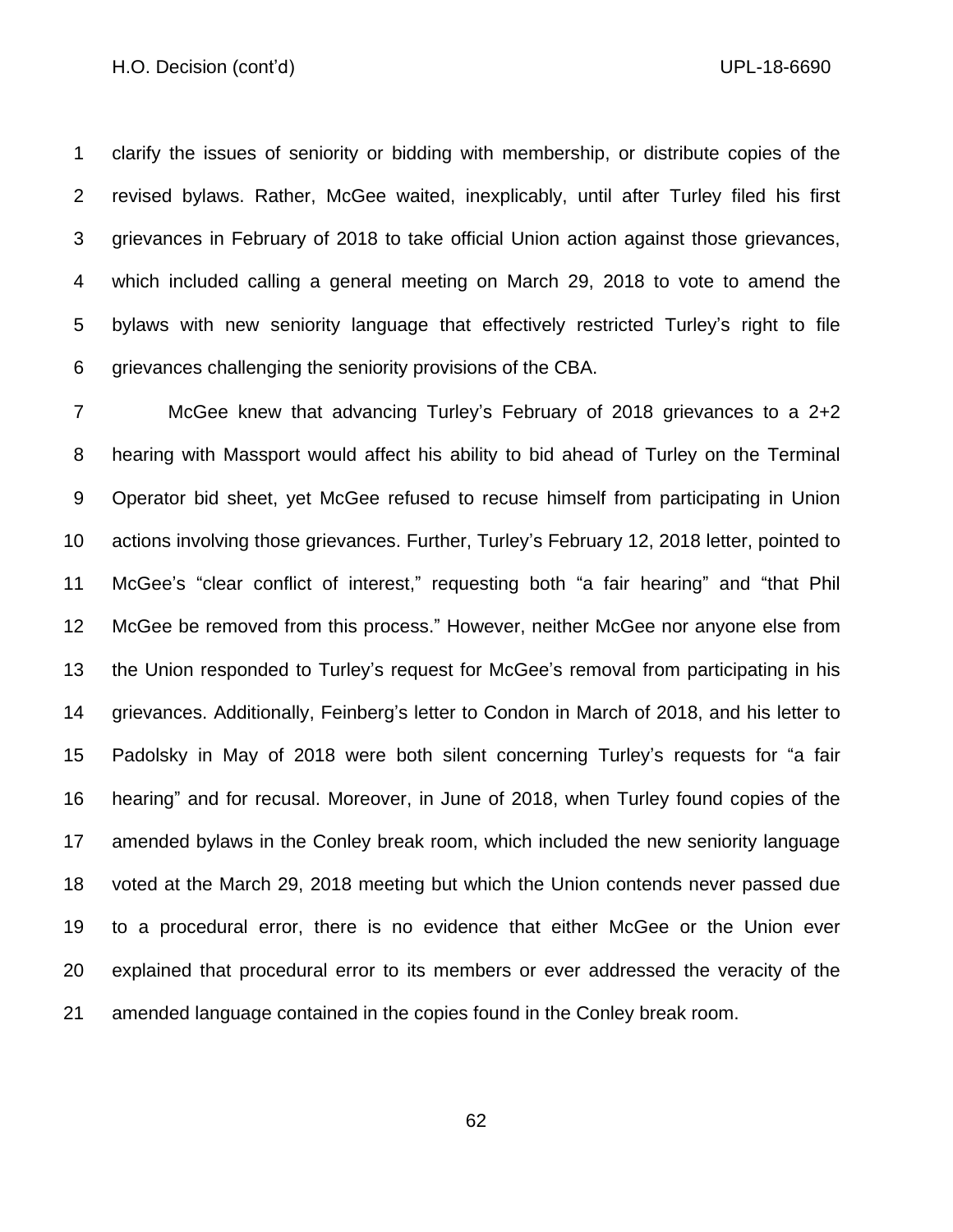There is no dispute that prior to March of 2018, the Union conducted membership meetings "usually" once a year to inform the membership about contract issues. However, beginning in March of 2018, the Union conducted at least three membership meetings (i.e., one in March, one in May, and one in October), where the first meeting pertained directly to amending the bylaws, and related indirectly to Turley's February of 2018 grievances. Nor is there any dispute that prior to March of 2018, the Union never conducted a membership meeting for the purpose of discussing either the bylaws or seniority. Instead, for the first time in March of 2018, the Union held a membership meeting for those express purposes. Further, it is undisputed that McGee participated actively in that March 29, 2018 general meeting by opening the floor for discussion on the matters of seniority and whether the Union should amend its bylaws to include new seniority language, he did not recuse himself from participating in those discussions, he actively "seconded" LaColla's motion to vote on whether to amend the bylaws, and he voted affirmatively to amend the bylaws at that meeting. The Union was aware of the issue of seniority since at least July of 2017, but waited inexplicably over eight months to address it at an unprecedented general membership meeting to amend the bylaws. This was a departure from the Union's long-standing practice of conducting annual membership meetings for contract issues, and never conducting membership meetings for matters concerning the bylaws or seniority. In fact, it is undisputed that the membership was not aware that any bylaws existed until March of 2018.

 Based on the totality of this evidence, I find that but for Turley's grievances, the Union would not have called the general meeting on March 29, 2018, would not have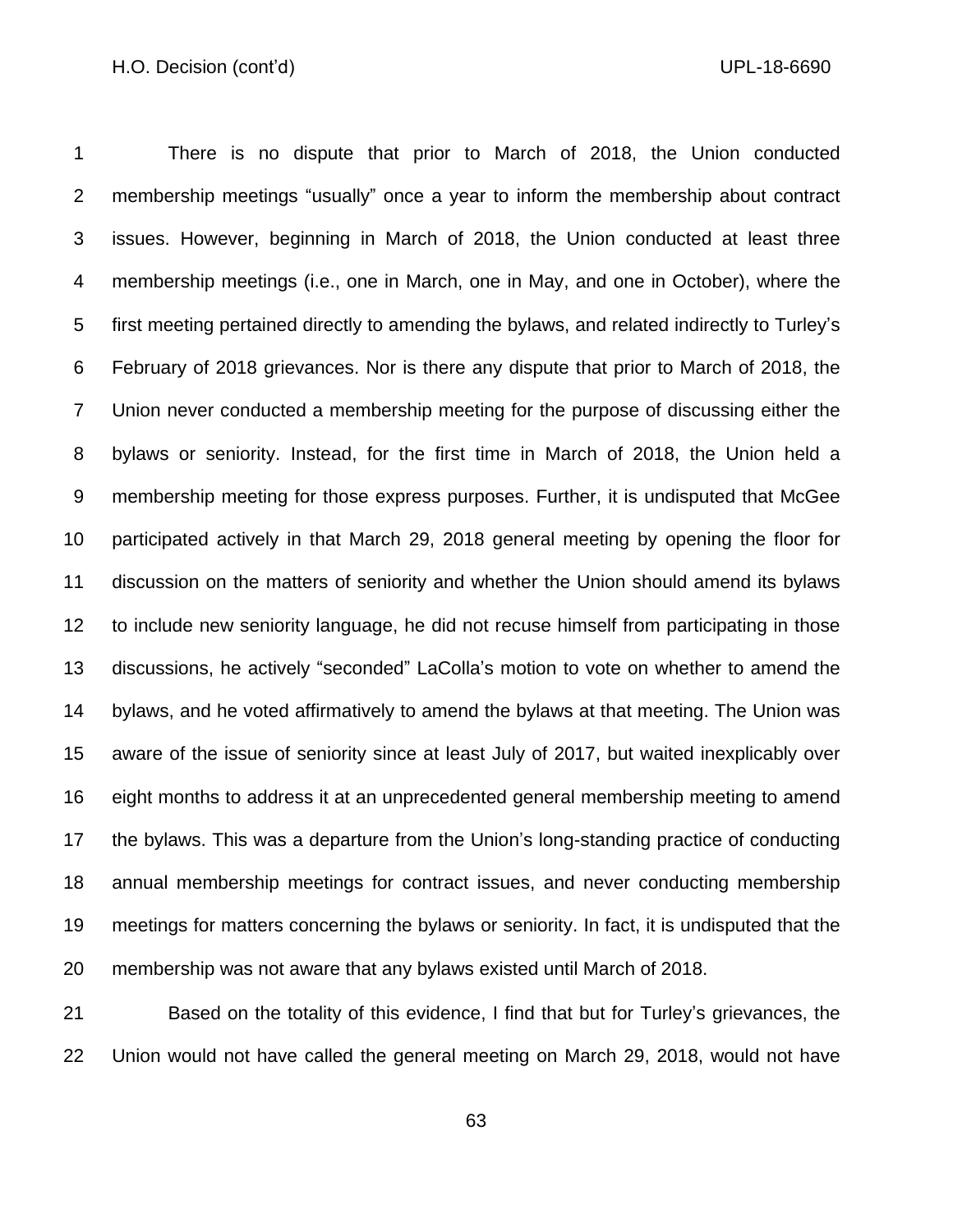proposed amending its bylaws to include new seniority language, and would not have called for a vote to pass that amendment. As a result of the passage of the vote, McGee was now able to bid permanently ahead of Turley and other Terminal Operators who believed they had more in-classification seniority than McGee per the CBA, and Turley's ability to file grievances challenging the contractual seniority provisions was now restricted.

 Thus, weighing the Union's interests to conduct membership meetings and to amend its bylaws against whether those interests violate the policy of the Law, I find that, in this instance, the Union's actions conflict with the policy of Section 3 of the Law which protects an employee's right "to engage in concerted activities for the purpose of collective bargaining or other mutual aid or protection." Specifically, the public interest in prohibiting the Union from interfering with, restraining, or coercing Turley from exercising his protected statutory rights to file grievances that challenge contractual seniority, outweighs the Union's freedom to regulate whether to conduct a general membership meeting to amend its bylaws to include new seniority language that restricted Turley's ability to file grievances. See, generally, City of Holyoke, 35 MLC 153, MUP-05-4503 (Jan. 9, 2009) (the filing and processing of a grievance by an employee constitutes concerted, protected activity); see, generally, Reilly, 32 Mass. App. Ct. at 416-417 (citing Clayton v. International Union, United Auto., Aerospace, & Agric. Implement Wkrs. of America, 451 U.S. 679, 689 (1981) (employee not required to exhaust internal union procedures where dispute remained unresolved for four years, further prolongment would have "unreasonably delay[ed] [his] opportunity to obtain a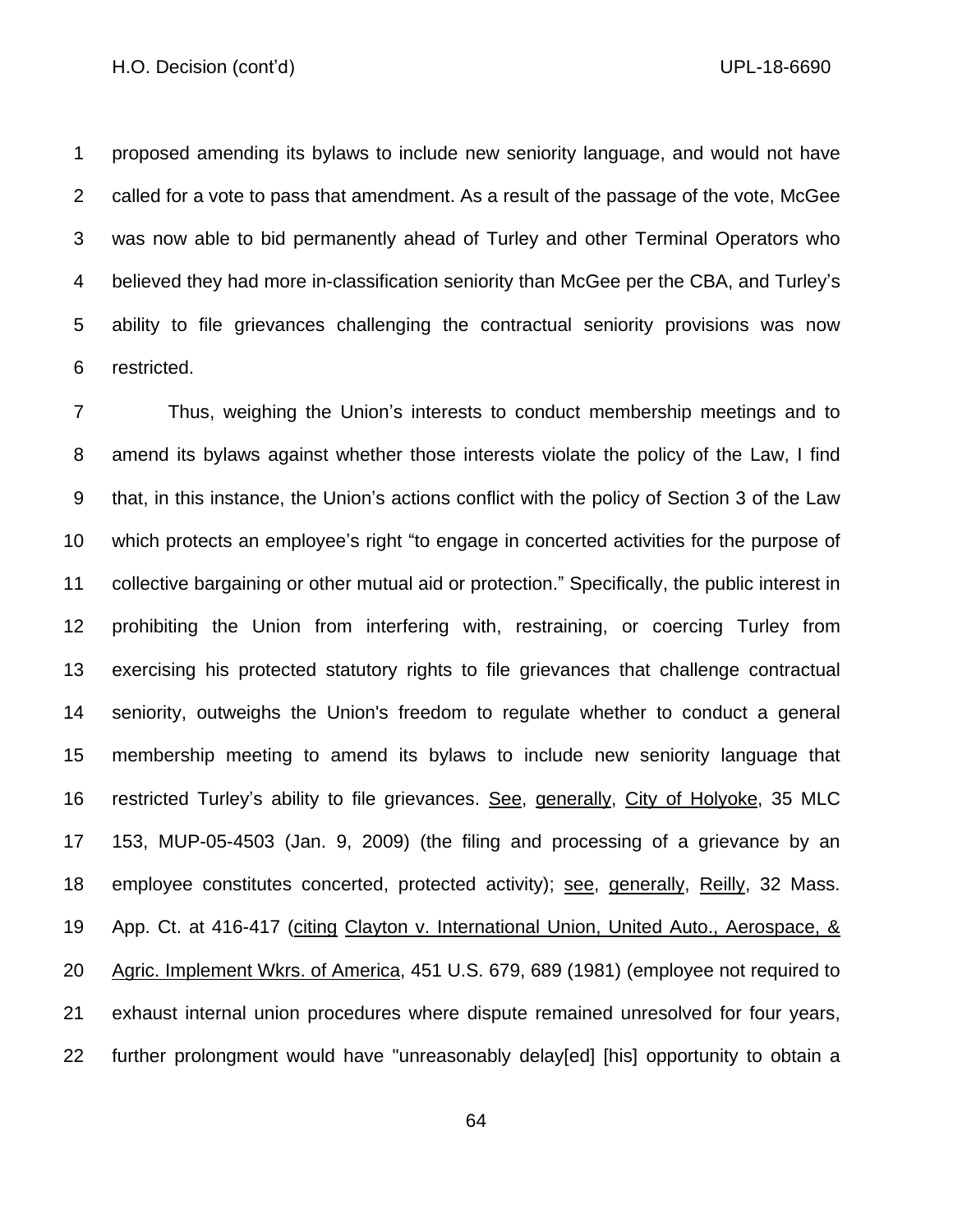judicial hearing on the merits of his claim," and union procedure may have been inadequate to award full relief)); ALLIANCE, 8 MLC at 1524 (union rule disciplining members for refraining from striking, impaired statutory policy against strikes and removed rule from legitimate domain of internal union affairs).

## **4. The May 2018 Grievance**

 I find no evidence that the Union's handling of Turley's May 2018 grievance was arbitrary, perfunctory, or demonstrative of inexcusable neglect because the Union investigated that grievance, reviewed the CBA, consulted with Feinberg, considered Turley's position, convened the E-board to discuss the grievance which voted to present the grievance to the membership, and conducted an emergency membership meeting in May of 2018 to vote on whether to withdraw the grievance. Taunton Police Supervisory 12 Personnel Association, 31 MLC at 160; Teamsters, Local 437, 10 MLC at 1477. Also, I find no evidence that the Union failed to follow the grievance procedure outlined in the CBA, missed any contractual deadlines, or failed to respond promptly to Turley and his 15 attorney. **AFSCME**, 27 MLC at 130-31.

 However, I find that the Union's actions of calling an unprecedented general meeting on March 29, 2018 to amend the revised bylaws, coupled with McGee's participation in the vote at that meeting to amend those bylaws, his participation in convening a second E-board meeting in May of 2018 to vote on whether to present Turley's May 2018 grievance to the membership, and then his decision to call another unprecedented emergency membership meeting on May 25, 2018 for the sole purpose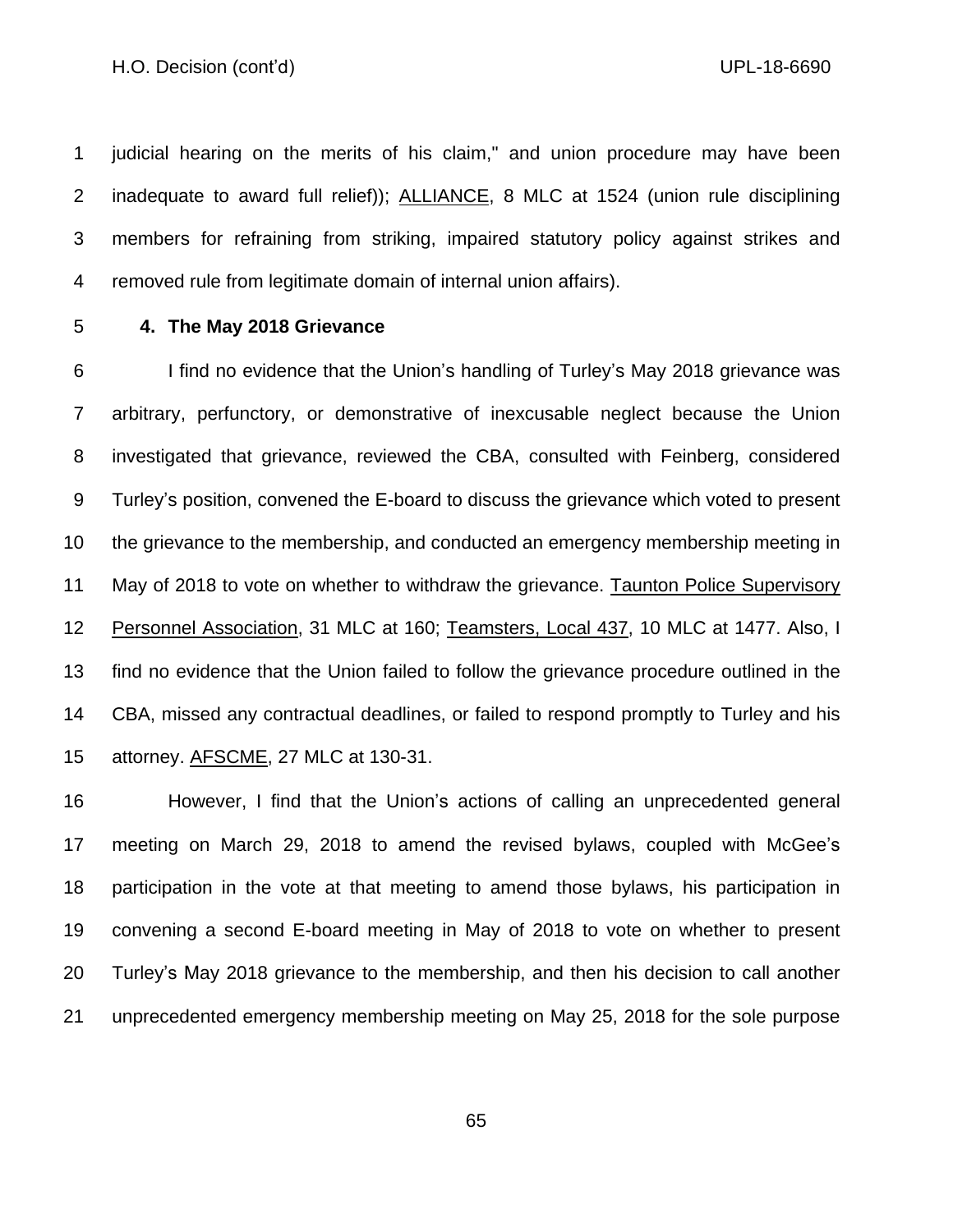of voting on Turley's grievance demonstrate unlawful motivation. Although McGee recused himself from the E-board vote at the E-board meeting in May of 2018, there is no evidence that he recused himself from discussions with the E-board prior to that vote, or that he recused himself from the vote at the emergency membership meeting on May 25, 2018. Instead, the record shows that McGee voted openly by hand at both the March 29, 2018 meeting and the May 25, 2018 meeting, and cast votes in favor of amending the revised bylaws and in favor of withdrawing Turley's May of 2018 grievance. This evidence shows that McGee's actions and his continued opposition to Turley's positions on seniority and bidding tainted the memberships' assessment into the merits of Turley's May of 2018 grievance and affected their vote not to pursue that grievance. Thus, I find that the Union's decision to withdraw Turley's May 2018 grievance after the May 25, 2018 emergency meeting was unlawfully motivated based on McGee's personal interest in the outcome of that grievance. Graham, 407 Mass. at 609.

#### **5. Not Clearly Frivolous**

 Once a charging party demonstrates that a union has breached its duty of fair representation, the charging party must also prove that the underlying grievances are 18 not clearly frivolous. Local 137, AFSCME, 22 MLC at 1332 (citing Pattison, 30 Mass. App. Ct. at 17); NAGE, 20 MLC at 1111; Quincy City Employees Union, H.L.P.E., 15 MLC at 1375. If an employee's grievance is so weak that his chances before a reasonable arbitrator are minimal or hopeless, the employee is not entitled to material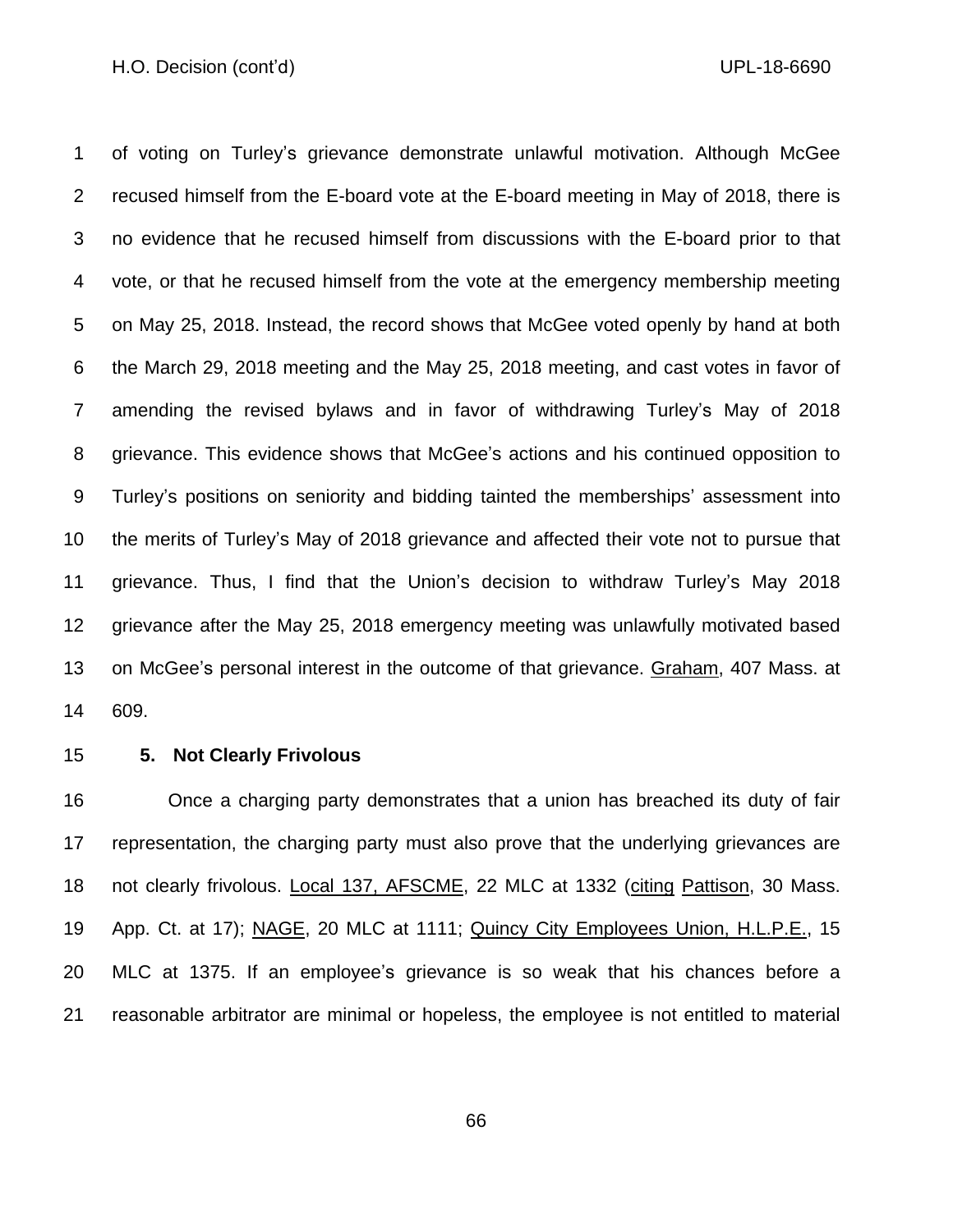1 relief. Pattison, 30 Mass. App. Ct. at 17; Local 137, AFSCME, 22 MLC at 1332. Thus, Turley has the initial burden to show that his grievances were not clearly frivolous. If the employee sustains that burden, and the CERB finds that a union has breached its duty of fair representation, the CERB will generally order the union to make the charging party whole for the compensation that the charging party lost from the date of the violation. United Steelworkers of America and Mark A. Muniak, 31 MLC 122, 130, MUPL-4282 (March 3, 2005); see, generally, Berkley Employees Association and Gary R. Joseph, 19 MLC 1647, 1650, n. 5, MUPL-3724 (Jan. 28, 1993) (employee's initial burden is purposefully low because union's breach prevents employee from seeking redress through the channels agreed to by the parties, including possibility of compromise or settlement of grievance).

 However, a union may limit its financial liability by proving that the grievance would have been lost for reasons not attributable to the union's misconduct. United Steelworkers of America, 31 MLC at 130-131. Because the Union declined to present detailed evidence on the merits of Turley's grievances at the initial unfair labor practice hearing, I assess only whether Turley's grievances were clearly frivolous at this stage of the litigation.

 Turley argues that his February of 2018 grievances and his May of 2018 grievance were not clearly frivolous because Day informed McGee in February of 2018 that Massport was going to allow those grievances. Turley also argues that his grievances were not clearly frivolous because McGee's actions of bidding ahead of him on the Terminal Operators' bid sheets in 2018 violated the contractual seniority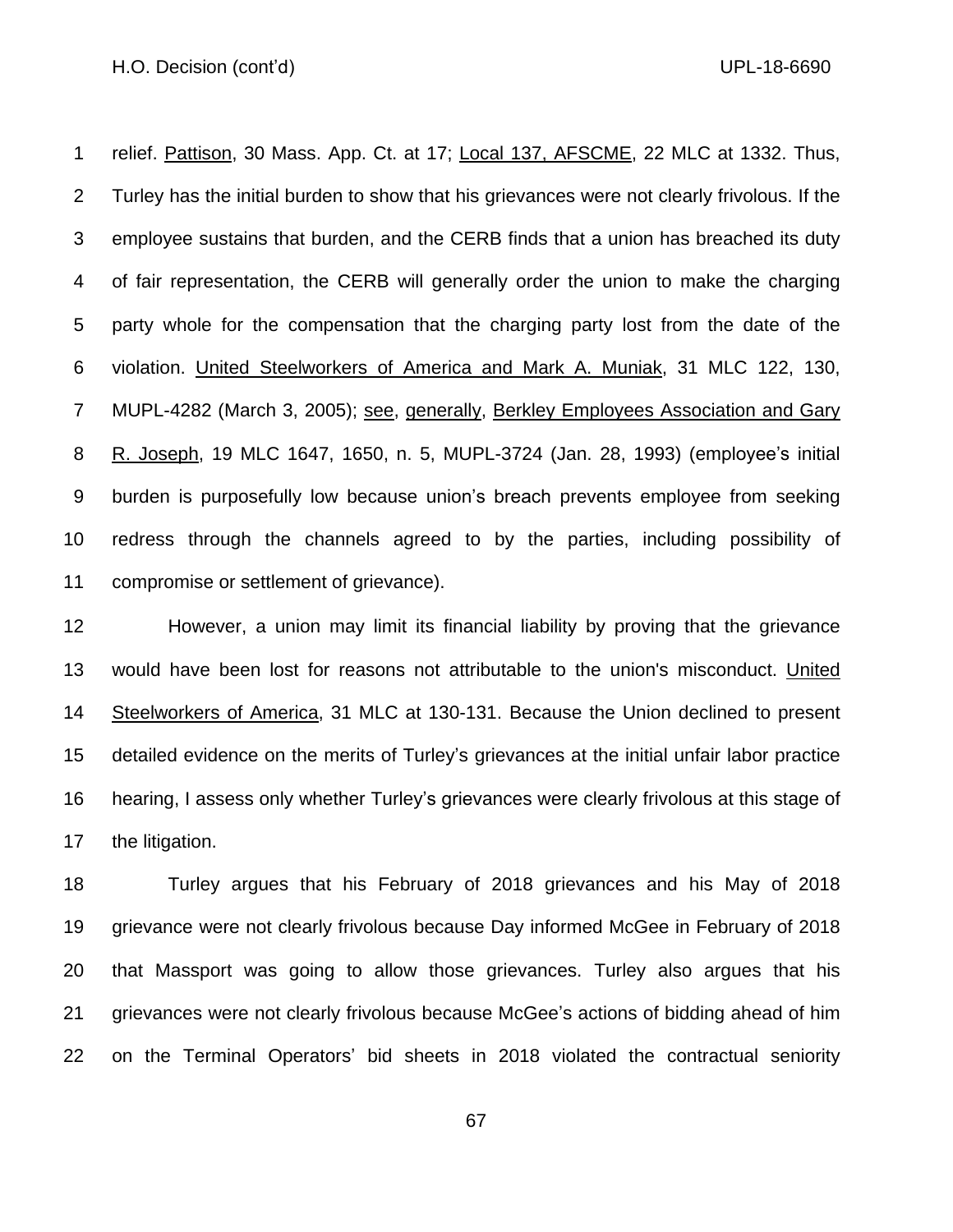provisions. Turley argues further that his grievances raised a legitimate dispute about the contractual interpretation of whether Article XV or Article IV applied in determining the seniority bidding order for the Terminal Operators.

 The Union contends that Turley's grievances are clearly frivolous because they pertain to internal union matters that are neither subject to the duty of fair representation nor to the DLR's jurisdiction. There is no evidence to support this contention as it relates to Turley's February of 2018 grievances because the bylaws meeting did not occur until over a month after Turley filed those grievances, and the Union failed to present evidence of another internal union matter. Concerning Turley's May 2018 grievance, the record shows that the grievance relates indirectly to the March 29, 2018 bylaws meeting because the vote to amend the bylaws restricted Turley's right to file further grievances, including his May of 2018 grievance. Thus, I found that the Union's actions at that meeting violates the Policy of the Law, and remove the Union's vote to amend its bylaws from the Union's legitimate domain.

 The Union also contends that the grievances are clearly frivolous because they are contrary to the "prevailing and long-standing" 107-years' practice of determining seniority by date of hire. I disagree with this argument because the record is void of evidence showing that the practice existed for 107 years. I also disagree because in determining whether a grievance is not clearly frivolous, the CERB looks only to how a reasonable arbitrator would weigh the merits of the grievances in relation to the CBA, not whether a union's executive board or its membership believes that the grievances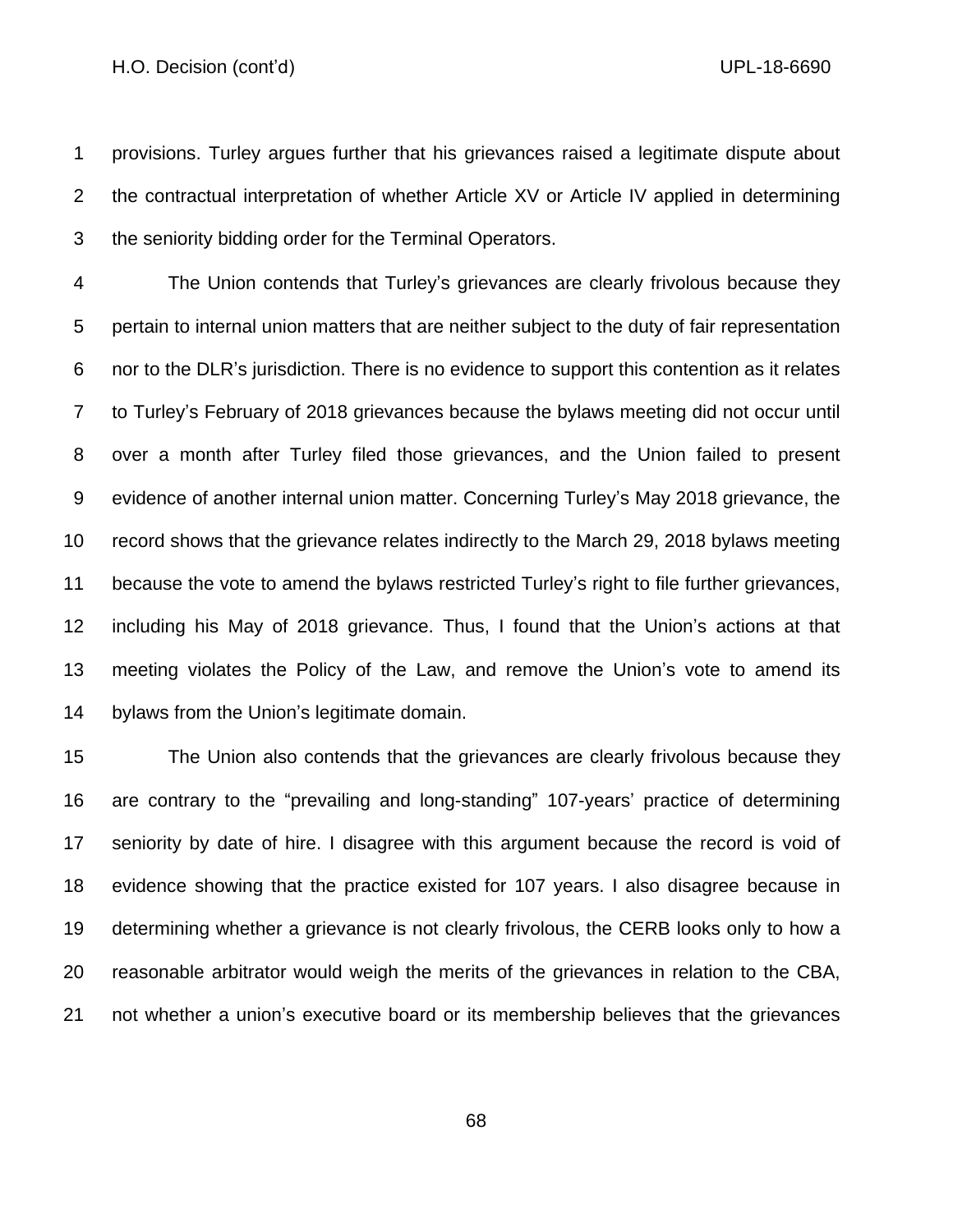1 lack merit. Pattison, 30 Mass. App. Ct. at 17; see, e.g., Local 137, AFSCME, 22 MLC at 1332 (if an employee's grievance is so weak that his chances before a reasonable arbitrator are minimal or hopeless, the employee is not entitled to material relief).

 Next, the Union argues that the plain language of the CBA is clear because it "mandates that an employee's date of hire by Massport determines his or her place in the bidding order," which "is how the Union has always conducted the quarterly bidding." However, a careful review of the CBA shows that the contract is unclear in several areas.

 First, Article XV, Section 1 of the CBA defined "[s]eniority for purposes of bidding on lateral and promotional vacancies…as date of hire by the Authority." That Section also stated that "[s]eniority…shall for the purpose of decreasing the work force, mean the length of service accumulated in a classification of work from date of hire," but did not clarify whether "date of hire" referred to employment at Massport or membership with the Union. In fact, Kelly testified on numerous occasions to a "date of hire by the Union," and the amended bylaws referred specifically to "the Union date of hire." Despite this evidence, the record is unclear whether "date of hire by the Union" refers to 17 Article IV, Section 1 (i.e., that membership is not effectuated until the "91<sup>st</sup> day of employment" and that failure to "become a member" and maintain membership shall "obligate [Massport] to discharge such person") or refers to something else.

 Further, Article XV, Section 1 stated that "[a]n employee will *simultaneously accumulate seniority rights* as well as in the classifications in which he is working," but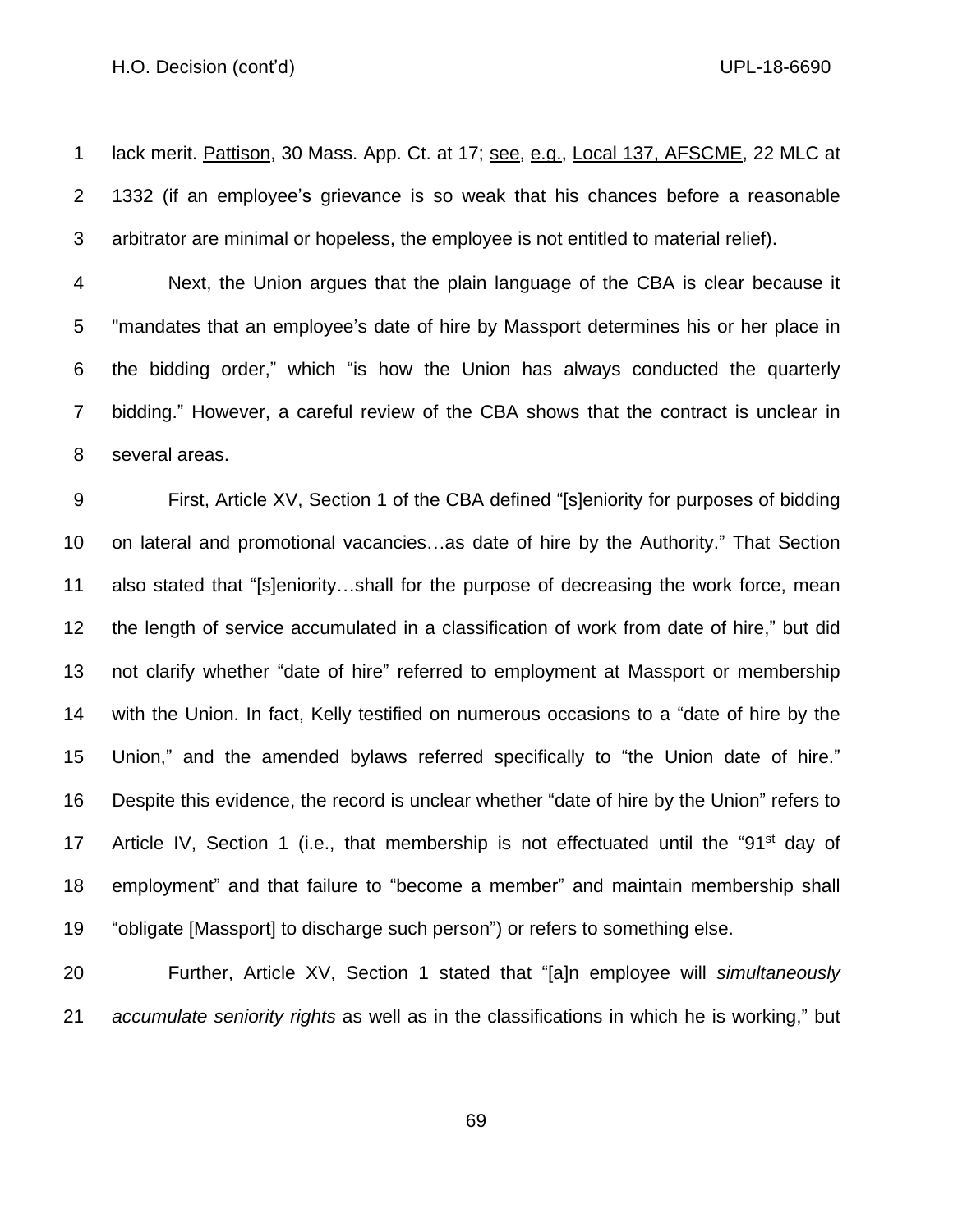did not define the scope of that simultaneous accumulation. [Emphasis added.] Moreover, Article XV, Section 1 went on to state that seniority applied differently for employees who transfer "from one classification of work to another, except under lack of work conditions…[and] shall retain the seniority that was acquired in the former class of work for a period of ninety (90) days during which period the transfer shall be considered temporary….[and] [i]f he is retained in the new class of work for more than ninety (90) calendar days, his seniority in the new classification shall then be based on the date of his transfer." However, this part of the CBA failed to clarify whether the phrase "lack of work conditions" holds the same meaning as the phrase "decreasing the work force" stated above; and it failed to address how seniority applied for employees whose 90-day, temporary transfer period fell within a quarterly bid.

 Additionally, Article IV, Section 7 is unclear about bidding every three months in a classification "on a seniority basis" because that language is silent on whether seniority was based on date of hire or date in-classification. On the other hand, the language of Article IV, Section 6 is clear as it related to seniority, the bid procedure, and entry level positions, stating specifically that where a "unit employee retains the right to apply for and use his seniority to gain entry to an entry level position in another classification," that employee's "right to bid into an entry level position in another classification and to later return to an employee's former classification applies only to employees employed in bargaining unit positions as of the date of the signing of the [CBA]." Despite this contractual clarity, the record is unclear about whether Article IV, Section 6 applied to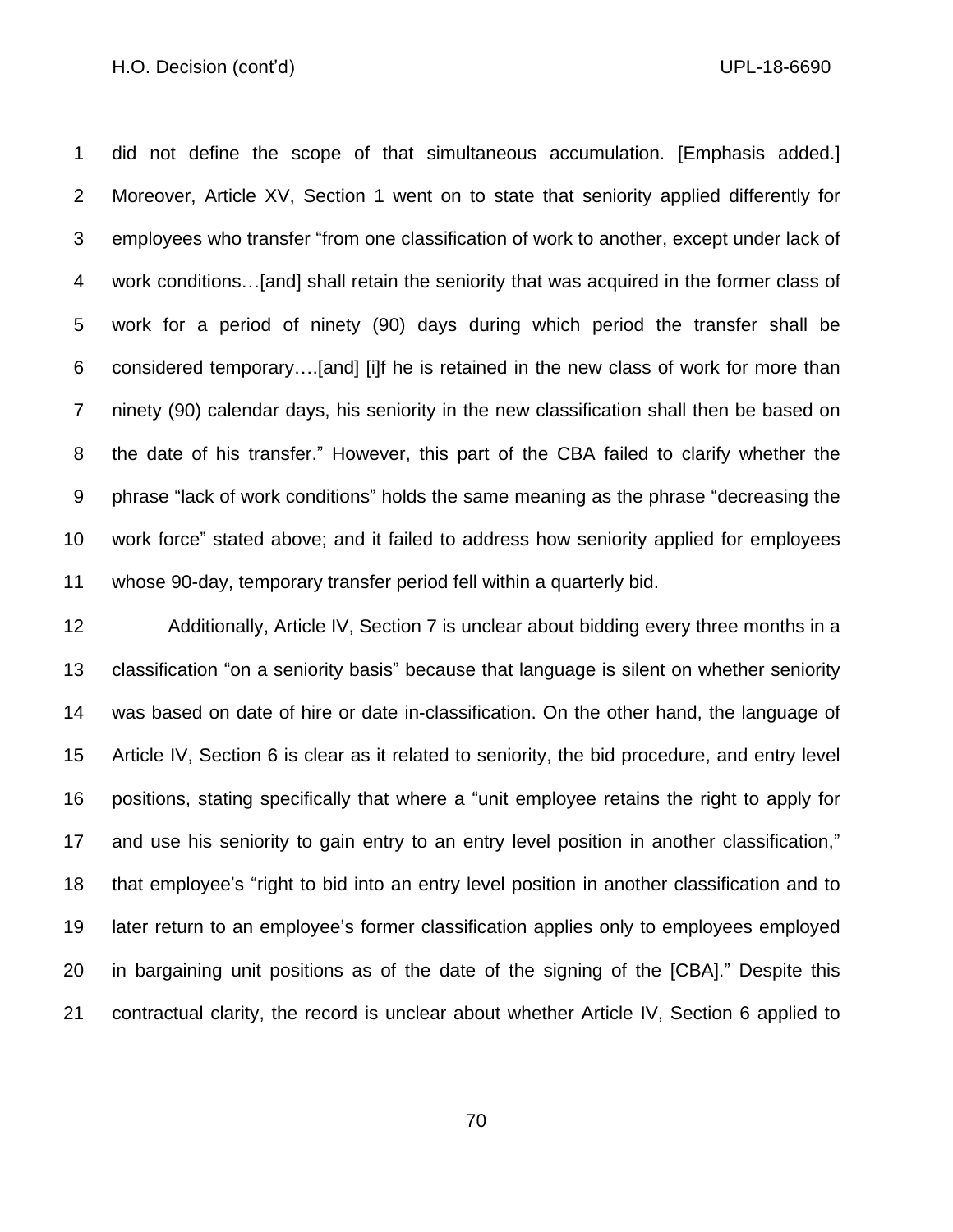McGee's move into the Terminal Operator classification on December 31, 2017 because there is no evidence that move was to an "entry level" position.

 Finally, the Union makes three alternative arguments. First, it argues that Turley failed to demonstrate that he suffered any harm as a result of the Union's decisions not to pursue his grievances. Although Massport awarded Turley his preferred bids in seven out of the eight bids in the period between February of 2018 to present, and while Massport awarded Turley only "his preferred location and days off" on the remaining eighth bid, the Union asserts that Turley failed to show how "McGee's move has caused [Turley] to lose overtime opportunity or suffer any other financial harm." Specifically, it asserts that Turley "willingly refused overtime opportunities throughout the summer of 2018." I disagree with the Union's assertions on this matter because Turley gave unrebutted evidence that he missed opportunities to accept overtime and perform temporary Terminal Operator Foremen duties due to McGee bidding ahead of him on the Terminal Operator bid sheet beginning in February of 2018.

 Second, the Union argues that the issue of quarterly bidding is moot because Massport eliminated that practice "[a]fter nine months of bargaining" a successor CBA where "the Union agreed to Massport's proposal to eliminate the quarterly bidding." Again, I disagree with this argument because record shows that the CBA did not expire until January 31, 2019, which was several months after Turley filed his first three grievances. Moreover, there is no evidence in the record about when the parties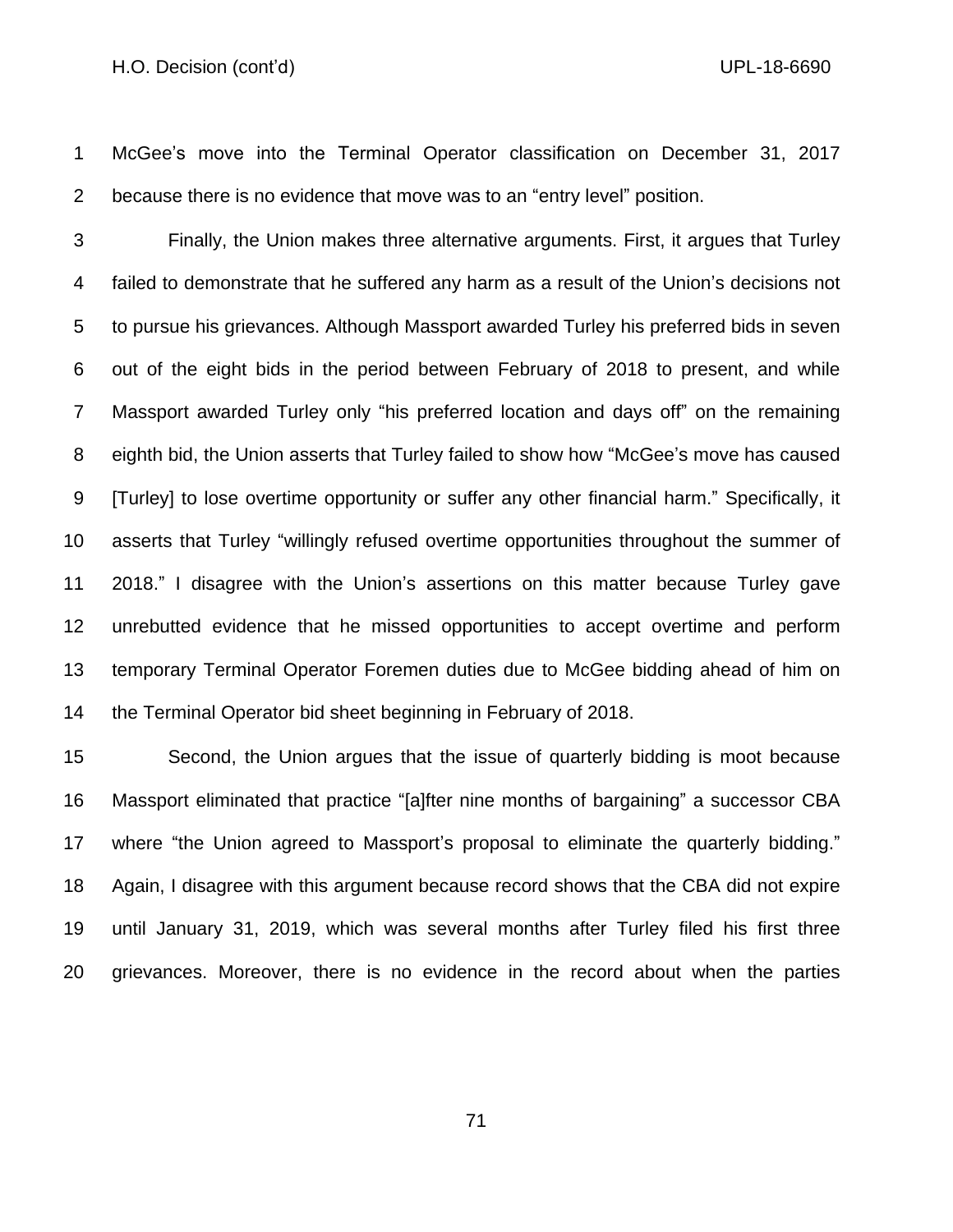finalized their successor CBA or when the elimination of the quarterly bidding practice became effective.

 Third, the Union argues that Turley did not testify truthfully and "repeatedly lied" about the emergency membership meeting and vote in May 2018 by testifying that the vote "never happened." The Union points to the testimony of McGee, Kelly, and Chervil, and relies on the affidavits of Hatch, McNeil, Morrissey, O'Leary, Szloch, O'Connor, and Mulcahy to argue that the vote did happen. However, I find no evidence that Turley lied repeatedly during his testimony. Rather, Turley testified on direct examination that the vote at the May 2018 meeting "never happened," but later testified that he did not "recall" whether that vote occurred. Based on the totality of Turley's testimony, coupled with the testimonies of McGee, Kelly, Chervil, Steriti, and Humphrey, and based on the affidavits of Hatch, McNeil, Morrissey, O'Leary, Szloch, O'Connor, and Mulcahy, I weighed all of the evidence presented and made the appropriate credibility determinations.

 For all of the reasons stated above, I find that Turley's grievances were not clearly frivolous.

#### 17 REMEDY

 The CERB traditionally orders unions that breach its duty of fair representation to take all steps necessary to make the charging party whole for economic losses caused by the union's misconduct. Quincy City Employees Union, H.L.P.E., 15 MLC at 1374- 1378. Here, the Union's unlawful conduct harmed Turley by foreclosing his ability to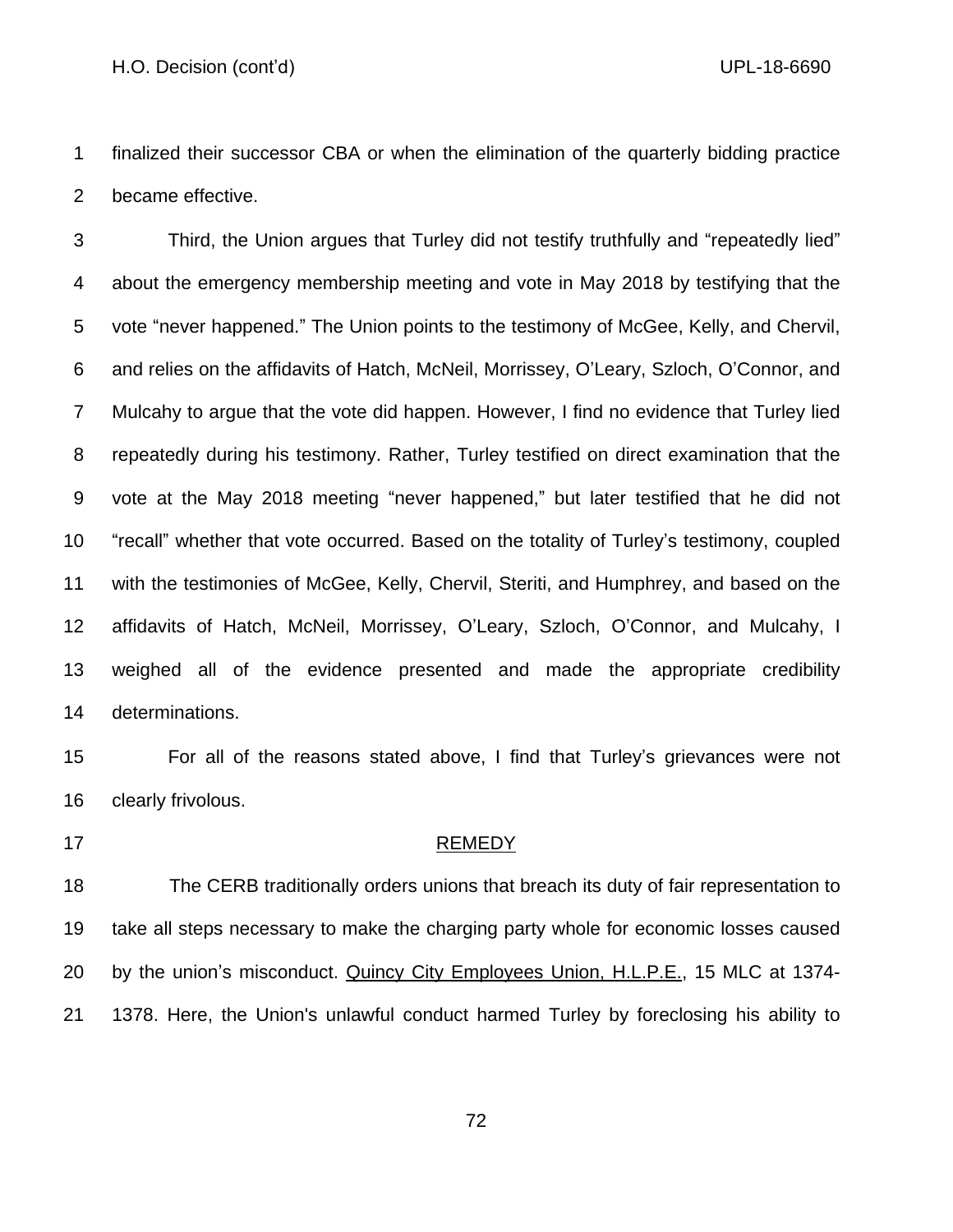challenge the merits of the contractual seniority bidding procedures. The Union's conduct also harmed Turley by limiting his ability to perform overtime work and temporary Terminal Operator Foremen duties. Consequently, the Union must first attempt to remedy that by taking all steps necessary to resolve Turley's February of 2018 grievances and his May of 2018 grievance. These steps include submitting a written request to Massport to process Turley's February of 2018 grievances and his May of 2018 grievance through all necessary steps of the grievance procedure, including at a 2+2 proceeding and/or at arbitration. If arbitration becomes necessary, the Union's request must also include an offer by the Union to pay the full costs of the arbitration, or to provide Turley with a remedy that would have been sought from an arbitrator. If Massport does not agree to arbitrate or otherwise fully resolve Turley's February of 2018 grievances and his May of 2018 grievance, the Union shall be liable for the wages and contractual benefits that Turley lost because of the Union's conduct, plus interest.

 As previously noted, the Union elected to postpone introducing evidence designed to rebut Turley's arguments concerning the merits of his grievances. Id. at 1376, n. 67. Therefore, if the Union is unable to resolve the grievances with Massport, it may return to the DLR for a hearing to limit its liability by proving that Turley's grievances were clearly without merit and would not have succeeded if arbitration had taken place.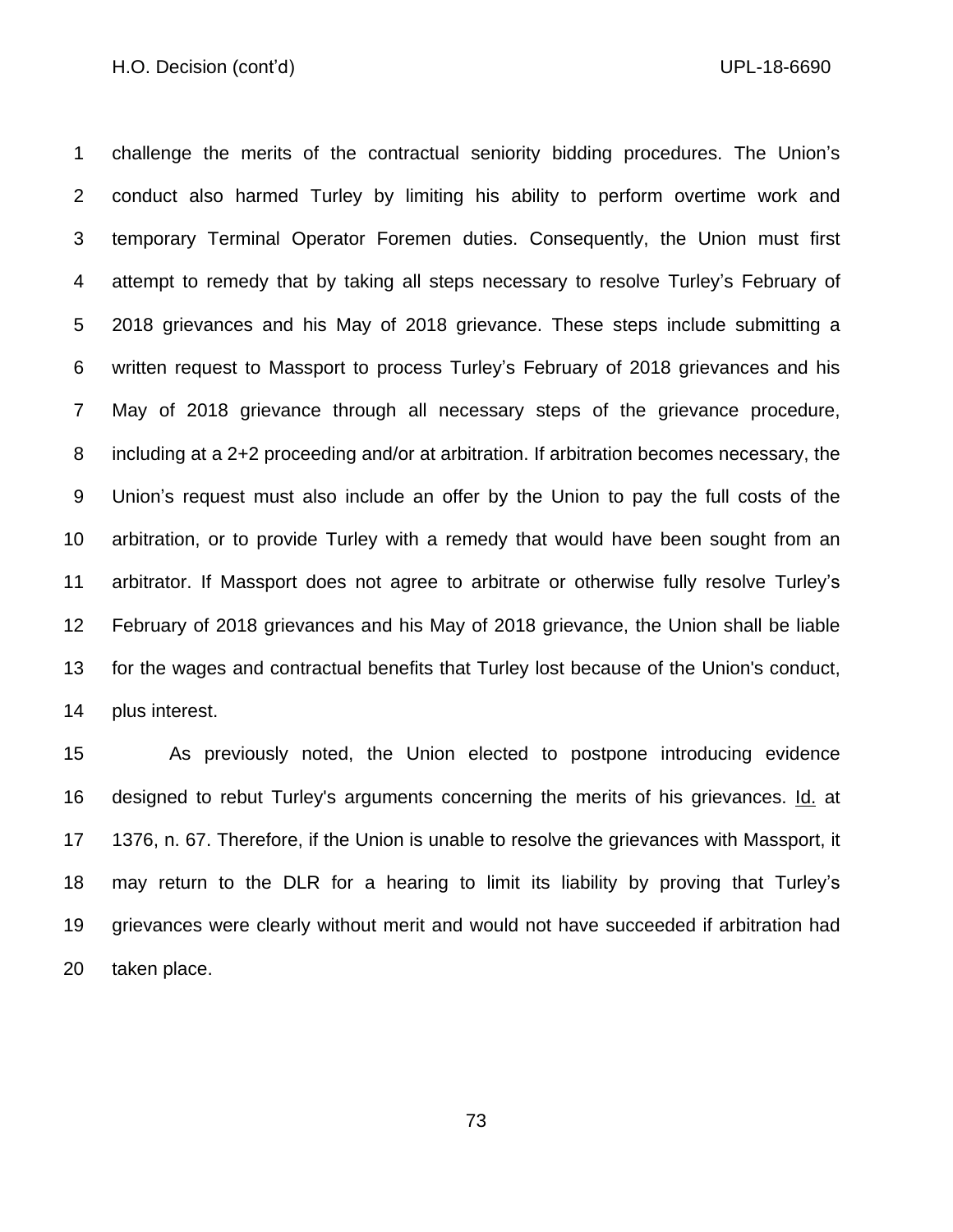| ٦<br>٧ |  |
|--------|--|
|        |  |
|        |  |
|        |  |

## **CONCLUSION**

2 For the reasons stated above, I conclude that the Union did not violate Section 4A(4) of the Law as alleged when McGee used his position as President to bid ahead of Turley and other members of the bargaining unit in February of 2018. However, I conclude that the Union did violate Section 4A(4) of the Law as alleged when it held a Union meeting and proposed a seniority amendment to its bylaws that placed McGee permanently above Turley on the seniority list. I also conclude that the Union violated Section 4A(4) of the Law when it withdrew Turley's grievances in February of 2018 and

in May of 2018.

### ORDER

WHEREFORE, based on the foregoing, IT IS HEREBY ORDERED that the

International Longshoremen's Association, Local 809 (Local 809) shall:

- 10 1. Cease and desist from:
- a) Failing to advance Turley's February of 2018 grievances and his May of 2018 grievance through all necessary steps of the grievance procedure, including at a 2+2 hearing with Massport or, if a 2+2 proceeding no longer exists, at a substantially equivalent **proceeding**, or to arbitration; b) Failing to represent Turley fairly by amending the bylaws to include seniority language that places McGee permanently ahead of Turley on the seniority list; and c) In any like or related manner interfering with, restraining or coercing employees in the exercise of their rights guaranteed under the Law. 2. Take the following affirmative action: a) Request in writing that Massport waive all applicable contractual time limits and agree to conduct a 2+2 proceeding for the purpose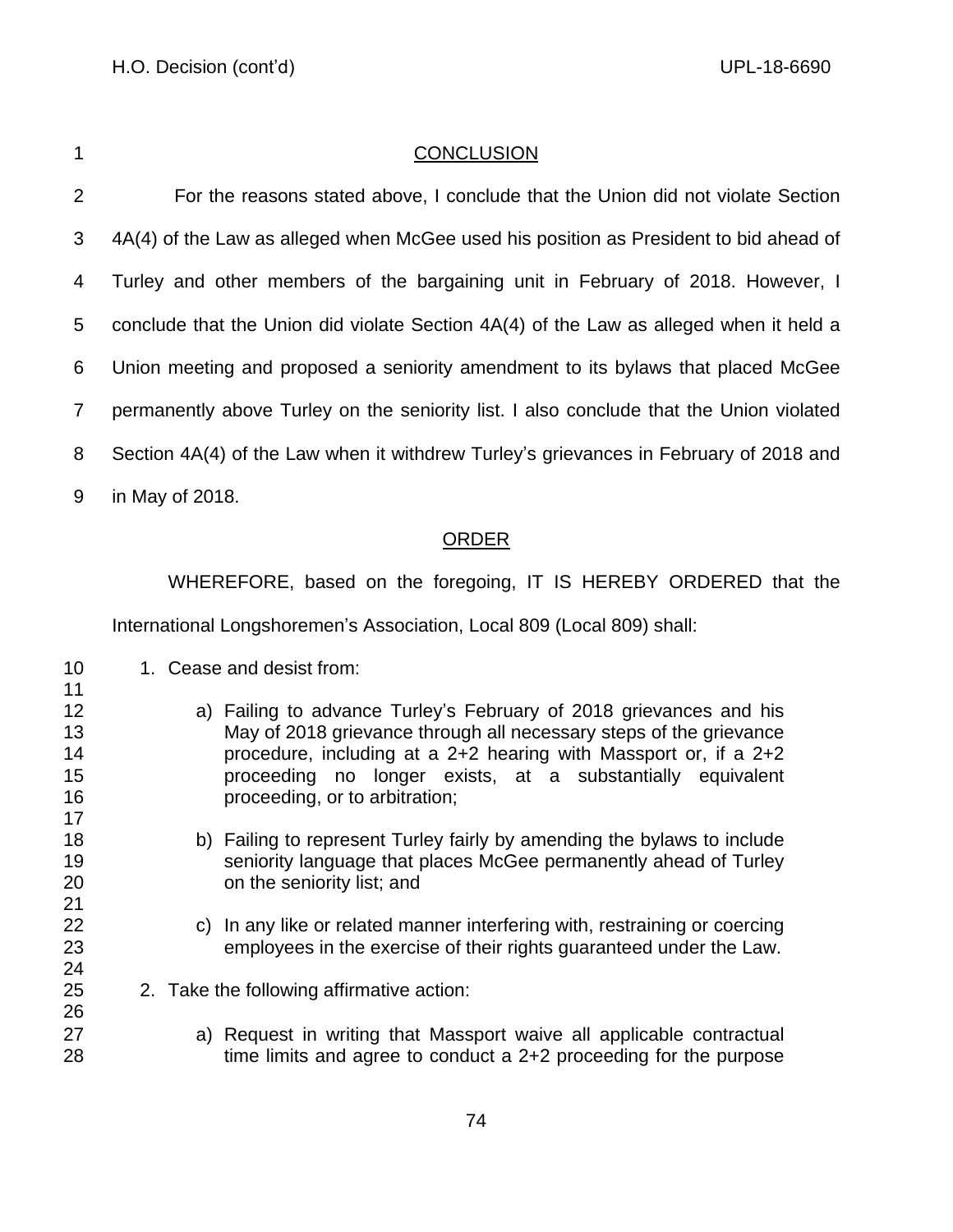of hearing Turley's February of 2018 grievances and his May of 2018 grievance beginning at that step and continuing through all necessary steps of the grievance procedure or, if a 2+2 proceeding no longer exists, request in writing that Massport conduct a substantially equivalent proceeding.

- b) If Massport agrees to waive all applicable contractual time limits and, if necessary, agrees to arbitrate the merits of Turley's February of 2018 grievances and his May of 2018 grievance, Local 809 shall process those grievances to conclusion in good faith and shall pay **the cost of arbitration if Massport accepts its offer to do so.**
- c) If Massport does not agree to waive all applicable contractual time **I** limits, and does not agree to conduct a 2+2 proceeding, or if a 2+2 proceeding no longer exists, Massport does not agree to conduct a substantially equivalent proceeding, or does not agree to arbitrate or otherwise fully resolve Turley's February of 2018 grievances and his May of 2018 grievance, Local 809 shall make Turley whole for the loss of compensation that he suffered as a direct result of McGee bidding ahead of Turley on the Terminal Operator quarterly bid sheets beginning in February of 2018 and continuing through all relevant quarterly bids thereafter. Local 809's obligation to make Turley whole includes the obligation to pay Turley interest on all money due at the rate specified in G.L. c. 231, Section 6I, compounded quarterly.
- 27 d) Refrain from amending the bylaws to include seniority language that places McGee permanently ahead of Turley on the seniority list;
- e) Refrain from interfering with, restraining, or coercing employees in the exercise of their rights guaranteed under the Law;
- f) Post immediately, signed copies of the attached Notice to Employees in all conspicuous places where members of Local 809's bargaining unit usually congregate or where notices are usually posted, including electronic postings, if Local 809 customarily communicates with its members via intranet or email. The Notice to Employees shall be signed by a responsible Local 809 officer and shall be maintained for at least thirty (30) consecutive days thereafter. Reasonable steps shall be taken by Local 809 to ensure that the copies of the Notices are not altered, defaced, or covered by any other material. If Local 809 is unable to post copies of the Notice in all places where notices to bargaining unit employees are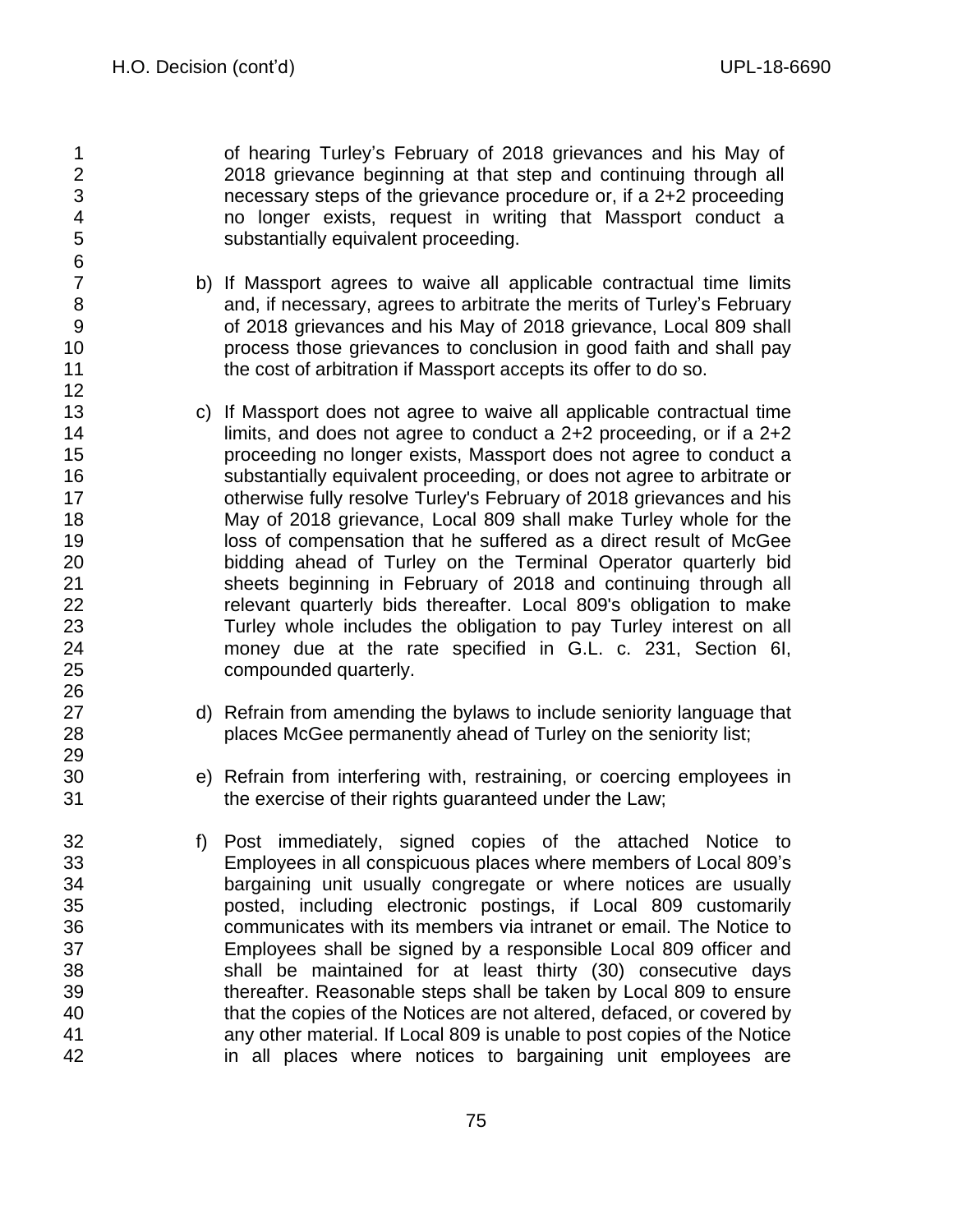4

1 customarily posted, Local 809 shall immediately notify the Director 2 of the DLR in writing, so that the DLR can ask Massport to permit 3 the posting; and

5 g) Notify the DLR in writing of the steps taken to comply with this Order 6 within ten (10) days of receipt of the Decision and Order.

SO ORDERED.

## COMMONWEALTH OF MASSACHUSETTS DEPARTMENT OF LABOR RELATIONS

Lendrah w -

\_\_\_\_\_\_\_\_\_\_\_\_\_\_\_\_\_\_\_\_\_\_\_\_\_\_\_\_\_\_\_\_\_\_\_ KENDRAH DAVIS, ESQ. HEARING OFFICER

# APPEAL RIGHTS

The parties are advised of their right, pursuant to M.G.L. c. 150A, Section 6, and 456 CMR 13.19 to request a review of this decision by the Commonwealth Employment Relations Board by filing a Notice of Appeal with the Department of Labor Relations not later than ten days after receiving notice of this decision. If a Notice of Appeal is not filed within the ten days, this decision shall become final and binding on the parties.